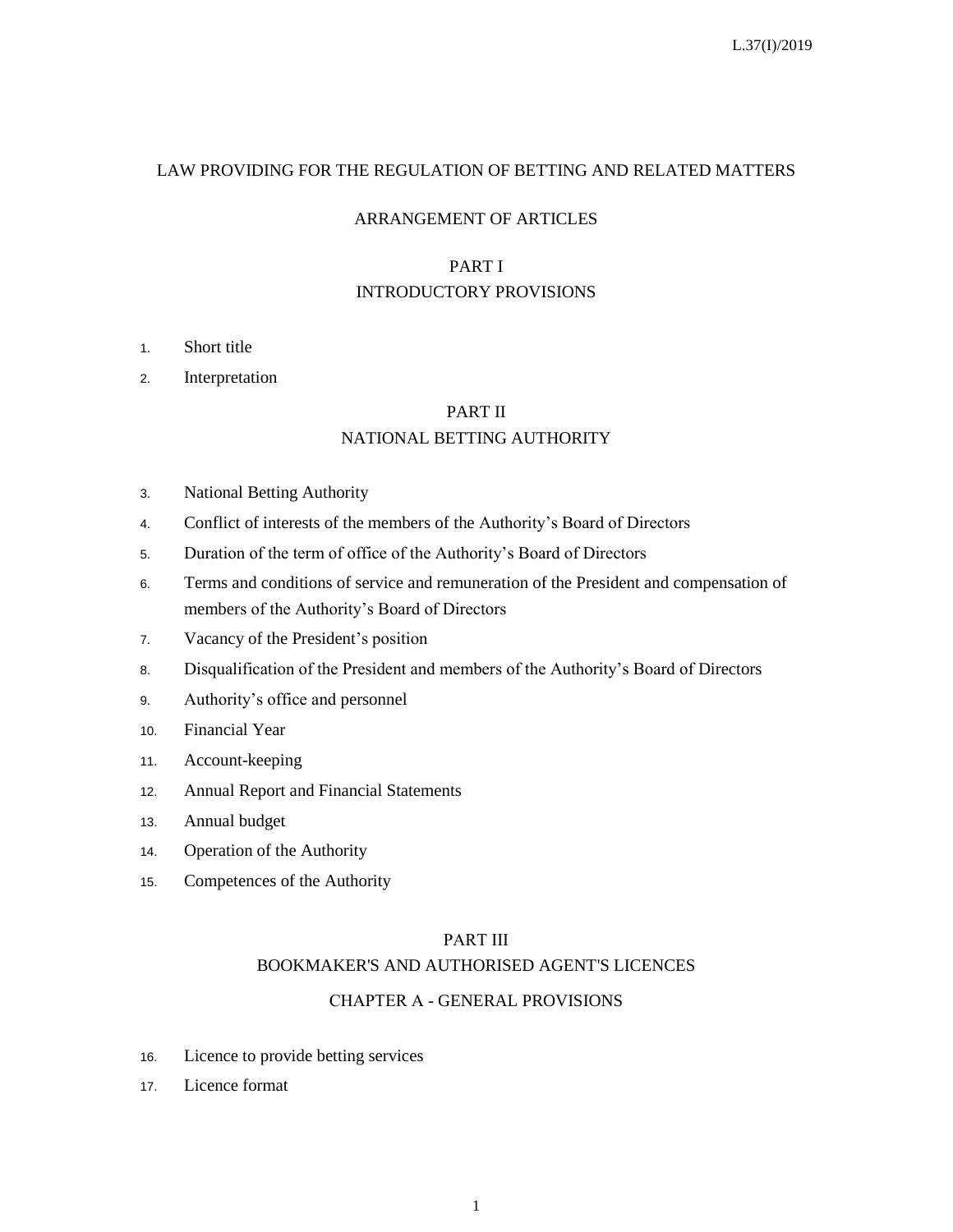- 18. Application to obtain or renew a Class A or B bookmaker's licence and authorised agent's licence
- 19. Conditions for issuing or renewing a Class A or B bookmaker's licence and authorised agent's licence
- 20. Decision of the Authority on the application
- 21. Amendment of the conditions in a Class A or B bookmaker's licence and authorised agent's licence
- 22. Notification to credit institutions and disclosure
- 23. Prohibition on the transfer or assignment of a Class A or B bookmaker's licence and authorised agent's licence
- 24. Intended change in the circumstances of a licensed Class A or B bookmaker and authorised agent
- 25. Suspension of a Class A or B bookmaker's licence and authorised agent's licence
- 26. Revocation of a Class A or B bookmaker's licence and authorised agent's licence
- 27. Procedure for the suspension or revocation of a Class A or B bookmaker's licence and authorised agent's licence
- 28. Validity of a Class A or B bookmaker's licence and authorised agent's licence
- 29. Register of Class A or B bookmakers' licences and authorised agents' licences
- 30. Payable fee
- 31. Refund of the payable fee

#### CHAPTER B - BOOKMAKER'S LICENCE

- 32. Application to obtain or renew a Class A or B bookmaker's licence
- 33. Capability and suitability of a Class A or B bookmaker
- 34. Examination of the application for issuing or renewing a Class A bookmaker's licence
- 35. Failure to pay betting tax or contribution

#### CHAPTER C - AUTHORISED AGENT'S LICENCE

- 36. Application for an authorised agent's licence
- 37. Termination of an authorised agent's licence
- 38. Agreement between a Class A bookmaker and an authorised agent.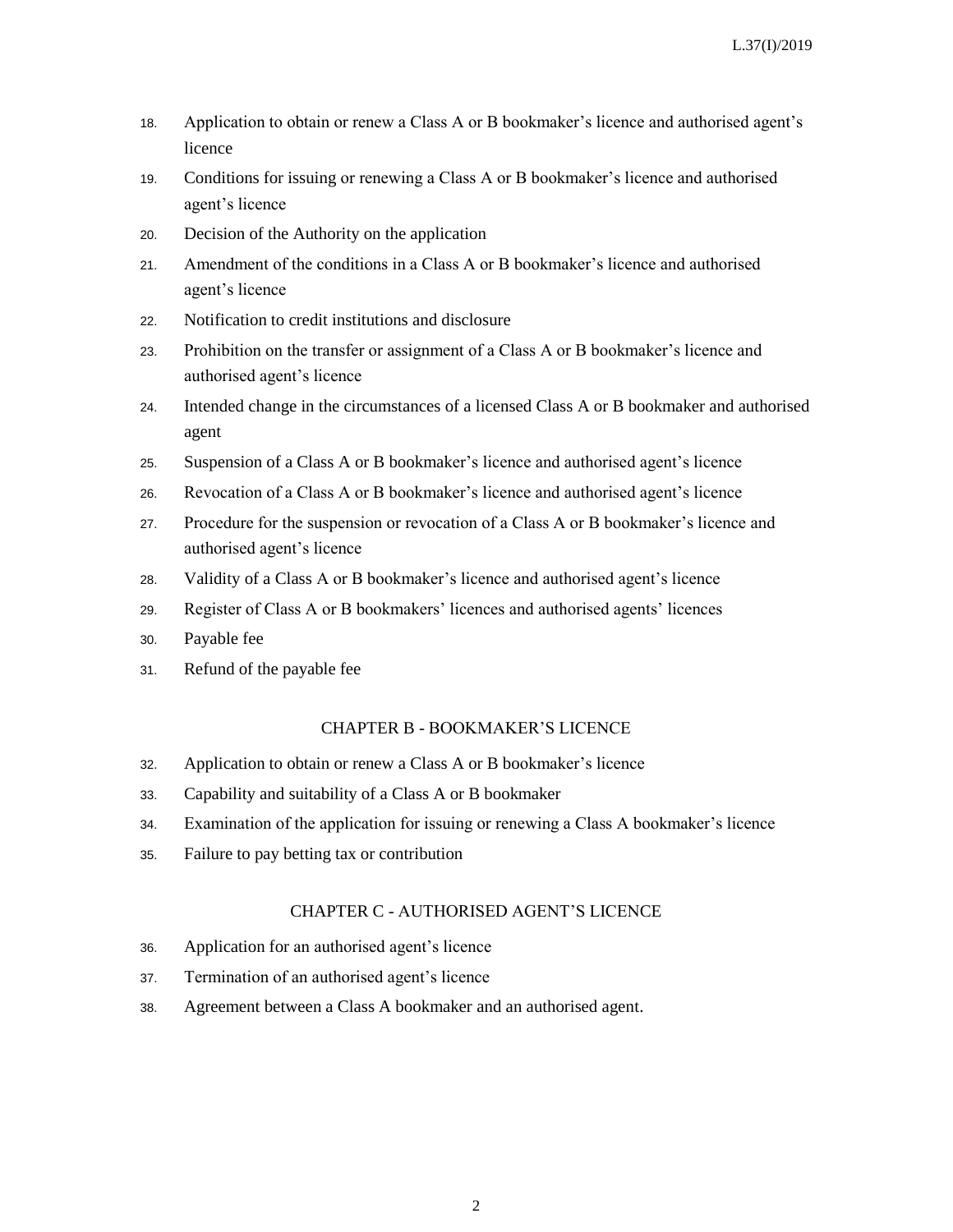## PART IV PRESMISES LICENSE

- 39. Nature and format of the premises licence
- 40. Application for a premises licence
- 41. Conditions for issuing or renewing a premises licence
- 42. Approval or rejection of an application for a premises' licence
- 43. Conditions of a premises licence
- 44. Validity of a premises licence
- 45. Obligations of the premises licence holder
- 46. Suspension of a premises licence
- 47. Revocation of a premises licence
- 48. Procedure for the suspension or revocation of a premises licence
- 49. Transfer of premises licence
- 50. Register of premises licences

## PART V CONDUCTING BETTING WITH BETTING SLIPS - CLASS A

- 51. Conducting and accepting bets using a computerised betting slip marking system
- 52. Application for approval of the computerised betting slip marking system
- 53. Obligation of Class A licensed bookmakers to retain betting slips
- 54. Offences for infringement of Articles 51, 52 or 53
- 55. Inspection of the computerised system
- 56. Examination of an application for approval of computerised system by the Authority
- 57. Approval of an application for a computerised system

#### PART VΙ

#### CONDUCTING ONLINE BETTING – CLASS B

- 58. Right to participate in online betting
- 59. Offence for infringement of Article 58
- 60. Player registration
- 61. Player's account
- 62. Accepting a player's bet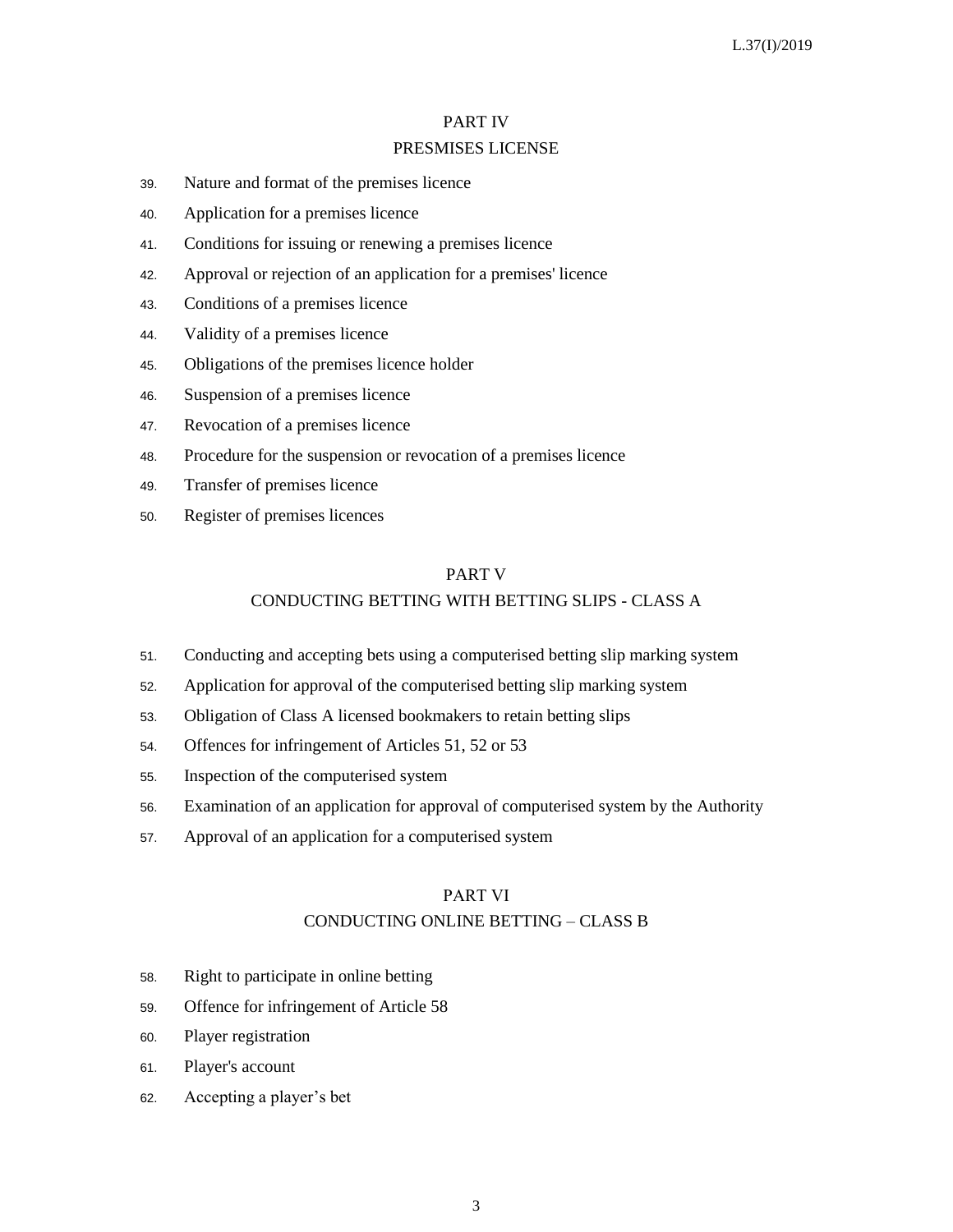- 63. Payout of winnings
- 64. Transactions by a Class B licensed bookmaker
- 65. Designated clients' bank account
- 66. Credit institutions' undertaking of obligations
- 67. Class B licensed bookmaker's website for online betting services
- 68. Website address
- 69. Obligation of internet service providers to implement a blocking system and obligation of the Authority to notify
- 70. Offences for infringement of Articles 62, 63, 64, 65, 67, 68 or 69

## PART VII ACCOUNTS AND REGISTERS

- 71. Annual Accounts and annual reports
- 72. Keeping of books and records
- 73. Maintaining books and records in electronic format

## PART VIII

## BETTING TAX

- 74. Betting tax
- 75. Deadline for betting tax and contribution payment
- 76. Fines for delayed payments
- 77. Recovery of betting tax, contribution, interest and/or fines
- 78. Refunds of betting tax and contribution

#### PART ΙX

#### OFFENCES AND SANCTIONS

- 79. Unlicensed provision of betting services
- 80. Provision of betting services in violation of the conditions of the licence
- 81. Participation in bets in violation of the provisions of the present Law
- 82. Offences in relation to premises' operations
- 83. Prohibition on slot machines
- 84. Prohibition on online casino games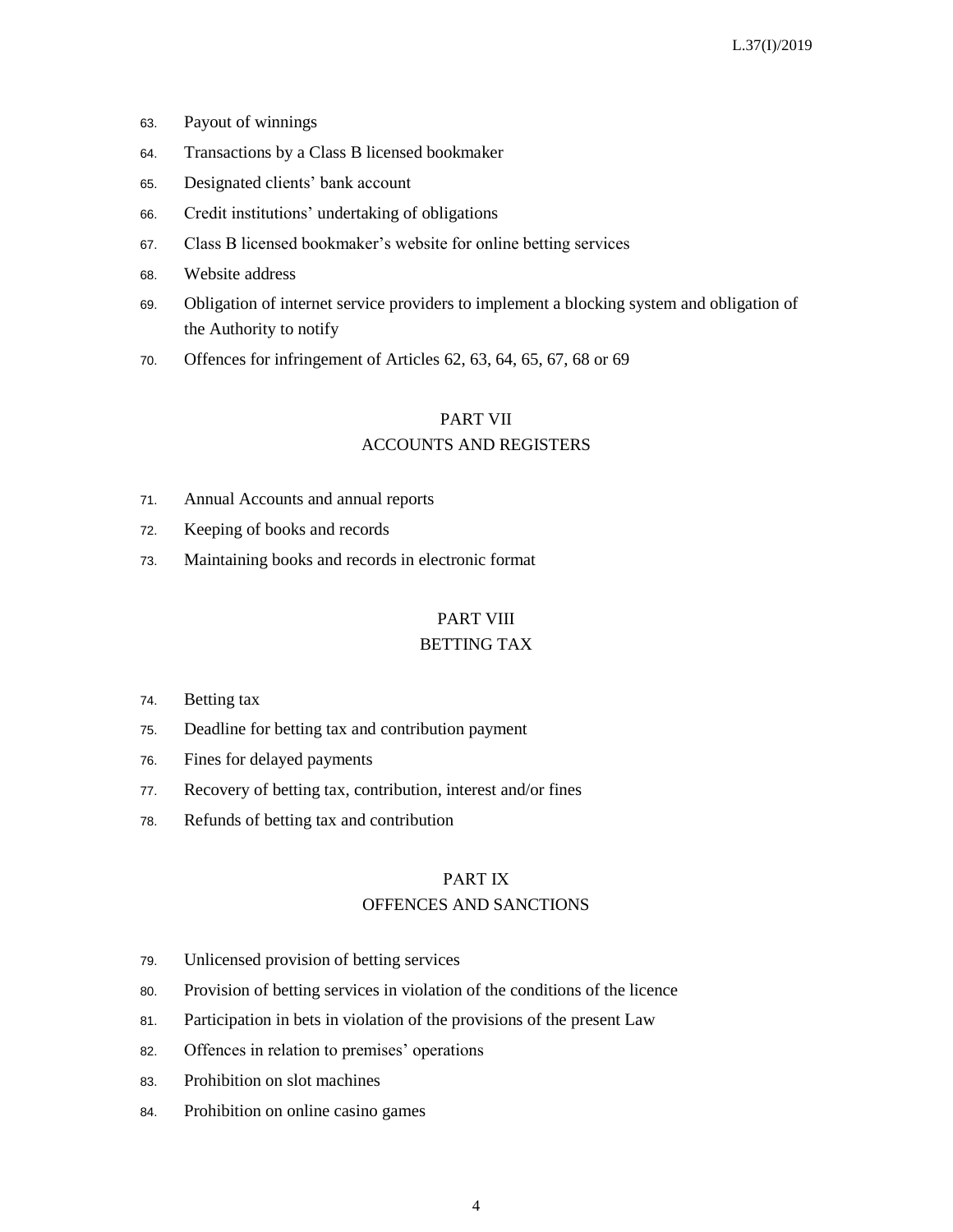- 85. Prohibition on betting exchanges
- 86. Prohibition on spread bets
- 87. Prohibition on dog racing bets
- 88. Fraudulent deceit
- 89. Prohibition of specific forms of advertising
- 90. Offence in relation to the provision of information to the Authority
- 91. Offence in relation to betting by minors
- 92. Legal presumptions
- 93. Search warrants
- 94. Order banning betting or the provision of betting services or suspending the operation of premises

# PART Χ ADMINISTRATIVE FINE

95. Administrative fine

# PART XΙ

## FINAL PROVISIONS

- 96. Implementation of betting agreements
- 97. Regulations of the Council of Ministers
- 98. Transfer of powers and duties of the Minister
- 99. Regulations issued by the Authority
- 100. Repeal of laws
- 101. Transitional Provisions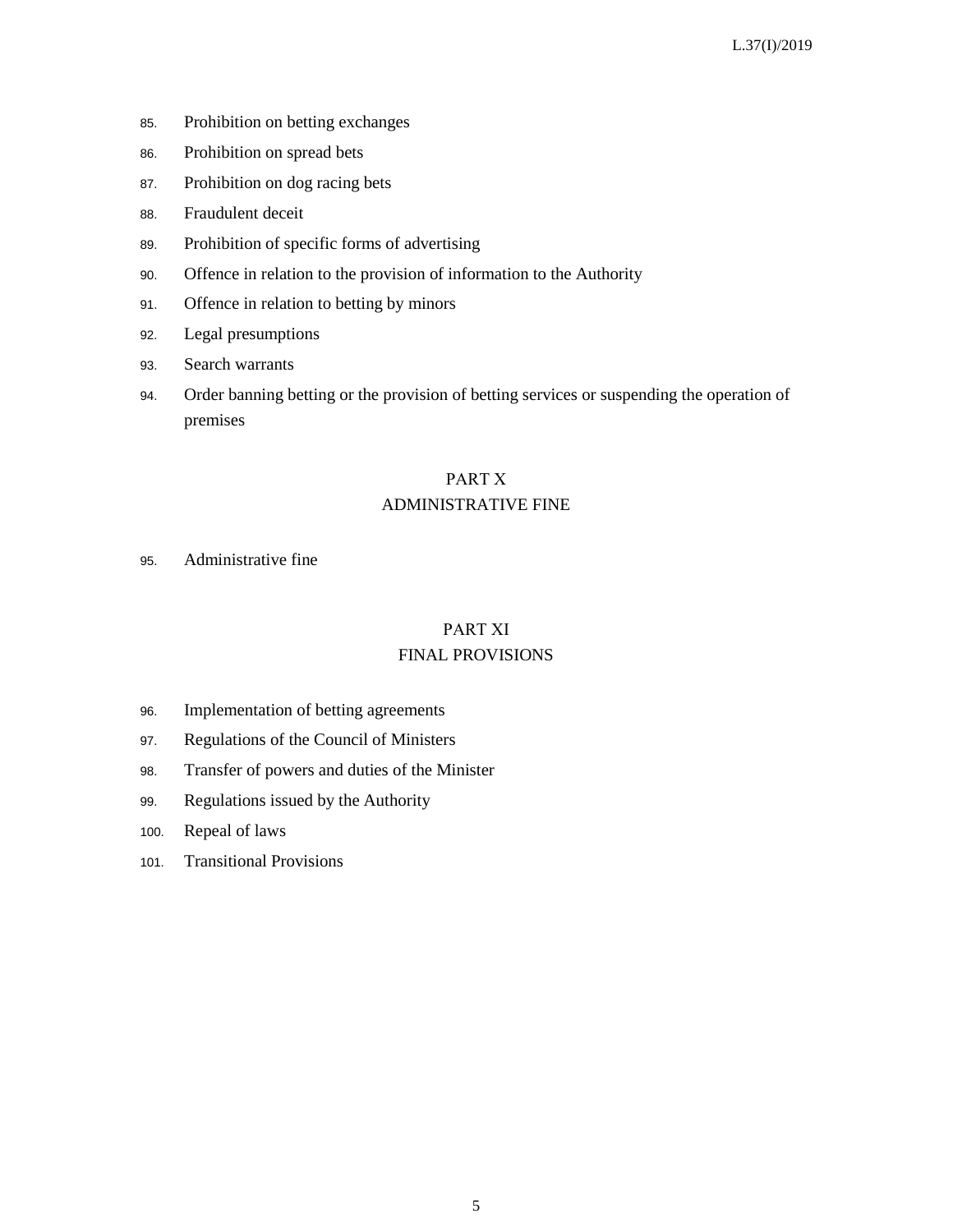# LAW PROVIDING FOR THE REGULATION OF BETTING AND RELATED MATTERS

| Preamble                        | Because the present Law constitutes a technical rule under the Law on the |
|---------------------------------|---------------------------------------------------------------------------|
|                                 | Procedure for the Provision of Information on Certain Technical Rules,    |
| 72(I) of 2003<br>174(I) of 2004 | which transposes into Cypriot law Directive 98/34/EC of the European      |
|                                 | Parliament and of the Council of 22 June 1998 laying down a procedure     |
|                                 | for the provision of information in the field of technical standards and  |
|                                 | regulations and of rules on Information Society services, which was       |
|                                 | repealed and replaced by Directive (EU) 2015/1535 of the European         |
| Official                        | Parliament and of the Council, of 9 September 2015,                       |
| Journal of the                  | Consequently, the present Law refers to the said Laws as required by      |
| European Union:                 | Article 9 thereof and to the said Directive (EU) 2015/1535 as required by |
| L 204                           | Article 9 thereof,                                                        |
| 21.7.1998, p. 37                |                                                                           |
| L 241,                          | Hence, the House of Representatives hereby enacts the following           |
| 17.9.2015, p. 1.                | provisions:                                                               |

## **PART I**

## **INTRODUCTORY PROVISIONS**

Short title 1. The present Law shall be cited as the 2019 Betting Law.

Interpretation 2. In the present Law, unless provided otherwise from the context:

"bookmaker's licence" shall mean a licence to provide betting services issued in accordance with Part III;

"authorised agent's licence" shall mean a licence to provide betting services on behalf of a Class A licensed bookmaker, issued in accordance with Part III;

"premises licence" shall mean a licence to use premises to provide Class A betting services, in accordance with Part IV;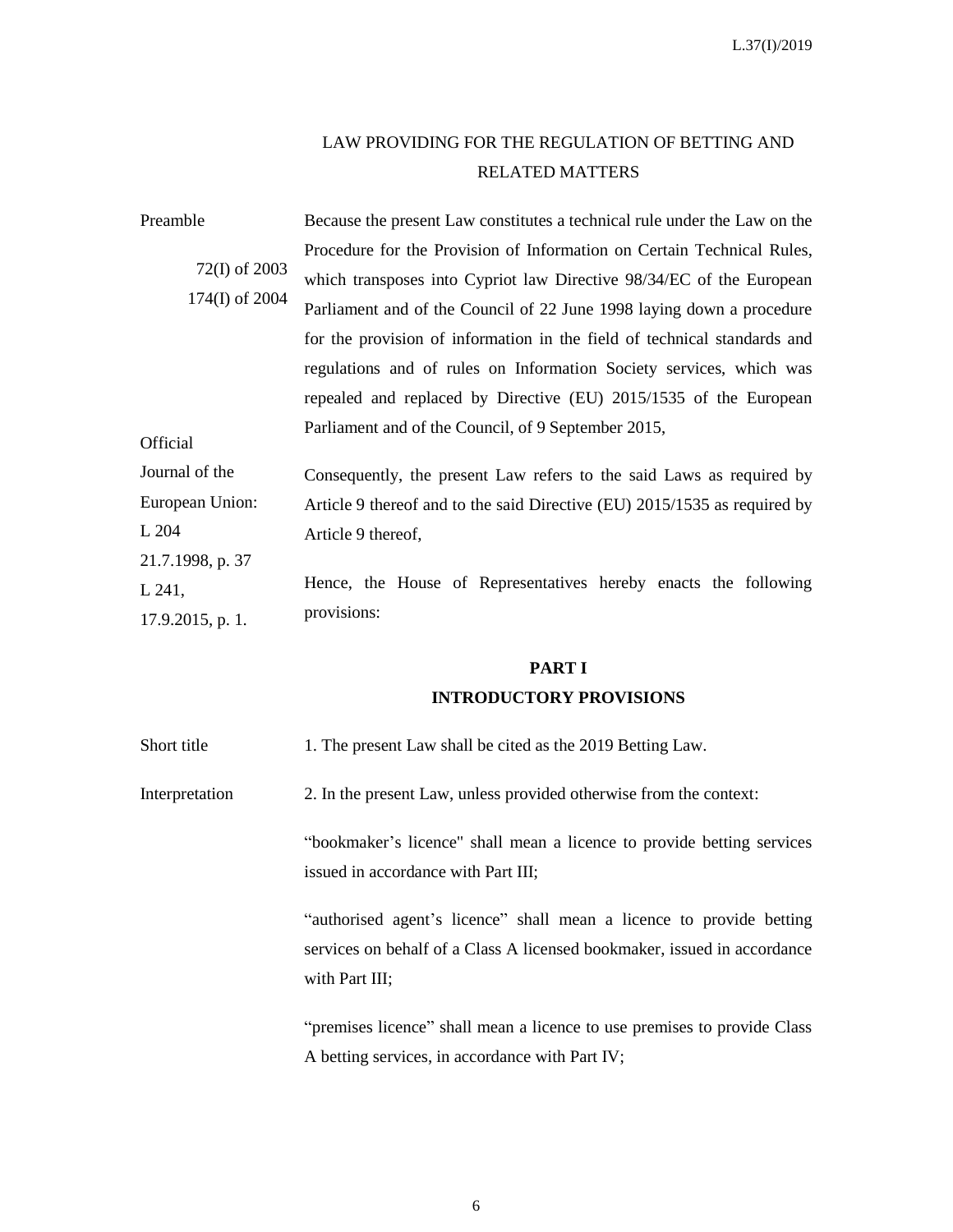"licensed bookmaker" shall mean the person for whose benefit the bookmaker's licence is issued;

"licensed premises" shall mean the premises for which the premises licence has been issued;

"sports event" shall mean any sport played by natural persons which requires the exertion of physical strength and the use of a skill;

"minor" shall mean an individual aged under 18;

"betting exchange" shall mean a type of electronic bet conducted using online services provided by an intermediary, as part of which players set the odds on the outcomes of events and accept bets from other players, and a percentage of the players' winnings is paid to the intermediary as commission;

Cap. 113. "officer" shall have the meaning attributed to this term in the Companies Law;

9 of 1968 76 of 1977 17 of 1979 105 of 1985 198 of 1986 19 of 1990 41(I) of 1994 15(I) of 1995 21(I) of 1997 82(I) of 1999 149(I) of 1999 2(I) of 2000 135(I) of 2000 151(I) of 2000 76(I) of 2001 70(I) of 2003 167(I) of 2003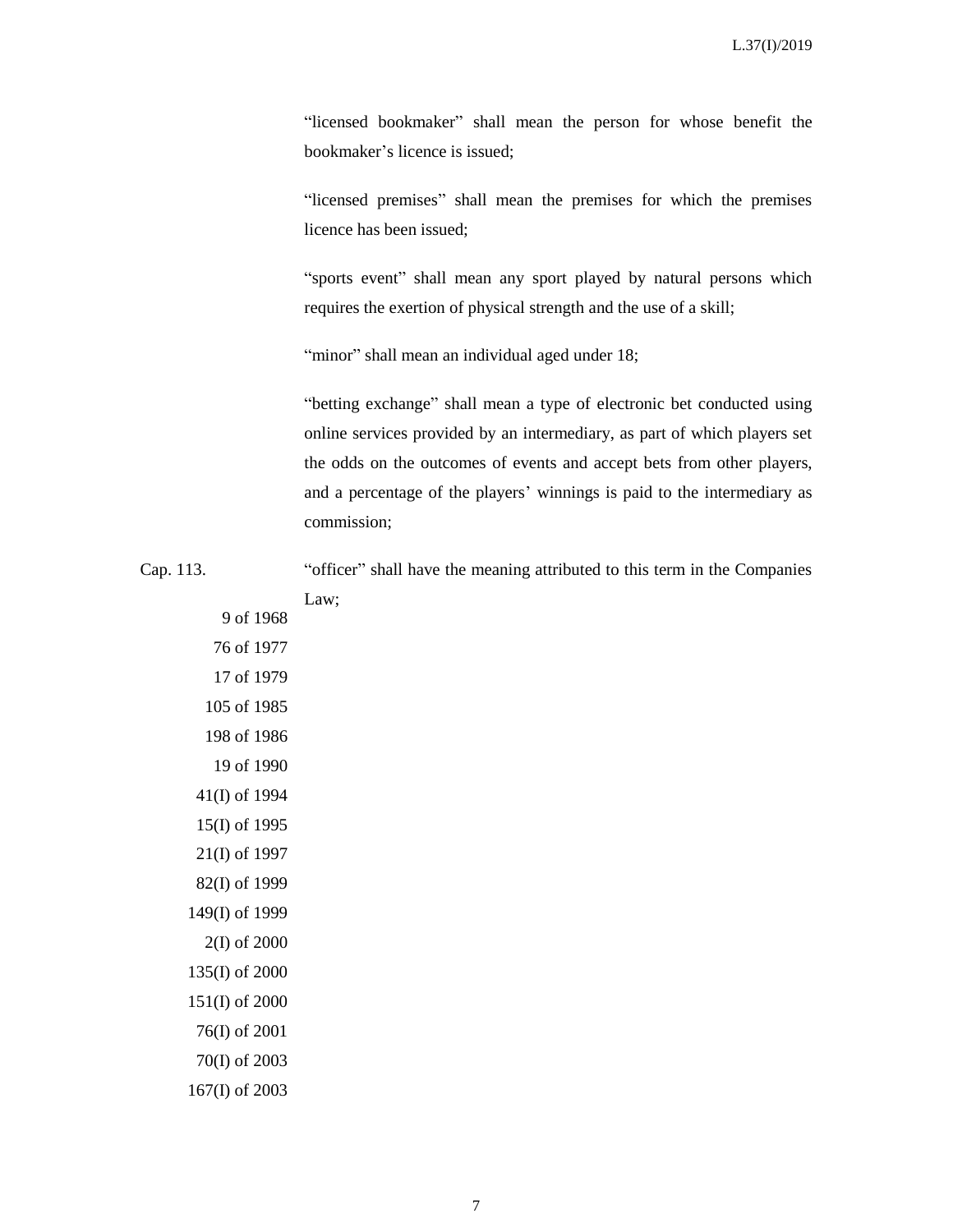92(I) of 2004 24(I) of 2005 130(I) of 2005 98(I) of 2006 124(I) of 2006 70(I) of 2007 71(I) of 2007 131(I) of 2007 186(I) of 2007 87(I) of 2008 41(I) of 2009 49(I) of 200 9 99(I) of 2009 42(I) of 2010 60(I) of 2010 88(I) of 2010 53(I) of 2011 117(I) of 2011 145(I) of 2011 157(I) of 2011 198(I) of 2011 64(I) of 2012 98(I) of 2012 190(I) of 2012 203(I) of 2012 6(I) of 2013 90(I) of 2013 74(I) of 2014 75(I) of 2014 18(I) of 2015 62(I) of 2015 63(I) of 2015 89(I) of 2015 120(I) of 2015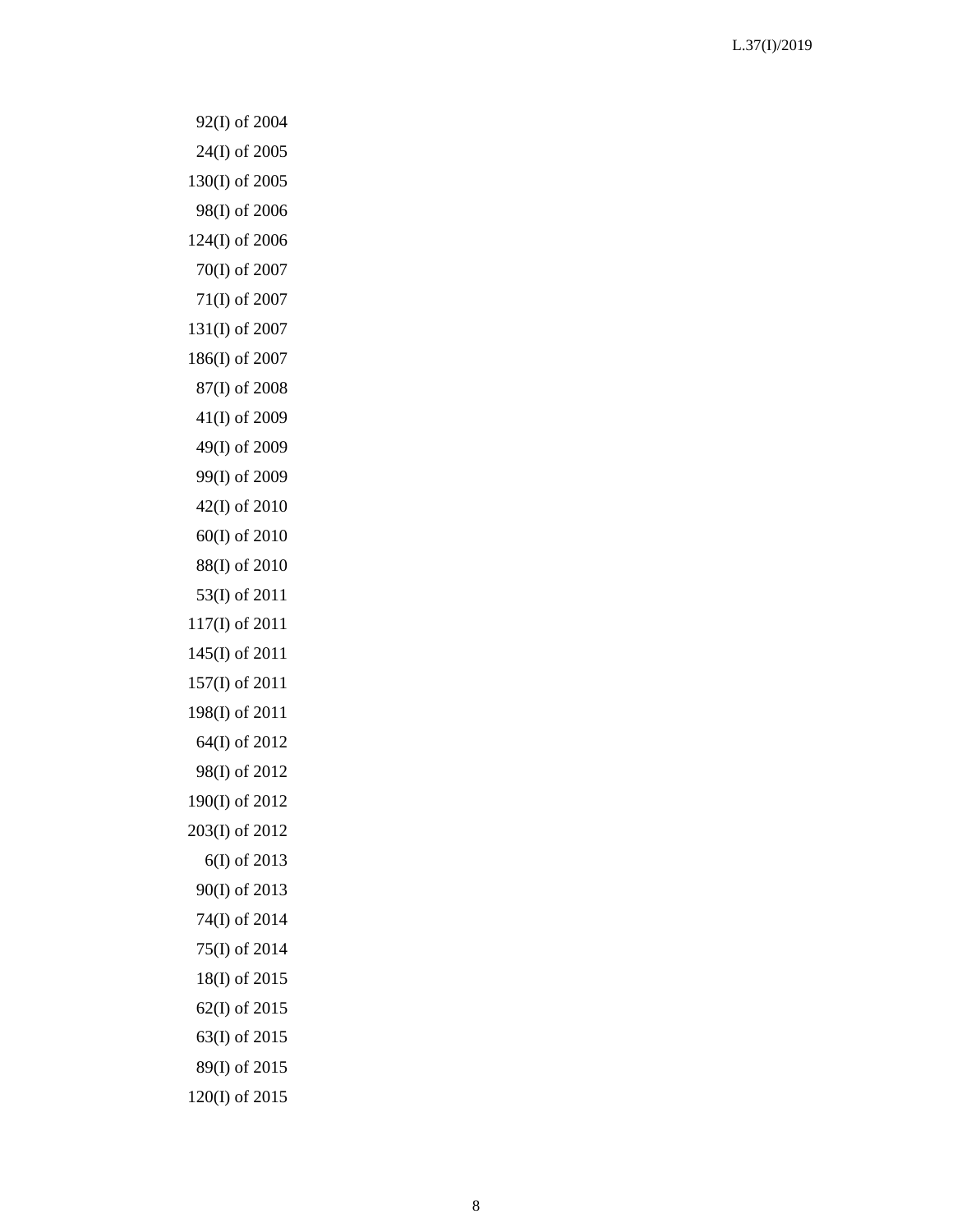40(Ι) of 2016 90(I) of 2016 97(I) of 2016 17(Ι) of 2017 33(I) of 2017 51(I) of 2017 37(I) of 2018 83(I) of 2018 149(I) of 2018 Government Gazette - Annex I: 31.3.2015

15.6.2015

"Authority" shall mean the National Betting Authority, governed by Part II;

"betting slip" shall mean the electronic form on which a bet is entered, which is approved by the Authority in accordance with Part V and sets out the details of the bet and the amount concerned;

"Republic" shall mean the Republic of Cyprus;

"spread bet" shall mean a bet conducted in accordance with Article 86;

"remote", when referring to bets, shall mean a bet offered without the contracting parties being present simultaneously;

"authorised activities", in relation to a bookmaker's licence, shall mean the activities authorised under a Class A licence;

"authorised agent" shall mean a person who provides betting services on behalf of a Class A licensed bookmaker;

"payable fee" shall mean the fee specified in accordance with Article 30;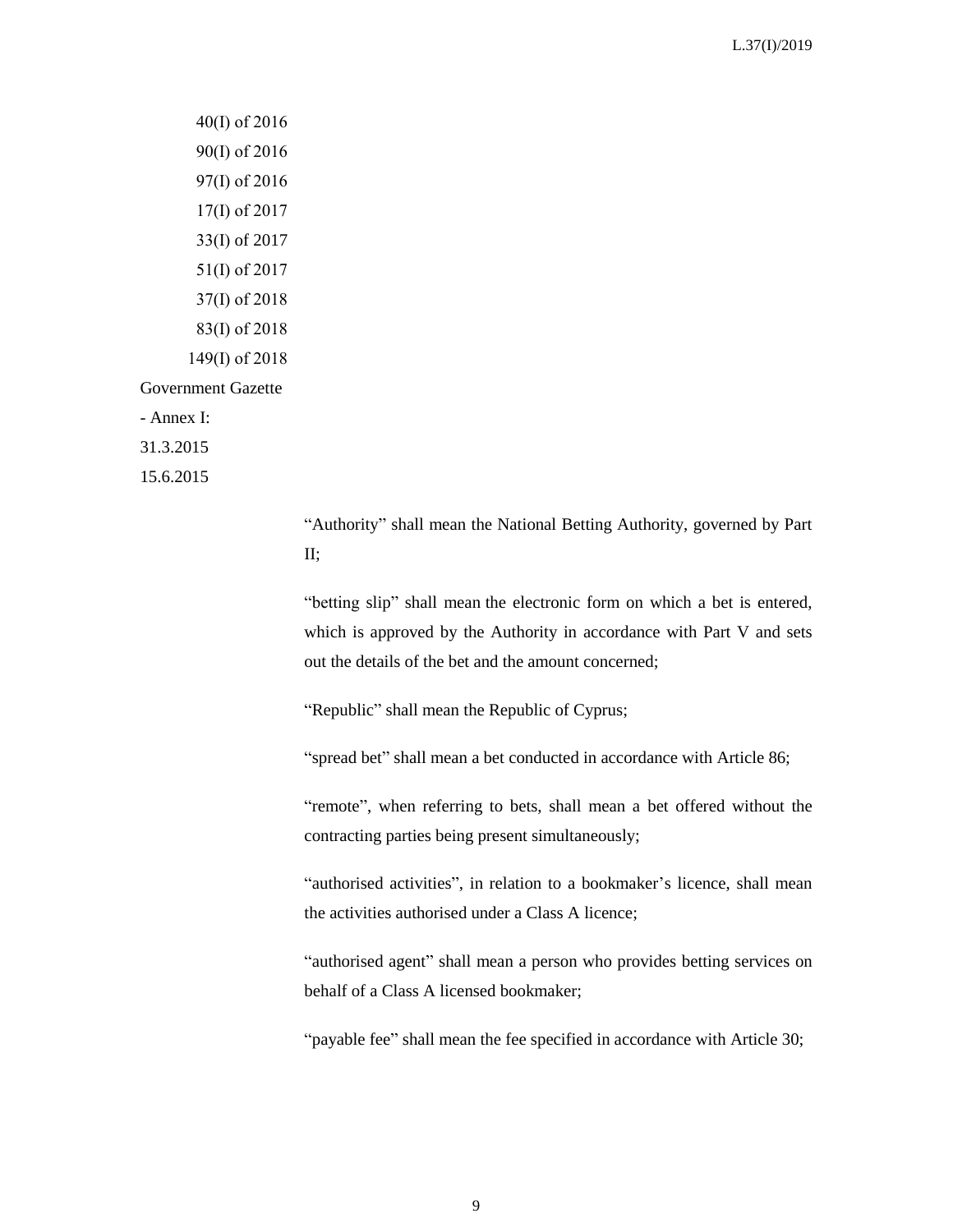"internal regulations" shall mean the regulations issued by the Authority pursuant to Article 9;

"electronic means" shall mean the equipment required for the electronic processing (including digital compression) or storage of data, through which a bet is offered at its starting point and is accepted at its end point; that bet being offered, sent and received entirely through telecommunications following a specific order from a bookmaker;

"electronic bet" shall mean a bet conducted remotely using electronic means via telecommunications;

"regulations" shall mean collectively the regulations of the Council of Ministers and the regulations of the Authority;

"regulations of the Authority" shall mean the regulations issued by the Authority pursuant to the present Law, which are not internal regulations;

"regulations of the Council of Ministers" shall mean the regulations issued by the Council of Ministers pursuant to Article 97;

"holder", in relation to a Class A or B bookmaker's licence or authorised agent's licence or premises licence shall mean the person for whose benefit the respective licence has been issued;

'Member State' shall mean a Member State of the European Union, and/or a signatory to the Agreement on the European Economic Area, which was signed in Oporto on  $2<sup>nd</sup>$  of May 1992 and adjusted by the Protocol signed in Brussels on 17<sup>th</sup> of May 1993, as thereinafter amended;

"statutory auditing firm" shall mean an auditing firm (company or partnership or any other legal person) which has obtained a licence under the Auditors' Law;

"statutory auditor" shall mean an auditor (natural person) who has obtained a licence under the Auditors' Law;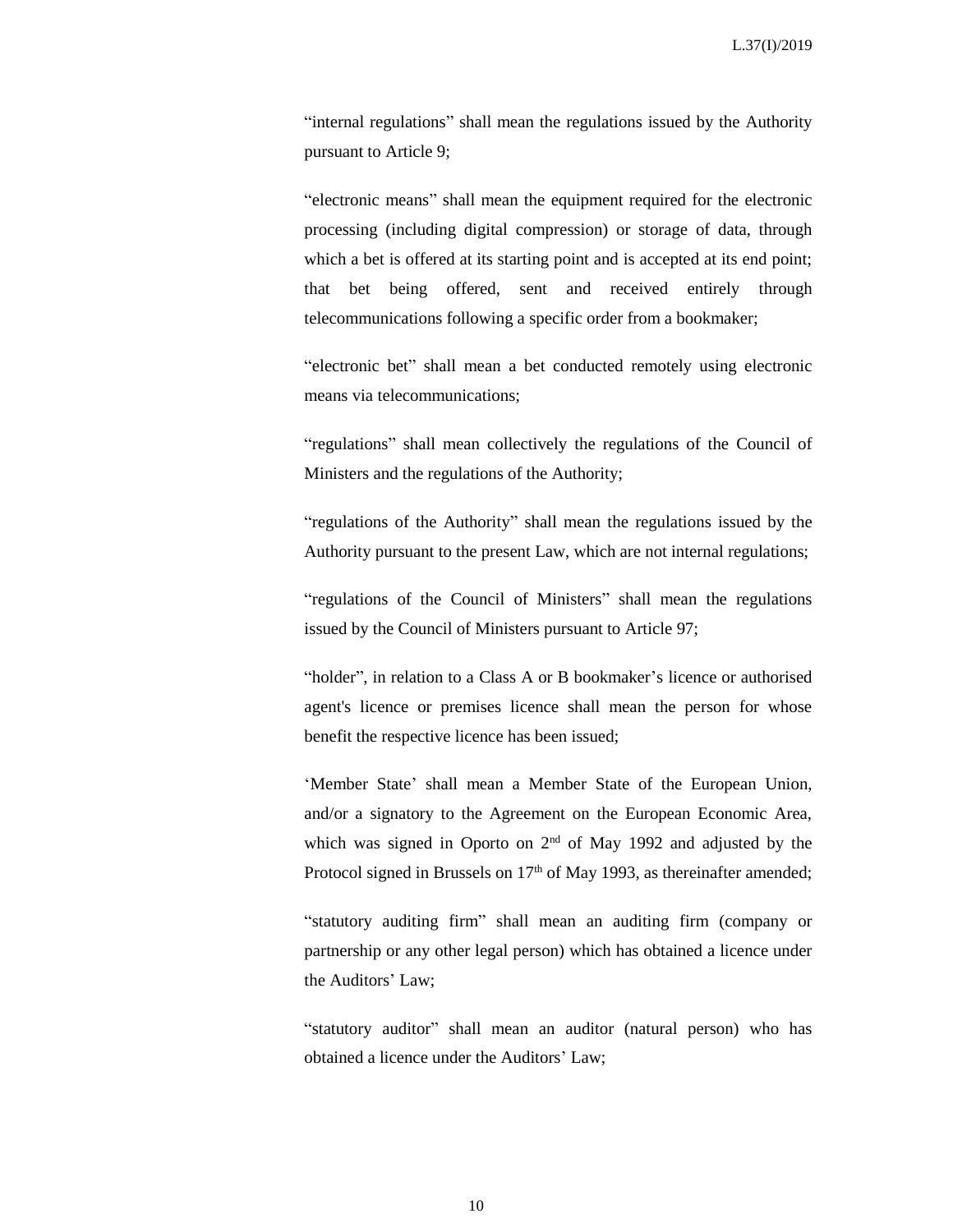"slot machine" shall mean any mechanical, electric or other device, appliance or machine which by either inserting a coin, banknote, token or similar item, or by using any other form of payment, allows the user to operate it and play a game of chance, enabling a payout in cash or valuable items or prizes or credits or tokens or anything else which yields economic value, irrespective of whether the payout of such is made automatically by the device, appliance or machine or in any other manner, including, but not limited to, the following machines:

- (a) poker machines or machines featuring any other similar type of card games or other variations or representations;
- (b) horse-racing machines or machines for races, such as dog racing, car racing or other;
- (c) machines known as 'fruit machines' or with similar or other representations or shapes or numbers, letters or colours;
- (d) bingo machines, irrespective of any adaptation or addition which tends to render them similar to another type of machine;
- (e) machines that have the ability to zero any result or indication and store such data to memory, either through the operator or by any other person;
- (f) any other type of gaming machine which in the Authority's view falls within the meaning of the term "slot machines";
- (g) any computer accessory or attachment which may be applied and operated with the use of a screen as a slot machine; and
- (h) a lottery game with numbers which involves precisely predicting a specific set of numbers -depending on the type of game- from a set of numbers generated in each case after a draw from a series of numbers; the draw to determine the

11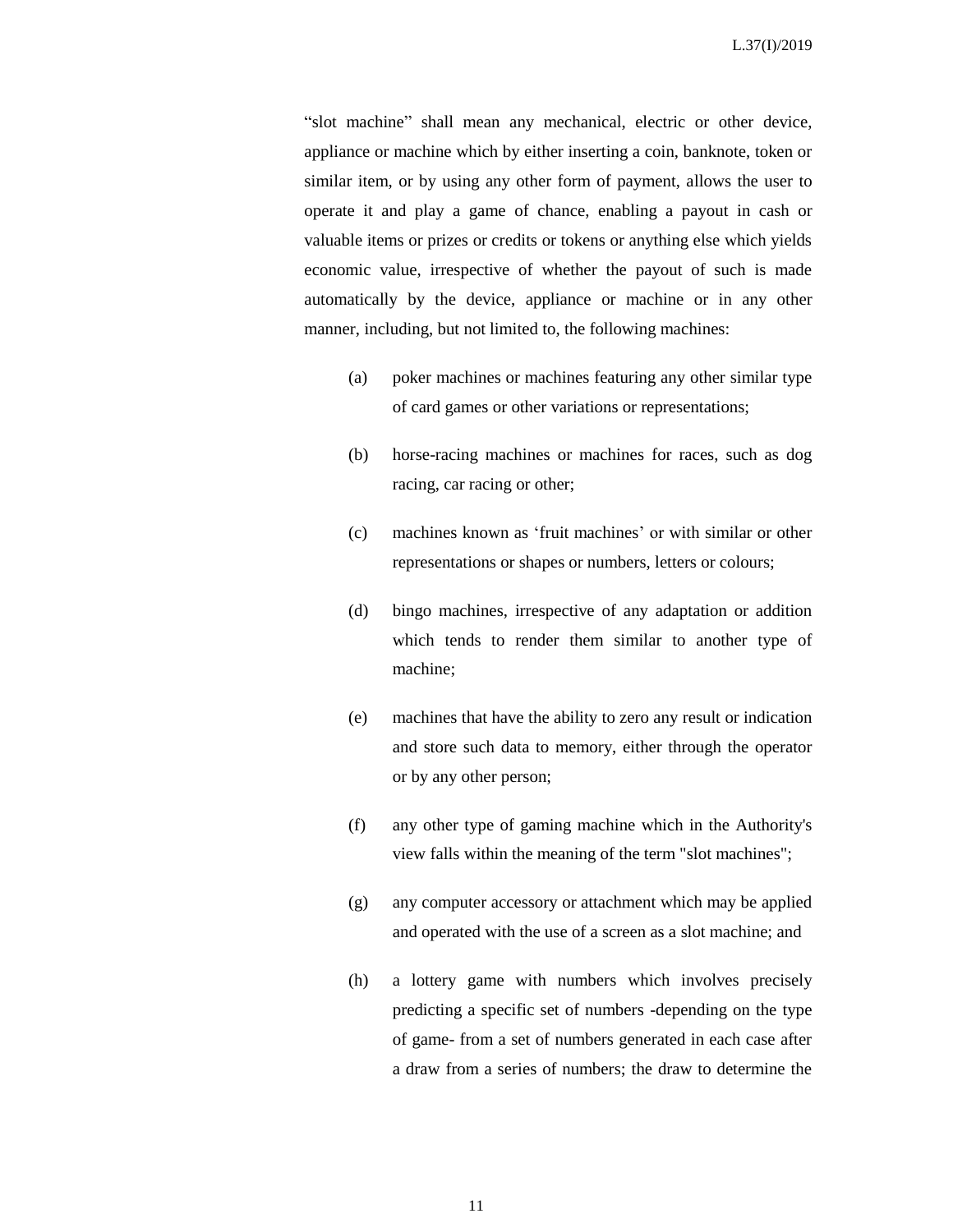winners is made with the use of a raffle;

"illegal betting" shall mean a bet conducted in violation of the provisions of the present Law;

"provision of betting services" shall mean an invitation or offer by a person to a third party to take part in a bet in accordance with the arrangements made and under the terms laid down by that person;

"credit institution" shall mean an undertaking whose business is accepting deposits or other repayable funds and granting credit for its own account, and which holds the relevant operating licence by a Member State's competent authority, including a licensed credit institution within the meaning of the Business of Credit Institutions Law;

66(1) of 1997 74(1) of 1999 94(1) of 2000 119(1) of 2003 4(1) of 2004 151(1) of 2004 231(1) of 2004 235(1) of 2004 20(1) of 2005 80(1) of 2008 100(1) of 2009 123(1) of 2009 27(1) of 2011 104(I) of 2011 107(I) of 2012 14(I) of 2013 87(I) of 2013 102(I) of 2013 141(I) of 2013 5(I) of 2015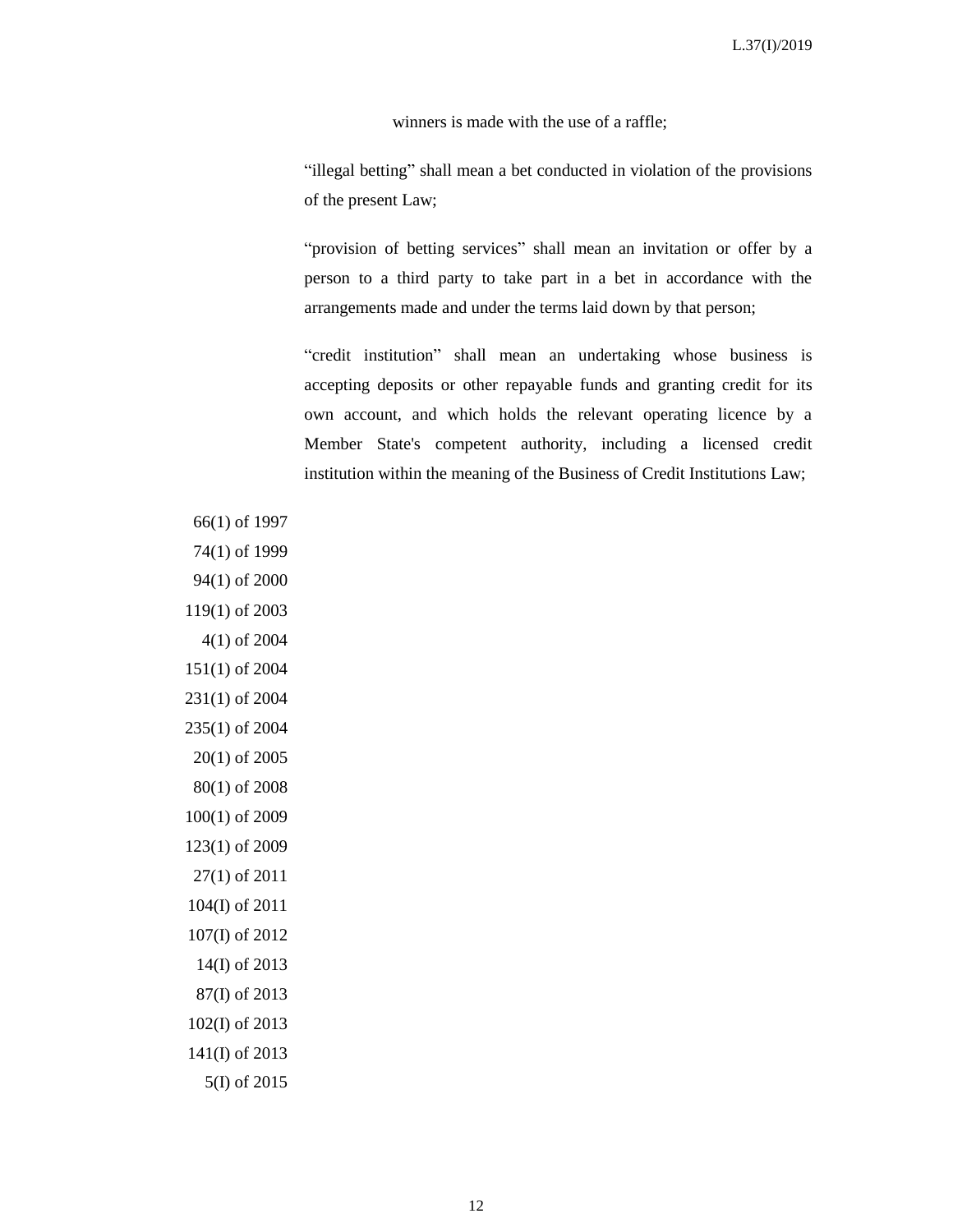26(I) of 2015 35(I) of 2015 71(I) of 2015 93(I) of 2015 109(I) of 2015 152(I) of 2015 168(I) of 2015 21(I) of 2016 5(Ι) of 2017 38(I) of 2017 169(Ι) of 2017 28(I) of 2018 89(Ι) of 2018 153(Ι) of 2018 Government Gazette - Annex I: 19.9.2003

"beneficial owner" shall mean the natural person or natural persons who ultimately own or control the legal person to whom the licence to provide betting services has been issued. Beneficial owner means, with regard to:

- (a) companies, at the very least:
	- (i) the natural person or natural persons who actually own or control the company, whether directly or indirectly holding or controlling a sufficient percentage of shares or voting rights in that company, inter alia, through bearer shares; a percentage of ten percent (10%) plus one share shall be deemed to meet this criterion, or
	- (ii) the natural person or natural persons who otherwise exercise control over the management and/or the administration of the company,
- (b) legal entities, such as institutions, and legal vehicles, such as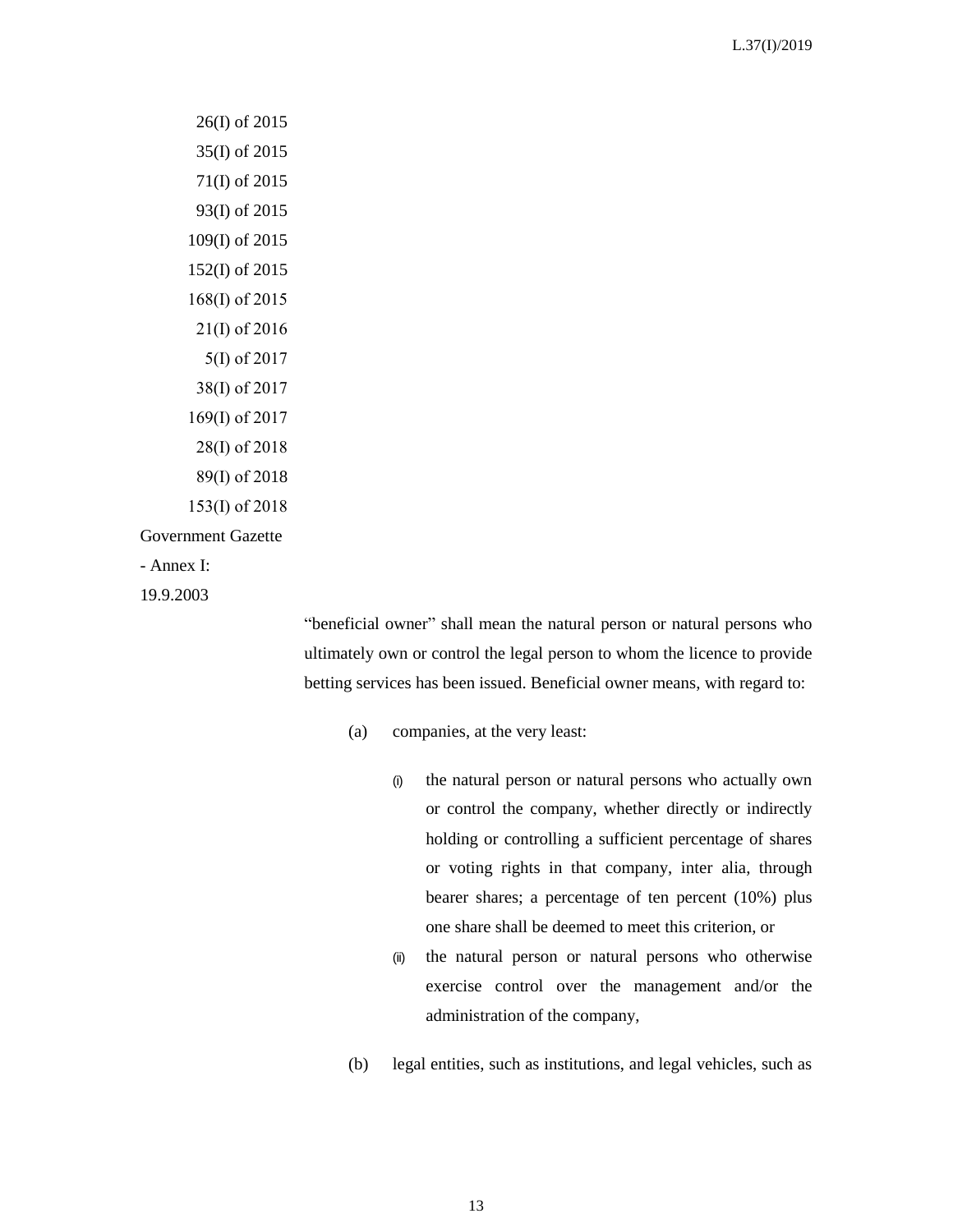trusts, which manage or distribute funds, at the very least:

- (i) the natural person or natural persons entitled to ten percent (10%) or more of the assets of the legal vehicle or legal entity, when the future beneficiaries have already been designated, or
- (ii) the category of persons in whose interest the legal vehicle or legal entity has primarily been established or is acting, when the persons who are the beneficiaries of the legal vehicle or legal entity have not been designated yet, or
- (iii) the natural person or natural persons who exercise control over ten percent (10%) or more of the assets of the legal vehicle or entity;

"person" shall mean a natural or legal person;

"cash out" shall mean an offer, after the time of the placing of the bet but before the completion of the whole set of events to which the bet relates, either by the licensed bookmaker to the player, or by the player to the licensed bookmaker, of new odds, which is accepted by the person to whom the offer is made;

"significant interest" shall mean possession of shares in a company representing at least five percent (5%) of the share capital of the said company or voting rights which provide significant influence over the management of the company; the term 'holder of a significant interest' shall be interpreted accordingly;

"bet" shall mean any type of bet on sports events where the competitors are natural persons or on other type of events in which natural persons participate, which actually take place, provided that the winnings of each player are determined by the person who organises the bet, before or at the time of the placing of the bet, by reference both to the amount paid by each player in order to take part in the bet, as well as to the odds set for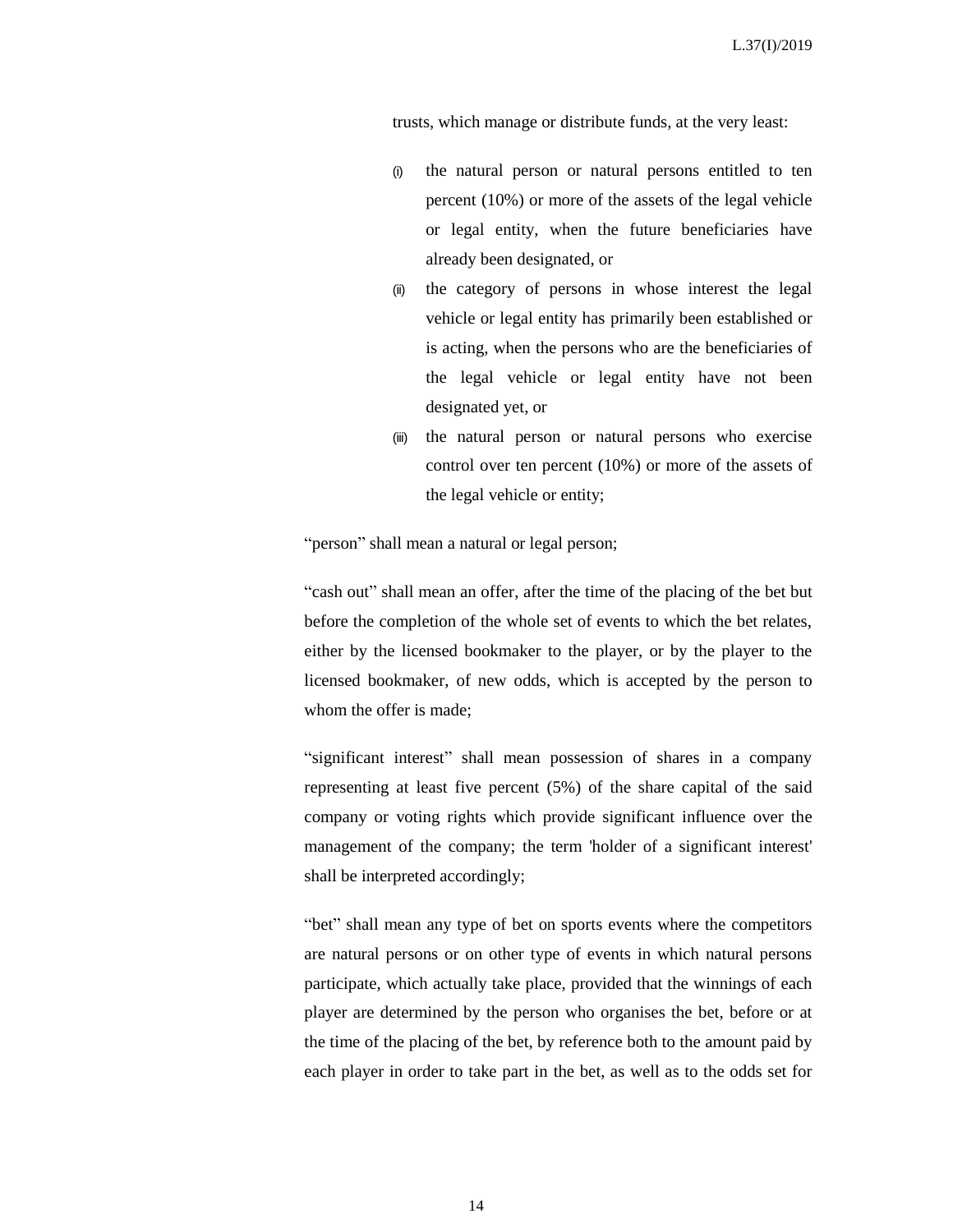the specific bet, which is conducted pursuant to a Class A or B bookmaker's licence as specified in the present Law;

Provided that, this definition shall not be interpreted as prohibiting cash out;

"Advisory Authority for Combating Money Laundering and Terrorist Financing" shall mean the Authority specified by the provisions of the Law on Prevention and Suppression of Money Laundering Activities;

188(I) of 2007 58(I) of 2010 80(I) of 2012 192(I) of 2012 101(I) of 2013 184(I) of 2014 18(I) of 2016 13(I) of 2018 158(Ι) of 2018

> "blocking system" shall mean a system installed by an internet service provider which prevents traffic being routed and transferred from the terminal equipment of the internet user to specific internet website addresses;

'relevant offence' shall mean:

- (a) an offence containing the element of fraud or deceit, or
- (b) an offence containing the element of moral turpitude or the element of dishonesty, or
- (c) an offence in breach of the Law on Prevention and Suppression of Money Laundering, or

Cap. 151. 23 of 1965 19 of 1978 (d) an offence in breach of the Law on Betting Houses, Gaming Houses and Gambling Prevention, or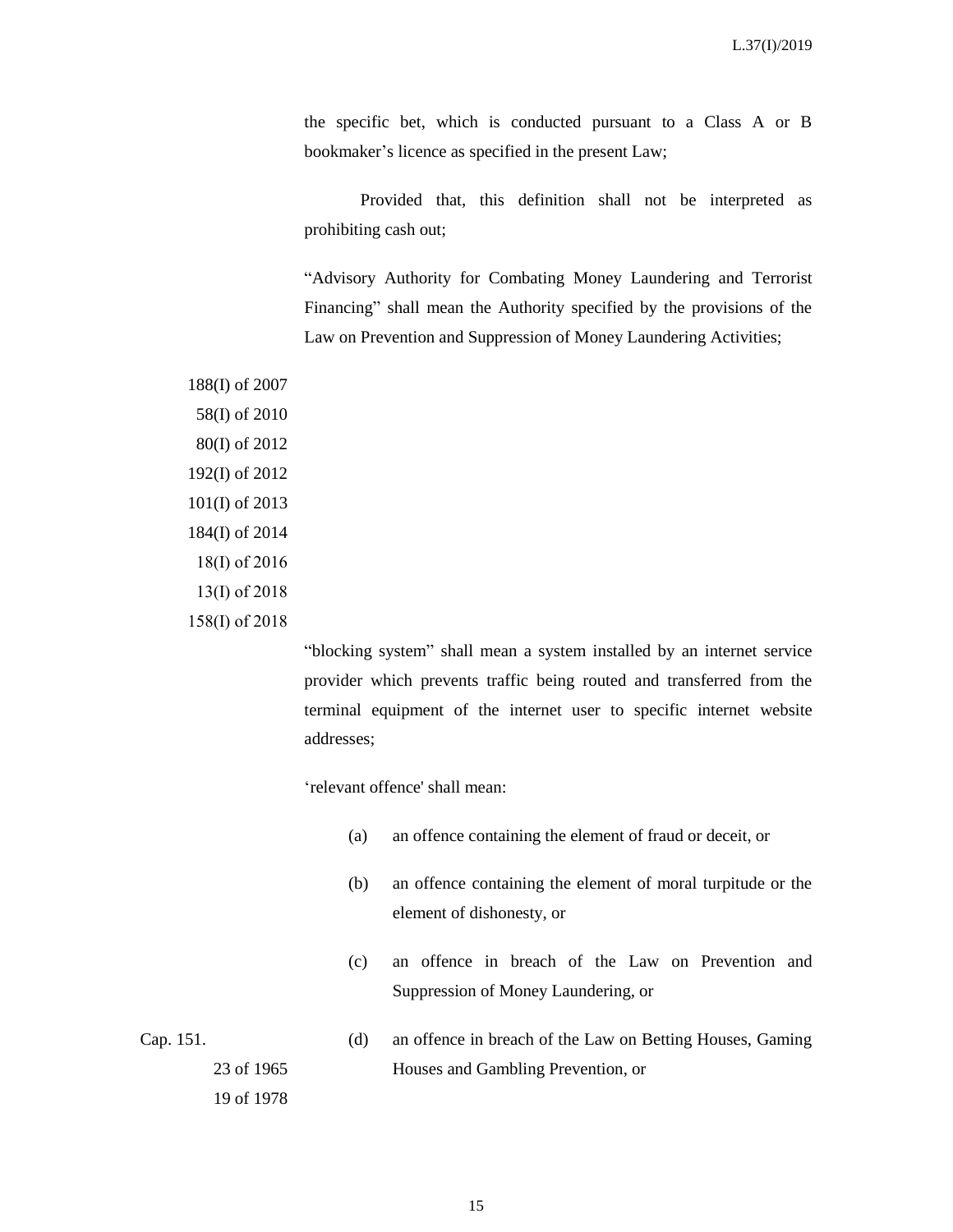53(I) of 1995 15(I) of 1998 72(I) of 2006 168(I) of 2014 122(I) of 2015 15(Ι) of 2018 75(I) of 1997 176(I) of 2004 161(I) of 2007 (e) an offence in breach of the Laws of 1997 to 2007 on Collective Betting (Regulation and Tax), which were repealed by paragraph (1) of Article 92 of the Betting Laws of 2012, or 106(I) of 2012 108(I) of 2012 212(I) of 2012 (f) an offence in breach of the Betting Laws of 2012, which were repealed by paragraph (1) of Article 100 of the present Law, or 48 of 1973 23 of 1976 28(I) of 1999 162(I) of 2007 91(I) of 2012 63(Ι) of 2016 (g) an offence in breach of the Law on Taxation of Horseracing Bets and Sweepstakes, or 32(I) of 1996 50(1) of 1998 90(I) of 1999 192(I) of 2014 (h) an offence in breach of Article 4 or paragraph (2) of article 15 of the Laws of 2012 on Games Machines, Skill Machines and Entertainment Machines, which were repealed by paragraph (2) of Article 92 of the Betting Laws of 2012, or (i) an offence in breach of the provisions of the present Law;

'telecommunications' shall mean communications through the: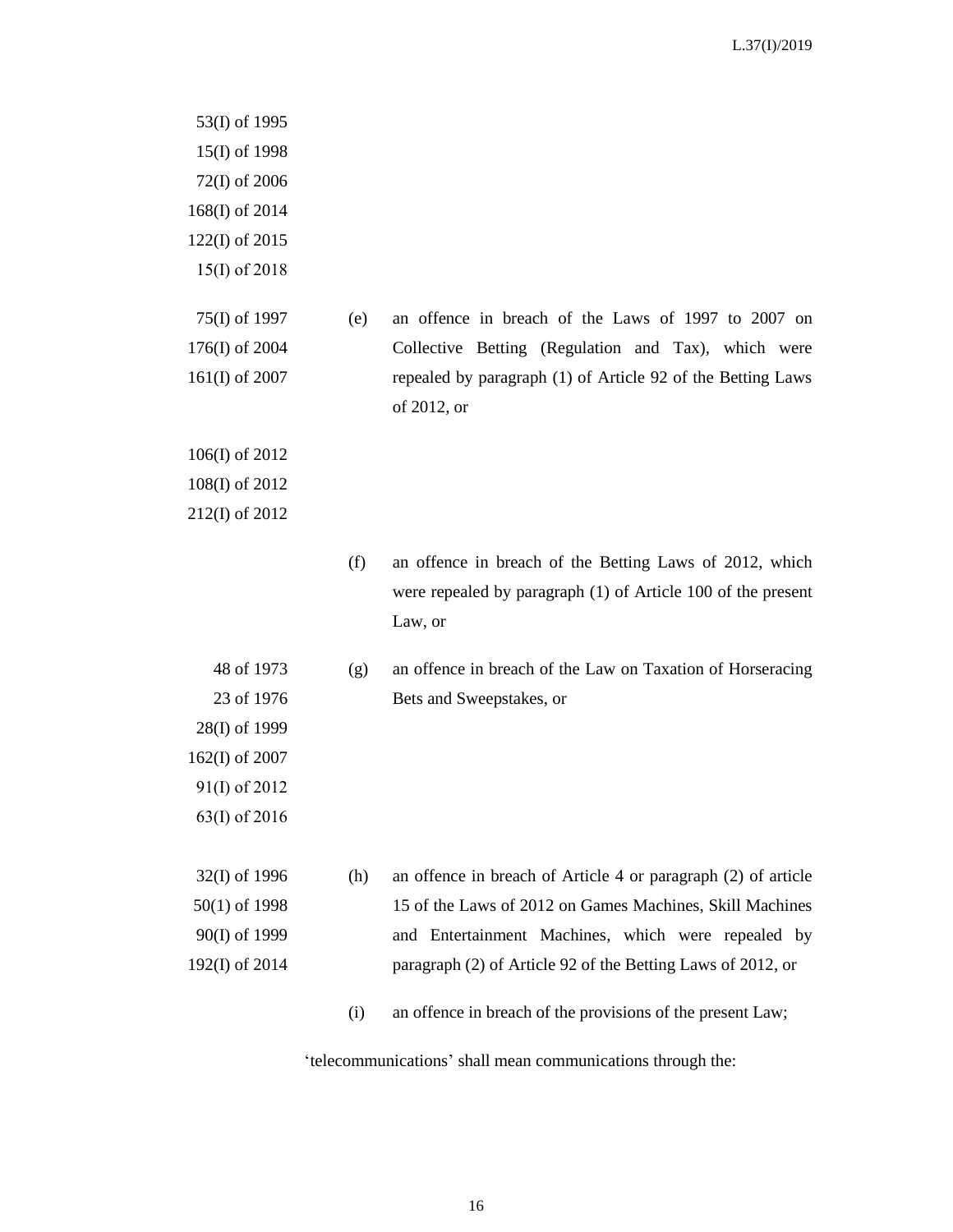- (a) internet or
- (b) telephone or
- (c) television or
- (d) any other electronic means or other technology;

provided that for the purposes of this definition, terms used in relation to telecommunications which are not defined in the present Law shall have the meaning attributed to them in the Law on the Regulation of Electronic Communications and Postal Services;

112(I) of 2004 84(I) of 2005 149(I) of 2005 67(I) of 2006 113(I) of 2007 134(I) of 2007 46(I) of 2008 103(I) of 2009 94(I) of 2011 51(I) of 2012 160(I) of 2013 77(I) of 2014 104(Ι) of 2016 112(I) of 2016

> 'odds' shall mean the ratio between every monetary unit paid by any person participating in a bet and the winnings corresponding to it;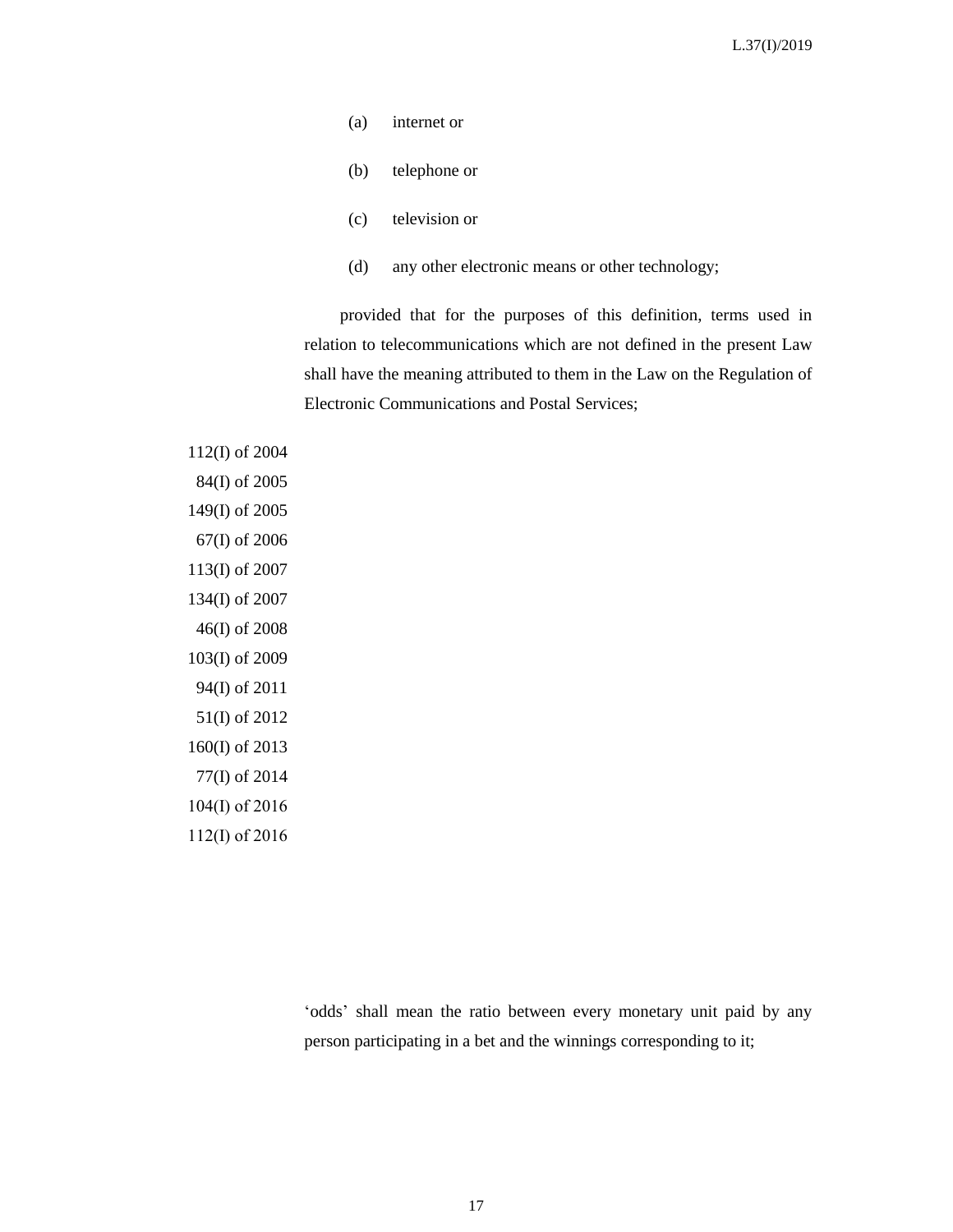"location" includes any residence, office, room or building and any other place or location spot either indoors or outdoors, as well as any vehicle, landed aircraft and any ship, boat or other craft floating or not;

"Online casino games" shall mean online games of chance in which a direct link may be obtained either (a) through terminal machines interlinked with a central computerised system, or (b) with electronic computers through telecommunications as well as with any other appliance which may be used for such a link and includes, inter alia, online roulette, online poker and slot machines, as specified in the present Law;

"game of chance" shall mean a game whose outcome depends at least in part on luck and which is played either by paying money or moveable or immovable assets, or using credit or any other item of economic value, irrespective of whether it generates financial gain to the player or not;

"person in charge of premises" shall mean a person appointed as being in charge of the premises pursuant to paragraph (2) of Article 40;

"Minister" shall mean the Minister of Finance and includes any person authorised by him/her pursuant to Article 98.

#### **PART II**

#### **NATIONAL BETTING AUTHORITY**

National Betting Authority. 3.-(1) An authority by the name 'National Betting Authority' is hereby established, which is a legal entity governed by public law with all the characteristics of a legal entity; the Authority shall be governed by the present Law.

> (2) The Authority shall exercise the duties, powers and competences granted to it by the present Law.

> (3) The Authority is governed by a seven-member Board of Directors (hereinafter "The Board of Directors") and acts through it and the Board of Directors manages the Authority's property and resources and acts

> > 18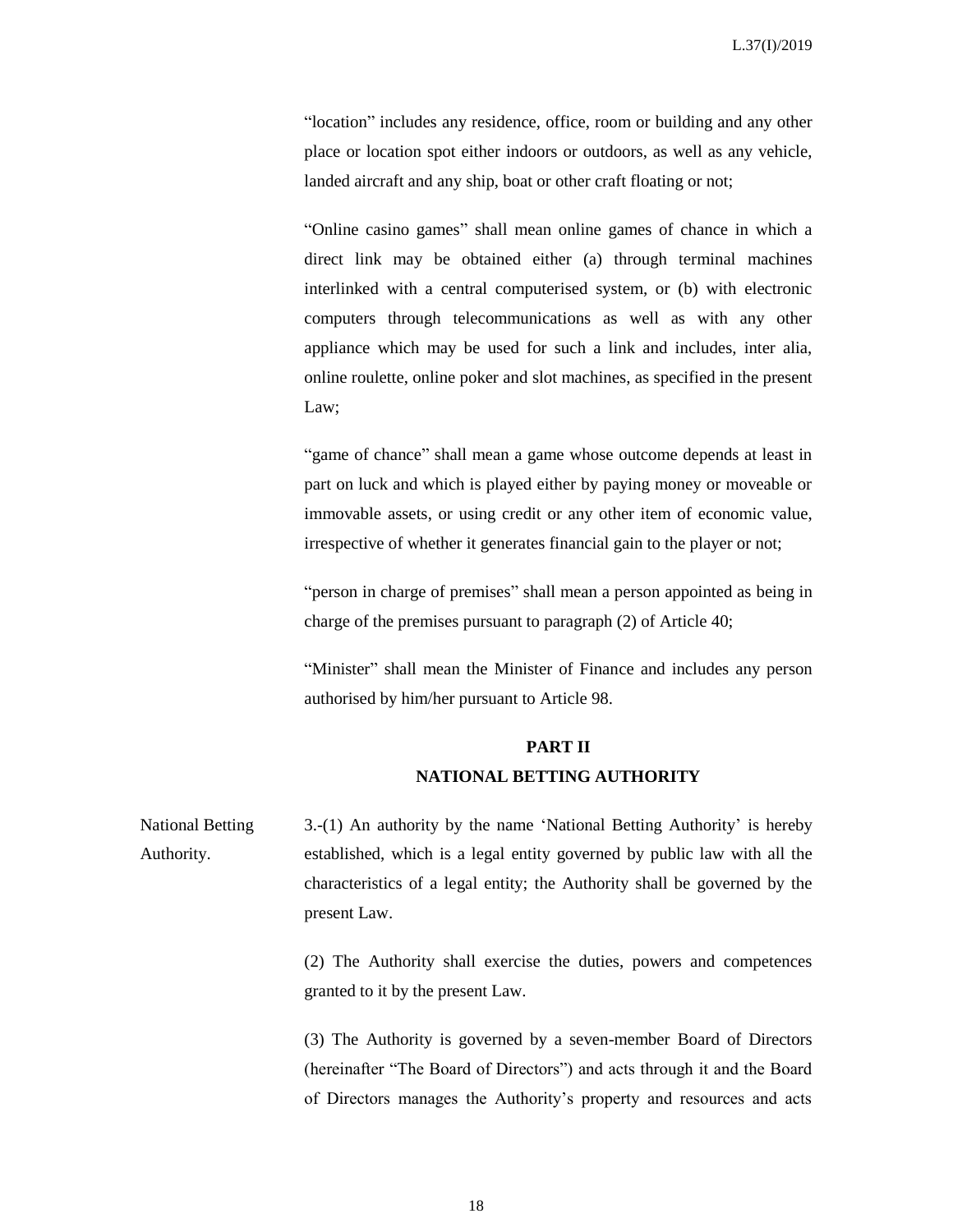upon its duties, powers and responsibilities.

(4) An independent person of recognised standing and honesty, holder of a university degree in the fields of law or economics or commerce, and with acknowledged experience in the relevant sector shall be appointed President of the Authority's Board of Directors.

(5) The Council of Ministers shall appoint the following persons as members of the Authority's Boards of Directors:

- (a) a representative of
	- (i) The Accountant General's Office,
	- (ii) The Ministry of Finance,
	- (iii) The Ministry of Justice & Public Order and
- (b) three (3) individuals of recognised standing and honesty with specialised knowledge consistent with the Authority's competences.

37(I) of 2019 (6) Notwithstanding the above paragraphs (1) to (5) of this Article and the provisions of Article 100, the President and the members of the Authority, as established pursuant to the 2012 Betting Laws and as it stands on the date of entry into force of the present Law, shall be deemed to be the President and the members of the Board of Directors of the Authority and shall exercise their powers in accordance with the present Law, until the date on which their term of office would have expired, as if the said Laws had not been repealed.

> (7) The President and members of the Board of Directors of the Authority as well as any person working for the Authority have no civil liability for any act or omission when performing their duties or exercising their powers under the present Law, unless it is proven that the act or omission was done in bad faith.

Conflict of interests of the members of 4. The President and the members of the Board of Directors of the Authority shall have no financial or other interest related to the exercise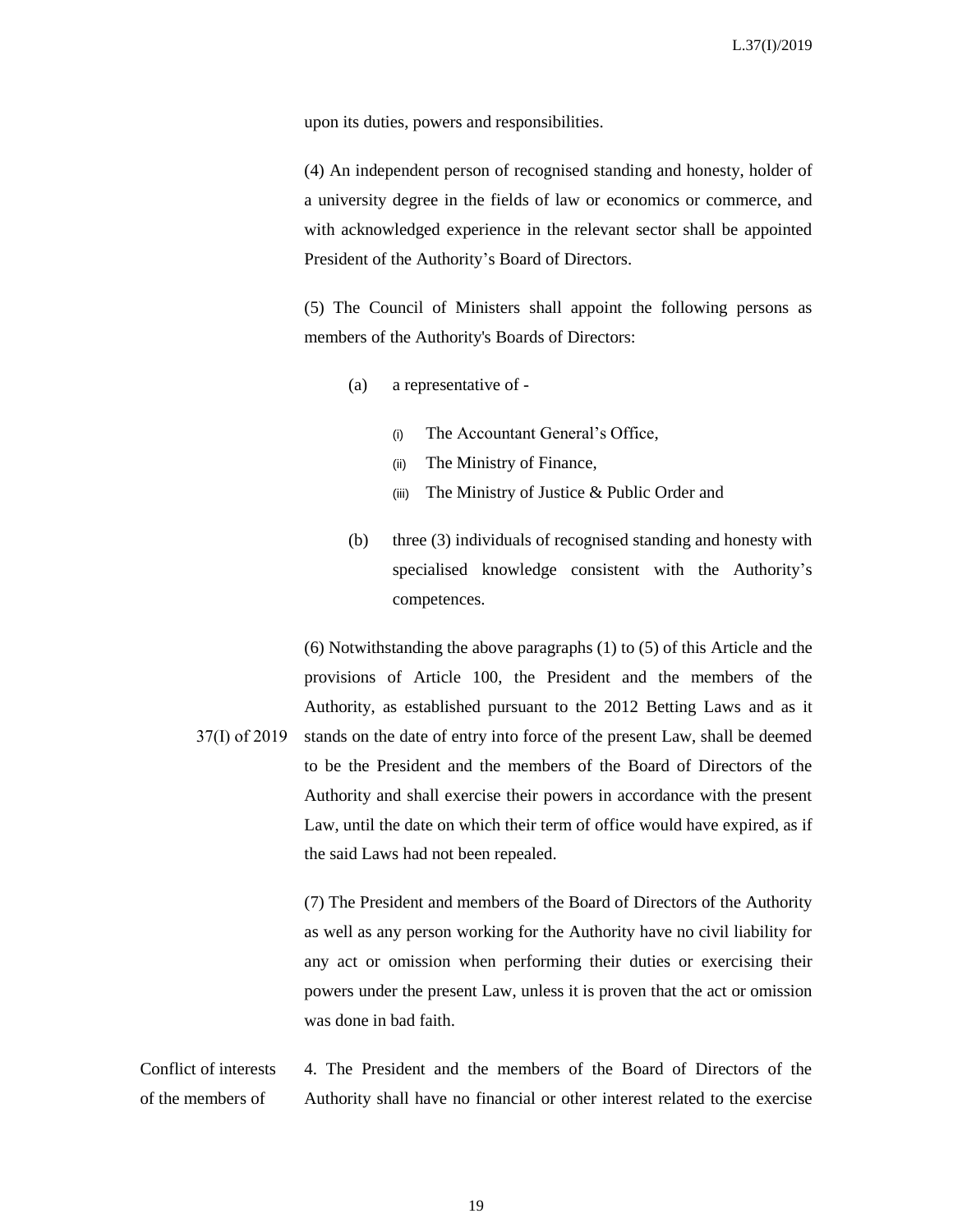the Authority's of the Authority's powers.

Board of Directors

Duration of the term of office of the Authority's Board of **Directors** 5. The term of office of the President and the members of the Authority's Board of Directors is three years and may be renewed once for a second consecutive three-year term, in accordance with this Part. For the purposes of this Article, the term of office in paragraph (6) of Article 3 shall not be taken into account.

Terms and conditions of service and remuneration of the President and compensation of members of the Authority's Board of **Directors** 6.-(1) The conditions of service and remuneration of the President of the Authority's Board of Directors shall be set by the Council of Ministers.

> (2) The members of the Board of Directors of the Authority shall be paid a compensation fee for each meeting, the level of which shall be set by the Council of Ministers.

> (3) The cost of the President's remuneration and of the compensation of the rest members of the Board of Directors shall be covered by the Authority's annual budget.

Vacancy of the President's position 7. The position of the President of the Authority shall fall vacant in the event of:

- (a) his death or
- (b) resignation submitted in writing to the Council of Ministers, or
- (c) he or she is deprived of the office by the Council of Ministers in accordance with Article 8.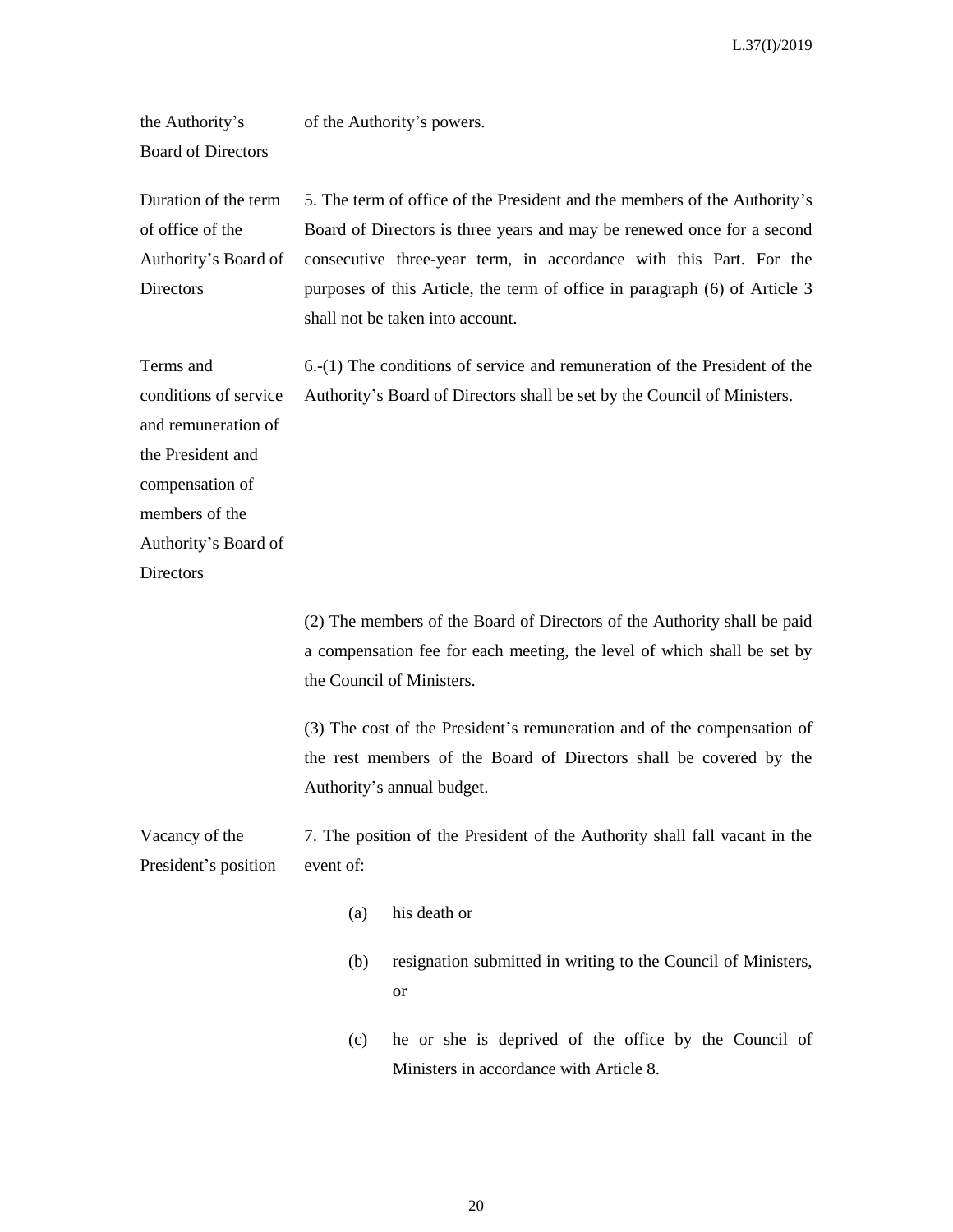Disqualification of the President and members of the Authority's Board of 8. The Council of Ministers shall remove the President or a member of the Authority's Board of Directors from their post, when the President or such member:

**Directors** 

- (a) under the laws applicable in the Republic, is declared bankrupt or agrees on a settlement with his/her creditors, or
- (b) under the laws applicable in the Republic, is declared mentally incapable, or
- (c) is convicted of a relevant offence, or
- (d) is incapable of performing his/her duties, due to physical disability or illness, or
- (e) acquires a financial or other interest which may affect the impartiality of his judgement and does not submit his/her resignation, or
- (f) abuses his/her position so that any continuation of his/her term of office would be detrimental to the public interest, and does not submit his/her resignation, or
- (g) following a recommendation from the Authority in the case of unjustified absence from the exercise of his/her duties and in particular after unjustified absence from the Authority's meetings for three consecutive times.

Authority's office and personnel 9.-(1) The Authority shall have an office and personnel. The Authority's structure, departments and operation shall be laid down in regulations issued by the Council of Ministers;

> provided that where it is not possible to recruit personnel, and until such recruitment, the Authority may use personnel seconded from the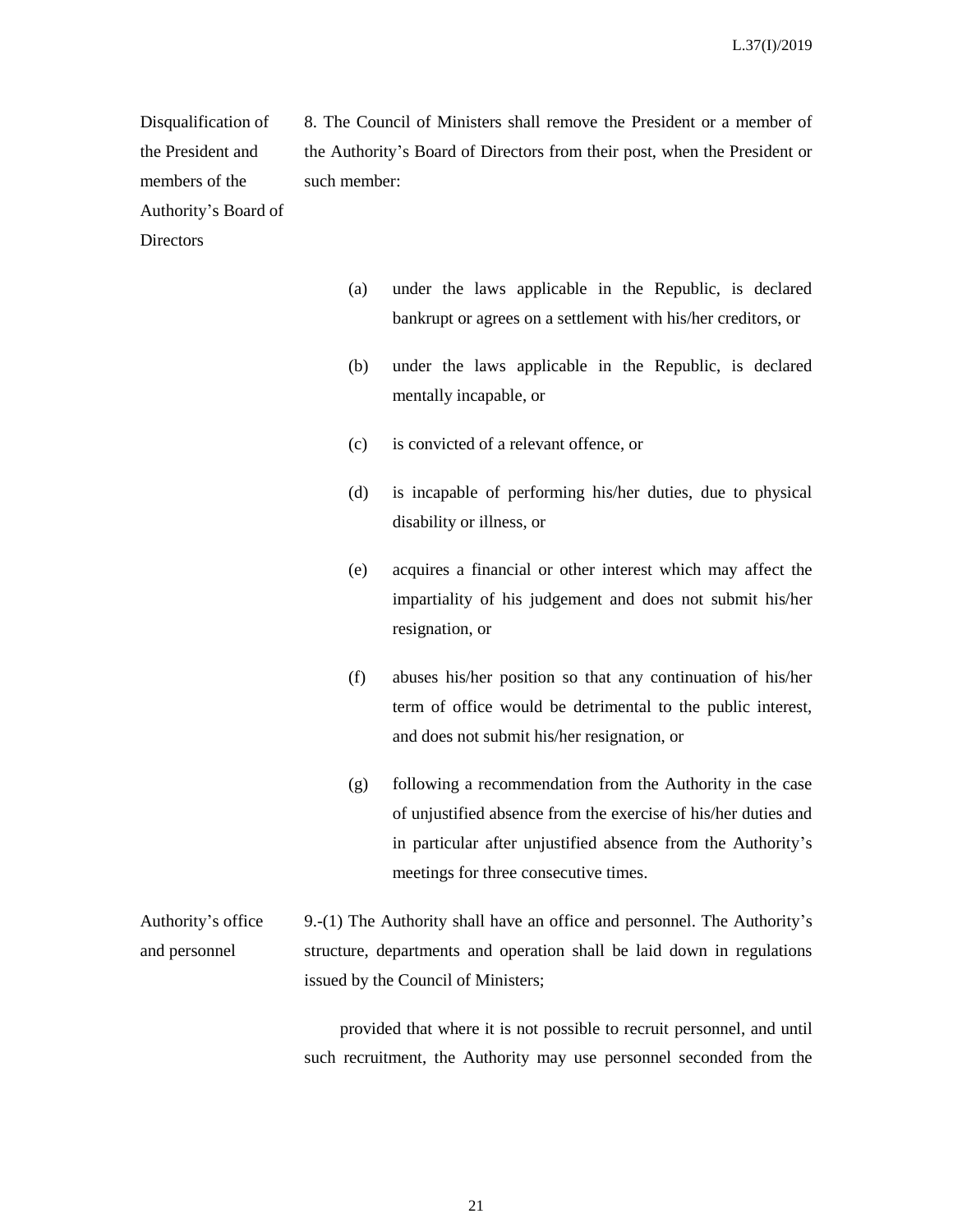civil service.

with them.

159(I) of 2017.

73(Ι) of 2016 (2) The Authority may appoint and enter into contracts with, under the terms and conditions it may define, any inspectors and agents considered necessary to effectively perform its functions and carry out its duties, provided that such appointments and contracts shall be in accordance with the provisions of the Law on the Regulation of Procedures for the Award of Public Contracts and Related Matters, or are not in conflict

- Financial Year 10. The Authority's financial year shall commence on 1 January and end on 31 December of the same year.
- Account-keeping 11. The Authority shall keep full and accurate accounts which shall be audited by the Auditor General of the Republic and submitted to the Minister.

Annual Report and Financial Statements 20(I) of 2014 123(I) of 2016 133(I) of 2016 12.-(1) The Authority must prepare a report and financial statements for the previous financial year, according to the Fiscal Responsibility and Budget Systems Law.

Annual budget 13.-(1) The Authority must prepare and submit an annual budget for the next fiscal year, according to the Fiscal Responsibility and Budget Systems Law.

> (2) The Authority's net profits for each financial year and the Authority's accumulated surplus from previous years, apart from the 1% contribution collected by the Authority in support of mechanisms and programmes destined to protect young people and pathological players pursuant to subparagraph (b) of paragraph (3) of Article 74 shall be allocated as follows:

> > 22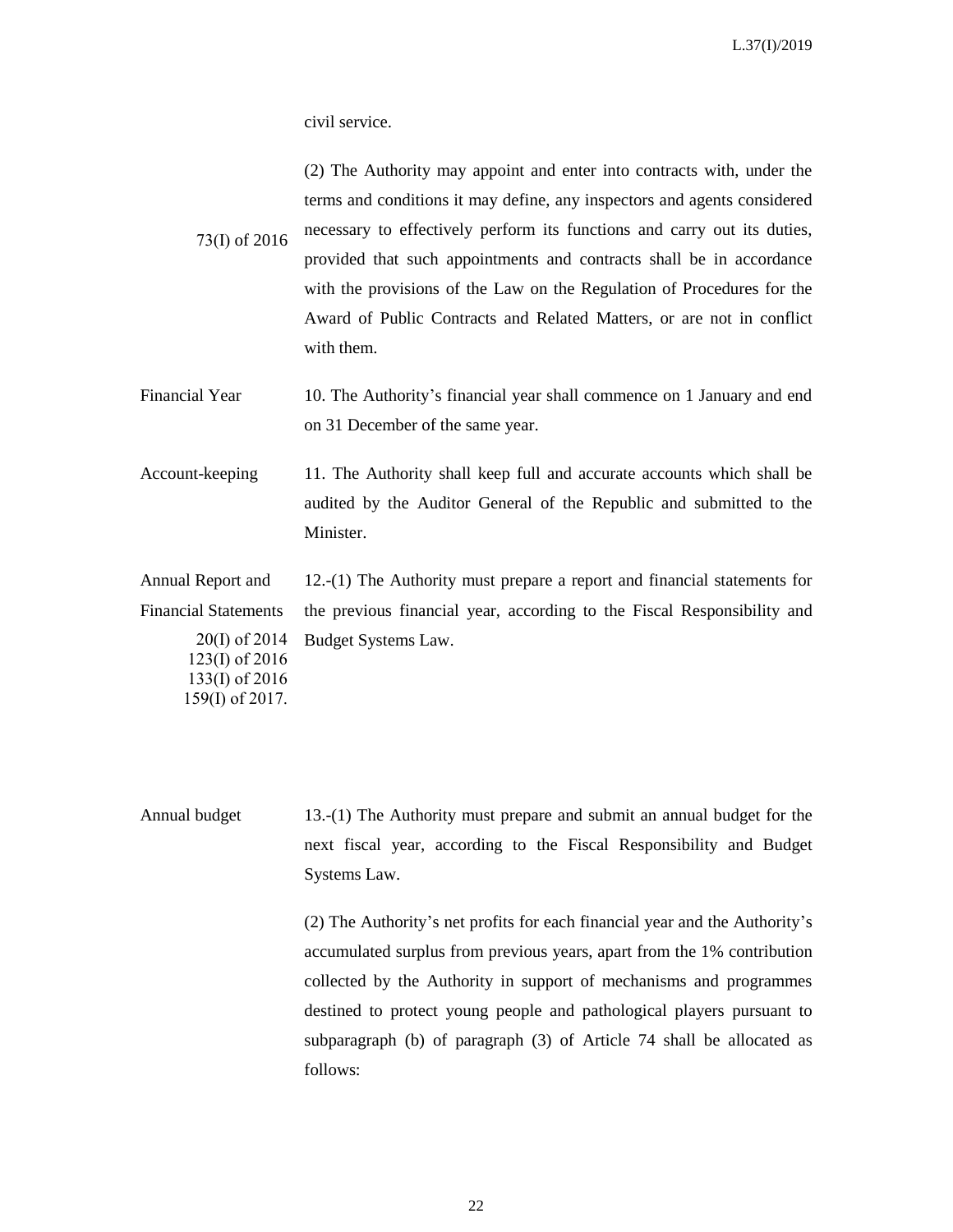- (a) twenty percent (20%) share of net profits shall be transferred to the capital reserves,
- (b) eighty percent (80%) share of net profits shall be transferred to the Consolidated Fund of the Republic, and
- (c) the accumulated surplus shall be transferred to the Consolidated Fund of the Republic.

(3) Upon approval from the Minister, the Authority may transfer an amount equal to the capital reserves referred to in subparagraph (a) of paragraph (2) or part thereof to its budget for the current year.

Operation of the Authority 14.-(1) The President shall be the head of the Authority, convene its meetings, sign the minutes and all other important documents.

> (2) The President shall ensure that decisions are enforced and that the Authority's powers are exercised, and shall represent the Authority before the courts or other authorities;

> provided that the President may authorise another person to represent the Authority before the courts.

> (3) The President shall convene a meeting of the Board of Directors whenever he/she considers it necessary, but at least once a month, and when so requested in writing by at least two (2) members of the Board of Directors, who also determine the items on the agenda, the meeting shall be convened as soon as possible.

> (4) The invitation to meetings must be in writing and addressed to all members of the Authority's Board of Directors, at least two (2) days before the date set for the meeting;

> provided that, in extraordinary and justified cases, the invitation may be given to members of the Board of Directors twenty-four (24) hours before the date set for the meeting.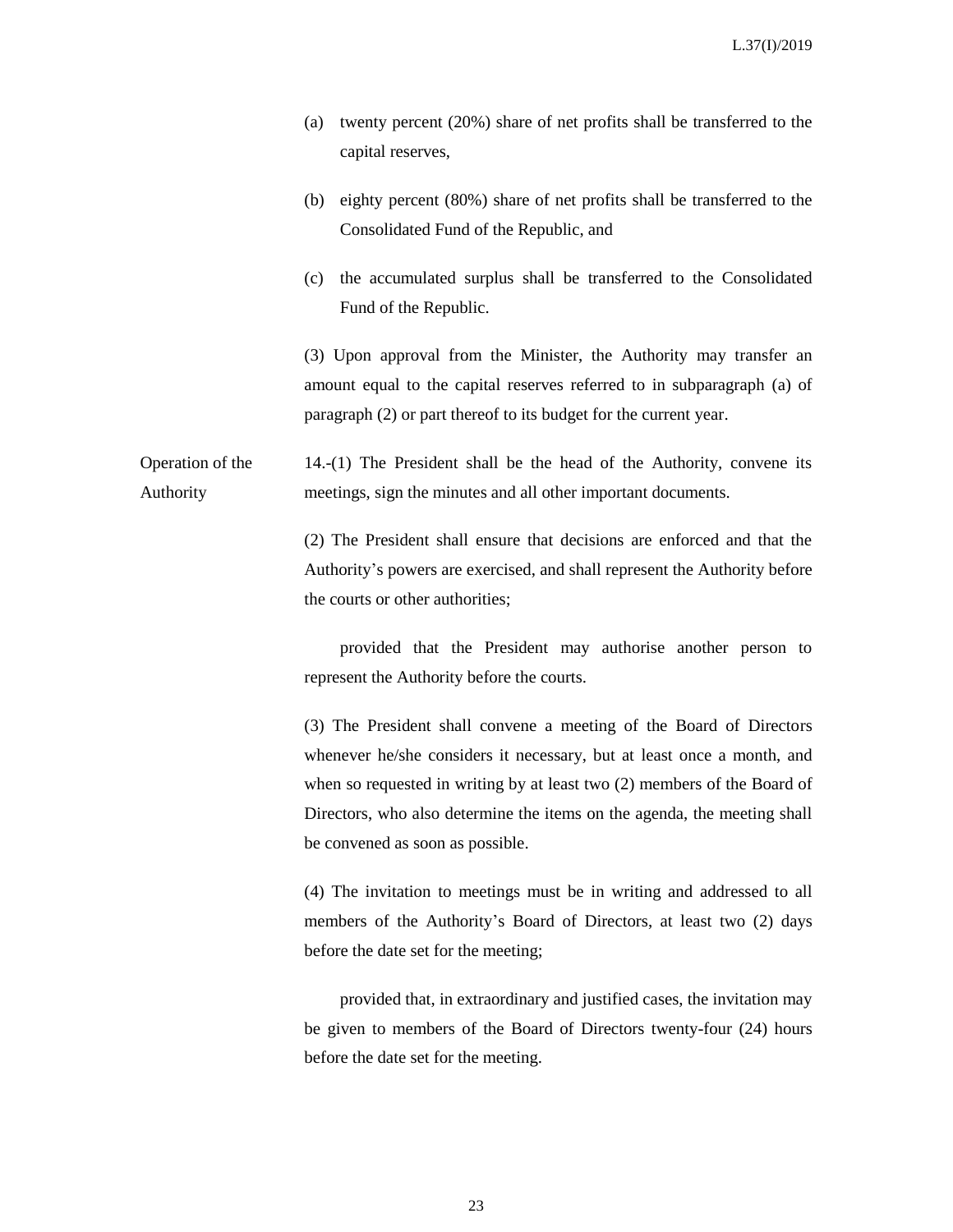(5) The agenda shall be prepared by the President and sent along with the invitation to the meeting;

provided however that if the Authority's Board of Directors so decides in extraordinary and justified cases, it may discuss an item not on the agenda raised by either the President or a member.

(6) The Board of Directors shall have a quorum when the President and at least three (3) members are present at a meeting.

(7) The decisions of the Board of Directors shall be taken by majority and in the case of a tie the President shall have the casting vote.

(8) When examining applications submitted on the basis of the present Law, the Board of Directors may, when it considers it necessary, invite the applicant to appear in person and/or with a lawyer.

Competences of the 15. The main competences of the Authority are listed below:

#### Authority

- (a) to prepare draft regulations which shall be submitted via the Minister to the Council of Ministers;
- (b) to prepare and issue Authority regulations and Directives on the improved implementation of the present Law. These Directives are binding, and their implementation is mandatory for the persons they are addressed to and the Authority shall oversee their implementation by Class A or B licensed bookmakers and authorised agents;
- (c) to issue Directives to Class A or B licensed bookmakers and authorised agents and holders of premises licences concerning the implementation of preventive measures to combat money laundering, in accordance with the Law on the Prevention and Suppression of Money Laundering Activities, in collaboration with the Advisory Authority for Combating Money Laundering and Terrorist Financing,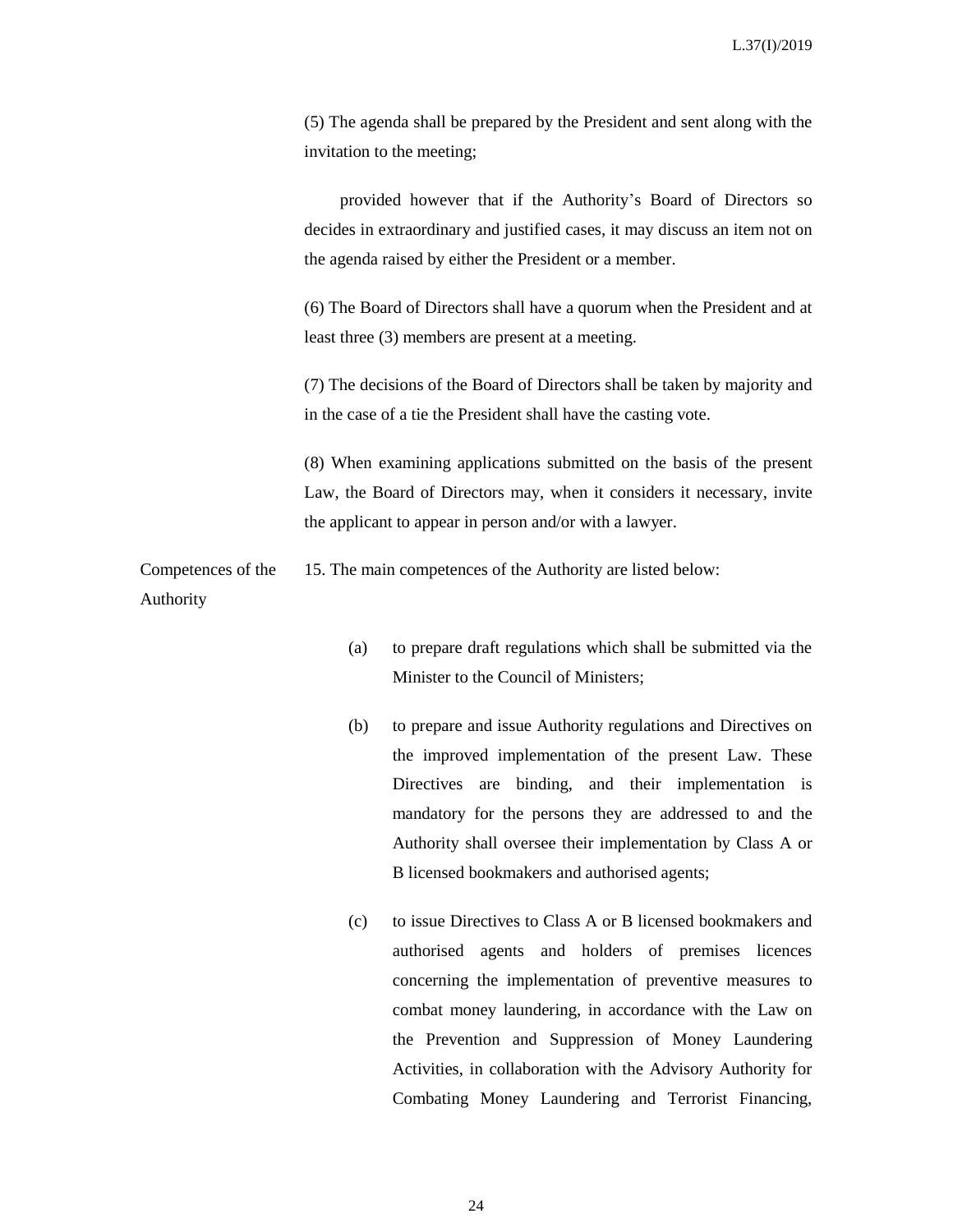which is provided for in the said Laws. These Directives are binding, and their implementation is mandatory for the persons they are addressed to and the Authority shall oversee their implementation by Class A or B licensed bookmakers and authorised agents;

- (d) to carry out suitable checks and in general to supervise the holders of Class A or B bookmakers licences, authorised agent licenses and premises licenses in order to ascertain that they are complying with the conditions laid down in their licenses, the provisions of the present Law, the regulations and the Directives issued by the Authority;
- (e) to examine applications for Class A or B bookmakers, authorised agents and premises licences and to issue the relevant licenses in accordance with Parts III and IV;
- (f) to carry out inspections of unlicensed premises, in collaboration with the competent prosecution authorities and to obtain the necessary court orders to close premises for which there are reasonable grounds to believe that illegal betting is conducted or other offences are committed, as specified in Articles 79, 83, 84, 85, 86 and 87;
- (g) in general, to oversee and supervise the market and, in collaboration with the prosecution authorities, to suppress illegal bets or other related offences committed by any person;
- (h) to define, through Authority regulations, the procedure for submitting complaints and for the examining of such complaints by the Authority regarding a Class A or B licensed bookmaker or authorised agent or premises licence holder;
- (i) to collaborate and discuss with national organising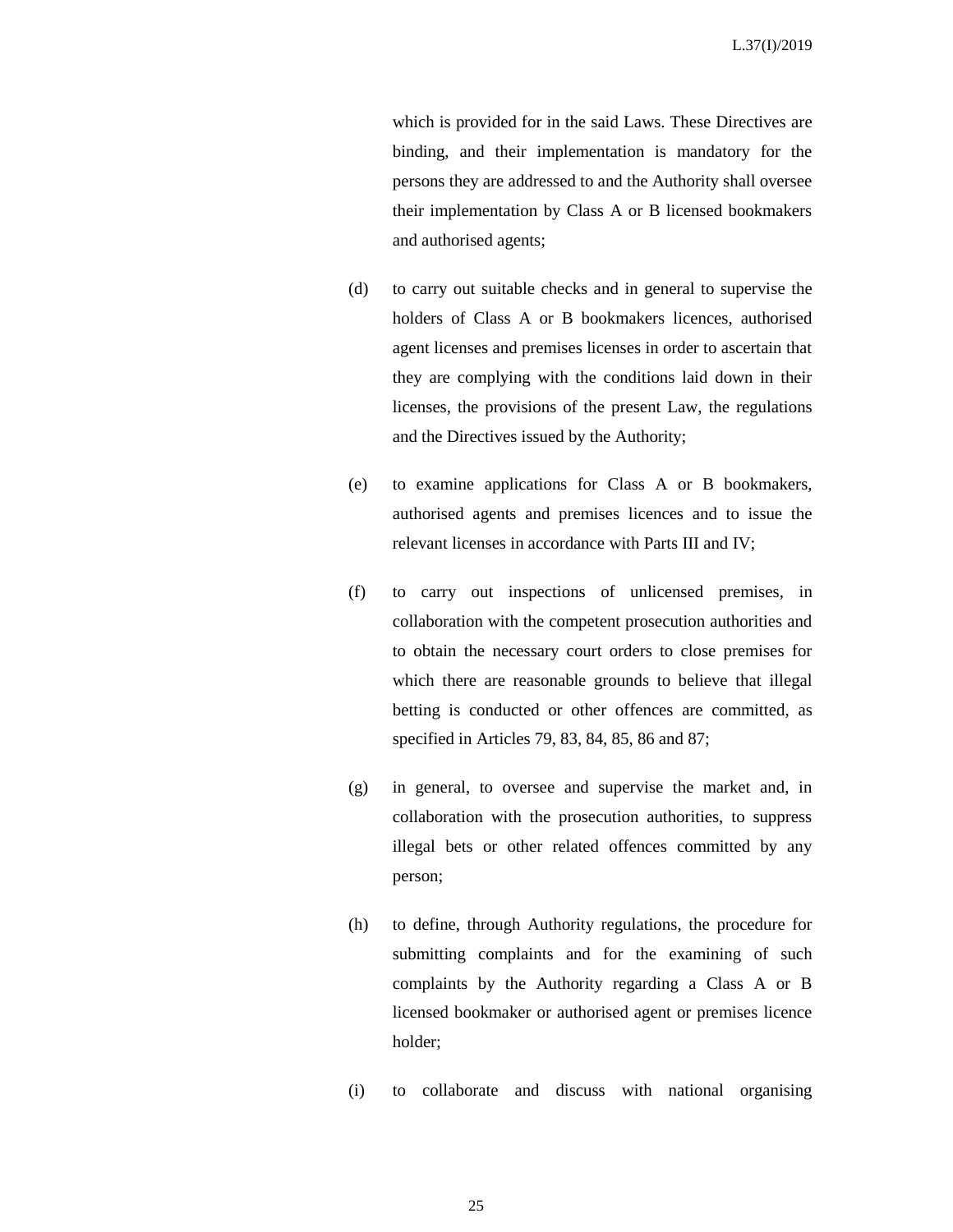authorities and international organisations in relation to betting regulation issues;

- (j) to collaborate and discuss with international organisations issues relating to the protection of young people and vulnerable groups from betting and to implement specific prevention and protection measures;
- (k) to collaborate and engage in dialogue with various organisations and public services to ensure proper and effective implementation of the provisions of the present Law, including the option to set up advisory committees;
- (l) to prepare the Authority's opinions on issues of compliance with the Law and to notify its views to licensed bookmakers concerned;
- (m) to draft and maintain a betting advertising code of practice;
- (n) to evaluate the results of the tax regime on betting and to make relevant recommendations;
- (o) to prepare recommendations on amendments needed to the existing legislation concerning betting and related sectors;
- (p) to prepare studies at regular intervals, to consult with the citizens on the impact of betting on young people, vulnerable groups and the general public, and to frequently submit recommendations to the competent services regarding the measures to be taken for the protection of young people, vulnerable groups and the general public;
- (q) to issue regulations and Directives on how to protect young people and pathological players, with the possibility to consider in advance the views of other competent agencies or other stakeholders to that end;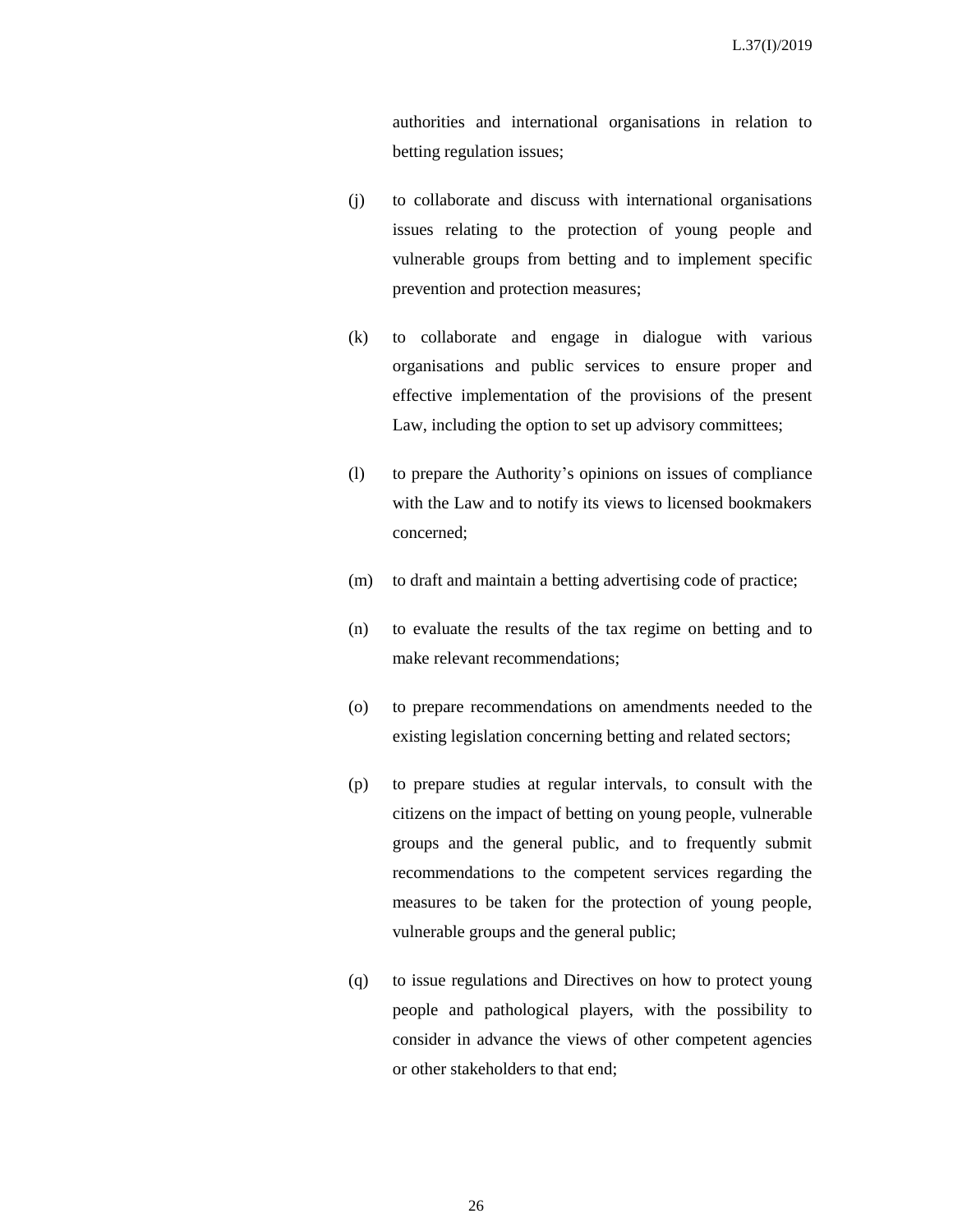- (r) to monitor developments relating to illegal bets, to prepare statistical studies and to draw up recommendations to eliminate such betting;
- (s) to inform internet service providers through electronic means about all website addresses providing betting services not covered by a Class B bookmaker's licence and/or services prohibited by the present Law;
- (t) to collect the contribution paid by Class A or B licensed bookmakers, in accordance with Part VIII;
- (u) to impose sanctions on any person who violates the provisions of the present Law.

#### **PART IΙΙ**

#### **BOOKMAKER'S AND AUTHORISED AGENT'S LICENCE**

#### CHAPTER Α - GENERAL PROVISIONS

Licence to provide betting services 16.-(1) Betting services shall only be provided by a person who holds a Class A bookmaker's licence or a Class A bookmaker authorised agent's licence or a Class B bookmaker's licence issued by the Authority following a request to that effect, in compliance with the provisions of this Part, which licence - depending on its Class- shall authorise the provision of the betting services specified in paragraph (2).

(2) The Authority shall, pursuant to paragraph (1) issue:

- (a) a Class A bookmaker's licence authorising the provision of services to conduct bets at licensed premises, excluding Class B betting services and horse-racing betting;
- (b) a Class B bookmaker's licence authorising the provision of electronic betting services, excluding slot machines, online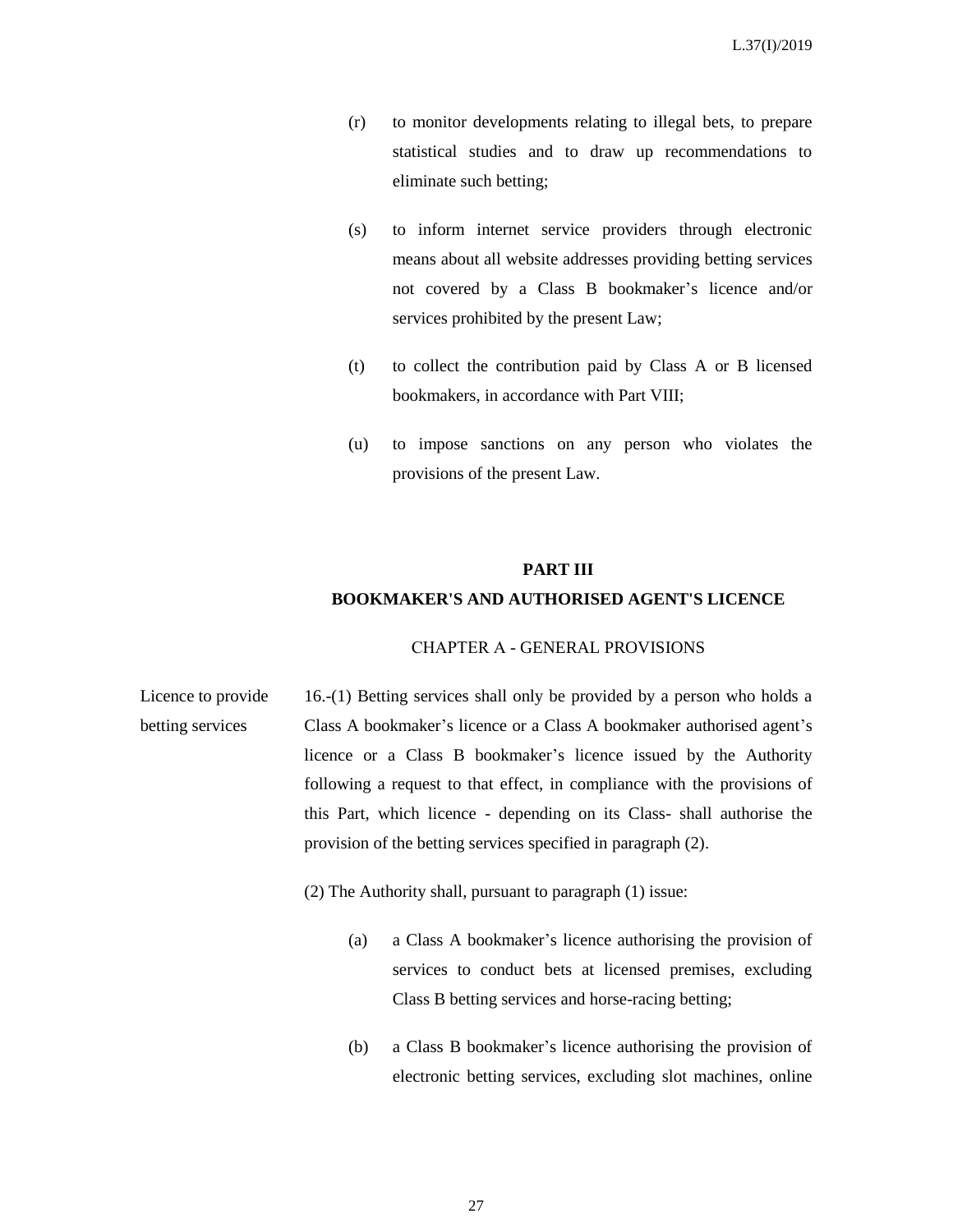casino games and electronic horse-racing betting;

(c) a Class A bookmaker authorised agent's licence authorising the provision of services to conduct bets on behalf of a Class A bookmaker at licensed premises, excluding Class B betting services and horse-racing betting.

Licence format 17. The Class A or B bookmaker's or authorised agent's licence shall be issued in the format specified in the Authority's regulations and shall include:

- (a) the person for whose benefit the licence has been issued;
- (b) the Class for which it has been issued;
- (c) its period of validity; and
- (d) any conditions imposed on the licence by the Authority in accordance with the provisions of the present Law and the Regulations.

Application to obtain or renew a Class A or B bookmaker's licence and authorised agent's licence

18.-(1) The application to obtain or renew a Class A or B bookmaker's licence or authorised agent's licence shall be submitted to the Authority along with the payment of the relevant fee, with the use of the form issued by the Authority and shall include -but is not limited to- the following information:

- (a) the Class of the licence which is being applied for;
- (b) the postal address within the Republic to which the Authority shall send any document, notice or other form of communication to the applicant; and
- (c) when the application is submitted by a legal person, the identity details and the place of residence of the beneficial owner, officer and holder of a significant interest. Where the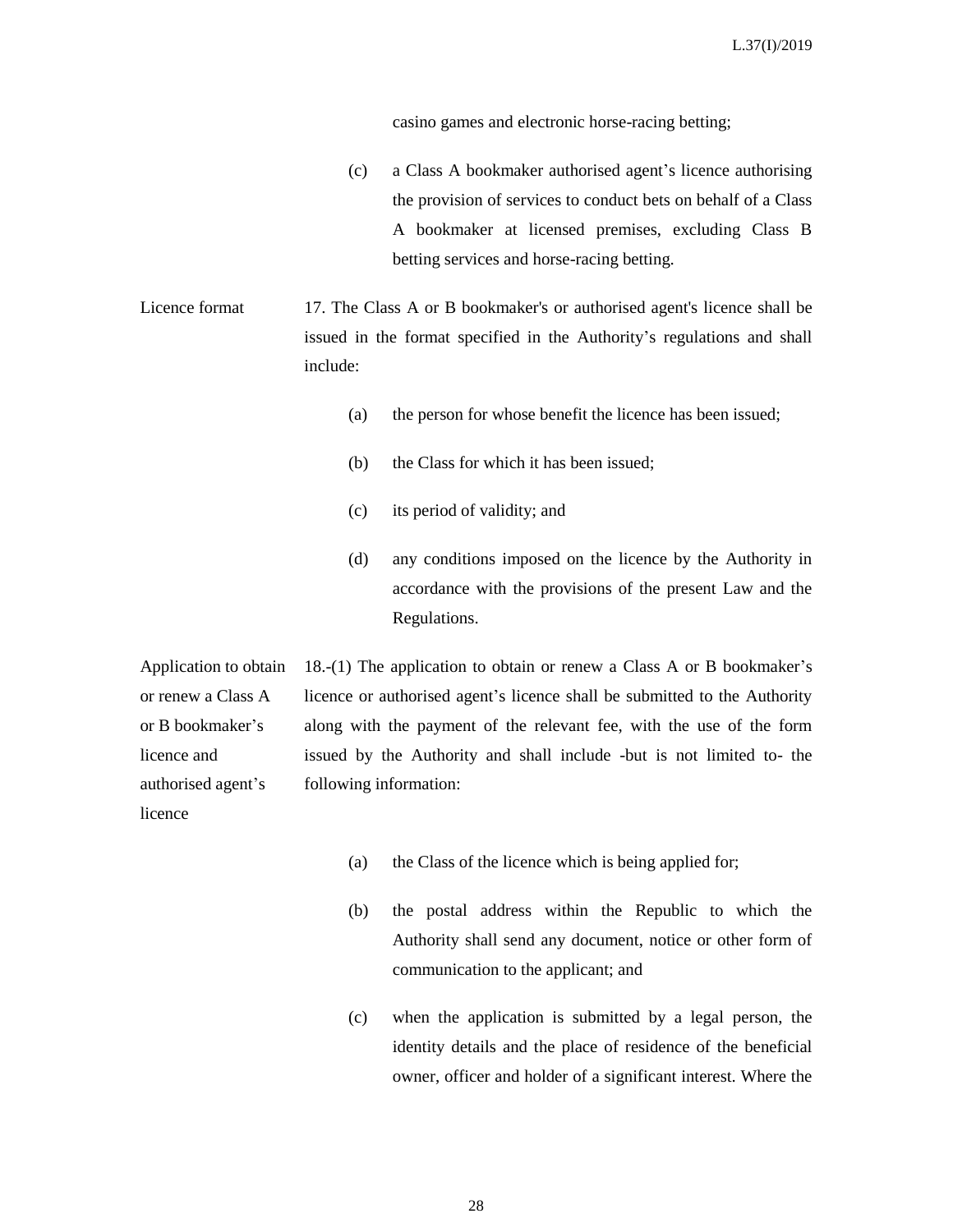same person applies for a Class A bookmaker's licence and a Class B bookmaker's licence, the applications shall be submitted on separate forms and independently of each other.

(2) The application to renew a Class A or B bookmaker's licence or authorised agent's licence shall be submitted at least three (3) months prior to the expiry date of the licence.

(3) The application submitted according to paragraph (1), is accompanied with the following details of the applicant, in the case of a natural person, or the details of the ultimate beneficiary, officer and holder of significant interest, in the case of a legal entity:

- (a) the terms and conditions under which the applicant intends to provide betting services to players;
- (b) financial information;
- (c) involvement in lawful activities which include but are not limited to any interest in any other commercial activity;
- (d) criminal record;
	- (i) from the Republic,
	- (ii) from the country of nationality, in the case of a natural person, or from the country where the registered office is located, in the case of a legal person,
	- (iii) from the country of habitual residence, in the case of a natural person, and
	- (iv) from the country where the person concerned carries out its main business or professional activity;
- (e) information relating to the applicant's financial and other interests;
- (f) any additional information and documents which are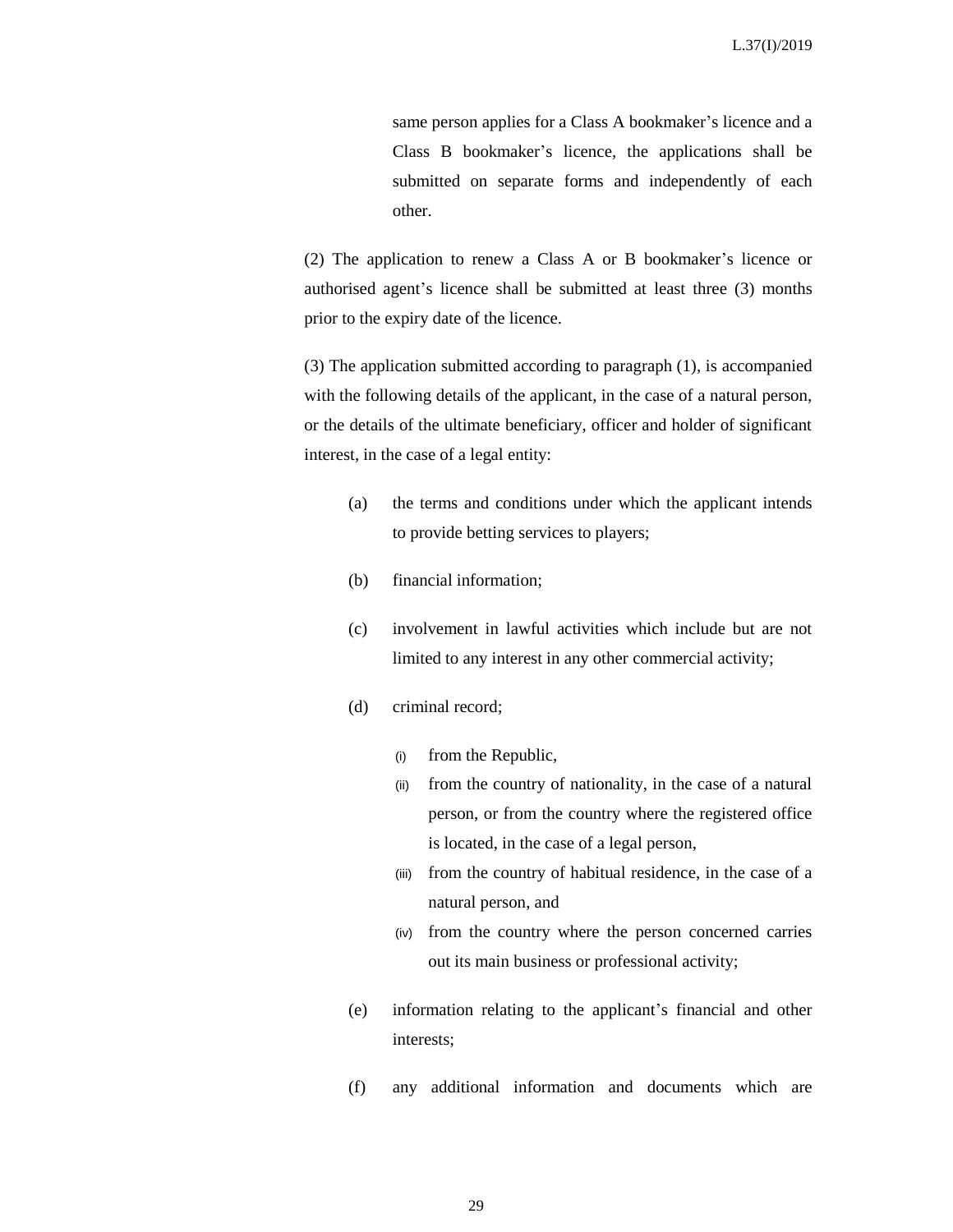#### considered necessary by the Authority.

Conditions for issuing or renewing a Class A or B bookmaker's licence and authorised 19.-(1) No Class A or B bookmaker's licence or authorised agent's licence shall be issued or renewed unless the Authority is satisfied that the applicant, officer, beneficial owner and holder of a significant interest in the legal person: -

agent's licence

- (a) has not been convicted of a relevant offence by a competent Court of the country referred to in subparagraph (d) of paragraph (3) of Article 18; and
- (b) has, at the time the application is submitted, turned 18 years old.

(2) When examining the application to issue or renew a licence, where the Authority considers that the legal or natural persons referred to in paragraph (1) meet the conditions of that paragraph, it shall, for the purpose of determining the suitability of those persons, take into account the following:

- (a) the current financial situation and background of the person, which includes but is not limited to financial resources available for the provision of the specific betting services;
- (b) in the case of a non-clear criminal record, the nature of previous convictions, the type of penalty imposed and its level.

Decision of the Authority on the application 20.-(1) When examining the application for the issuing or renewal of a Class A or B bookmaker's licence or authorised agent's licence, the Authority may:

> (a) where it is satisfied that the conditions set out in the provisions of this Part are met, approve the application and impose the conditions required in its view to ensure better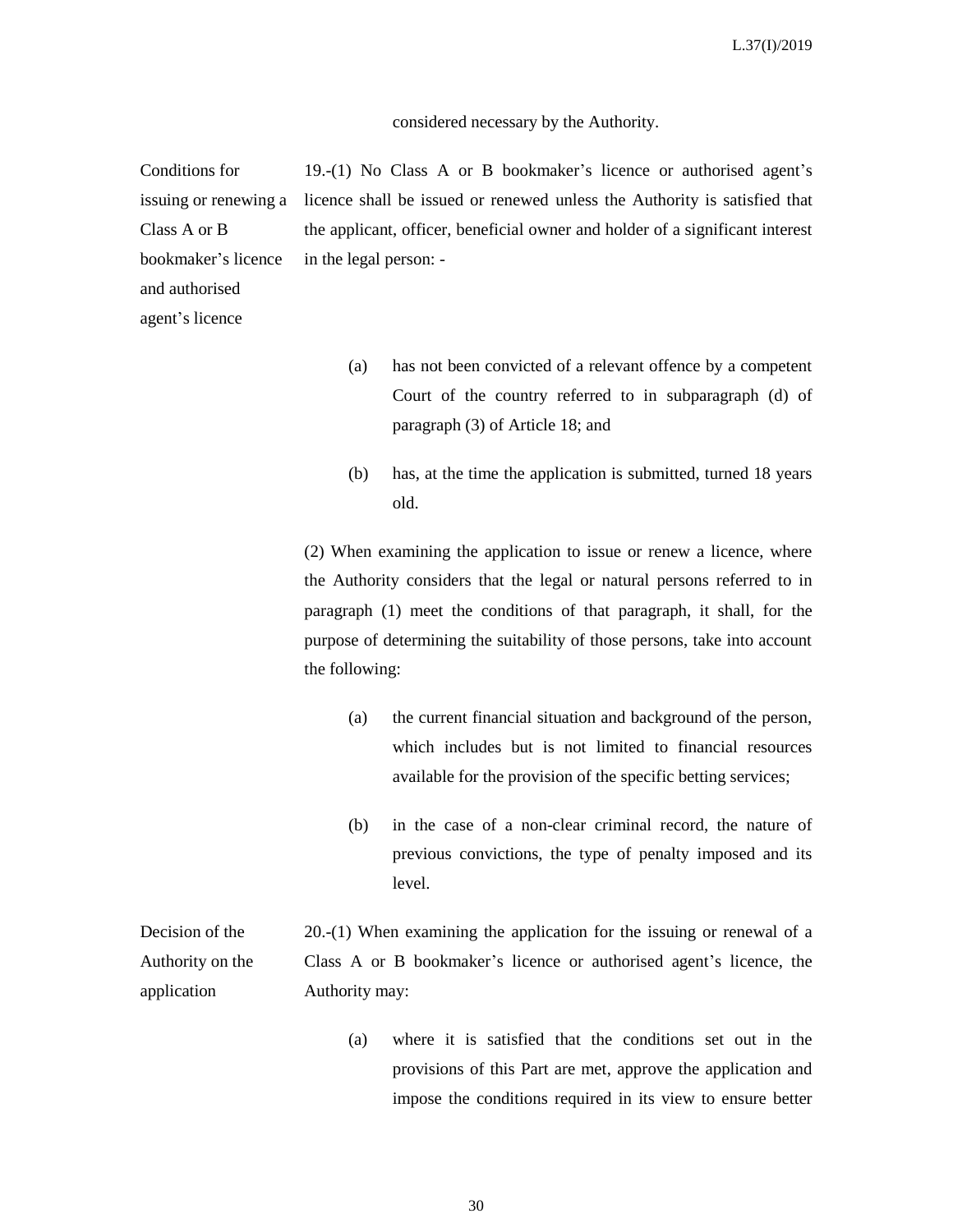implementation of the provisions of the present Law and of the Regulations, or

(b) reject the application.

(2) Within a reasonable period of time from the date of approval of the application for a Class A or B bookmaker's licence or authorised agent's licence, the Authority shall notify accordingly the applicant and issue the licence.

(3) In case the Authority rejects the application for a Class A or B bookmaker's licence or authorised agent's licence, it shall provide a justification for its decision and notify it to the applicant within a reasonable period of time.

Amendment of the conditions in a Class A or B bookmaker's licence and authorised agent's licence 21.-(1) The Authority may, where it considers it necessary for the better implementation of the provisions of the present Law and of the regulations, amend or cancel conditions of a Class A or B bookmaker's licence or authorised agent's licence or impose new conditions, having taken into account the circumstances under which they were imposed in accordance with paragraph (2).

> (2) Before amending, cancelling or imposing new conditions, the Authority shall notify the licence holder in writing of its intention and shall invite him/her to submit in writing the reasons why he/she considers that the proposed amendment, cancellation or imposition of new conditions is not justified, within a deadline of no less than three (3) weeks from the date of the notice.

Notification to credit institutions and disclosure 22. Each Class A or B bookmaker's licence or authorised agent's licence issued by the Authority and each revocation or suspension of a licence and each amendment, cancellation or imposition of new conditions shall be notified to the credit institutions and published by the Authority.

Prohibition on the transfer or 23. A Class A or B bookmaker's licence or authorised agent's licence may not be transferred or assigned, nor its use may be licensed in any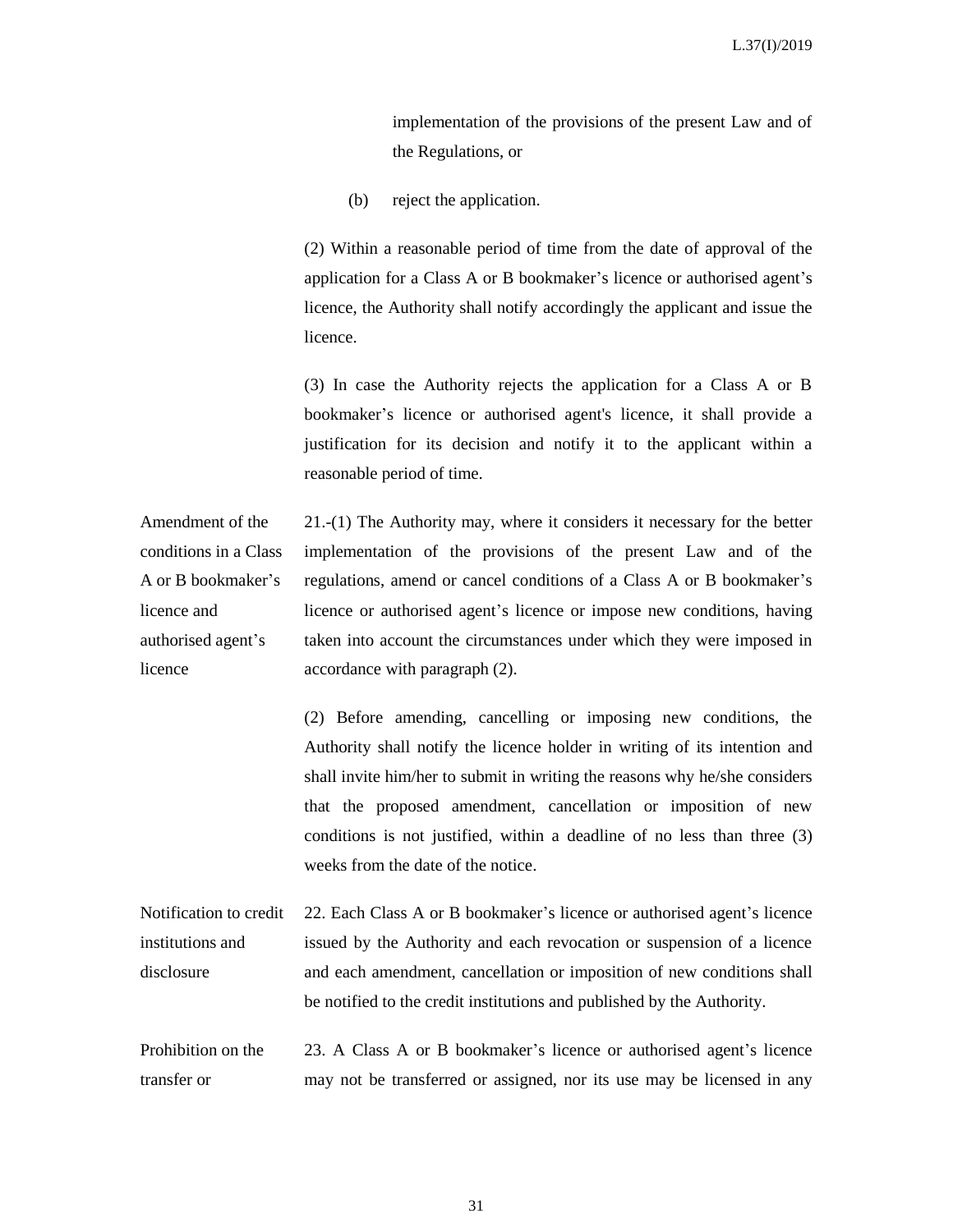assignment of a Class A or B bookmaker's licence and authorised agent's licence manner to any other person.

Intended change in the circumstances of a licensed Class A or B bookmaker and authorised agent

24.-(1) Without written consent from the Authority, no Class A or B licensed bookmaker or authorised agent is entitled to make or agree to any change or to take any steps relating to the following:

- (a) acquisition of a significant interest in a Class A or B licensed bookmaker or authorised agent, from a person who does not hold a significant interest in it;
- (b) the holder of a significant interest ceases to hold such an interest in a Class A or B licensed bookmaker or authorised agent;
- (c) change in the Board of Directors or officers of the management of a Class A or B licensed bookmaker or authorised agent;
- (d) change or alteration to the information or data submitted to the Authority for the purpose of issuing or renewing a Class A or B bookmaker's licence or authorised agent's licence;
- (e) a decision or resolution or notice or application or action filed before a court or any other steps taken which could lead to that legal person being dissolved or liquidated;
- (f) an agreement between a Class A licensed bookmaker and an authorised agent under which the authorised agent will receive a percentage of the income or winnings from betting services offered by the same;

32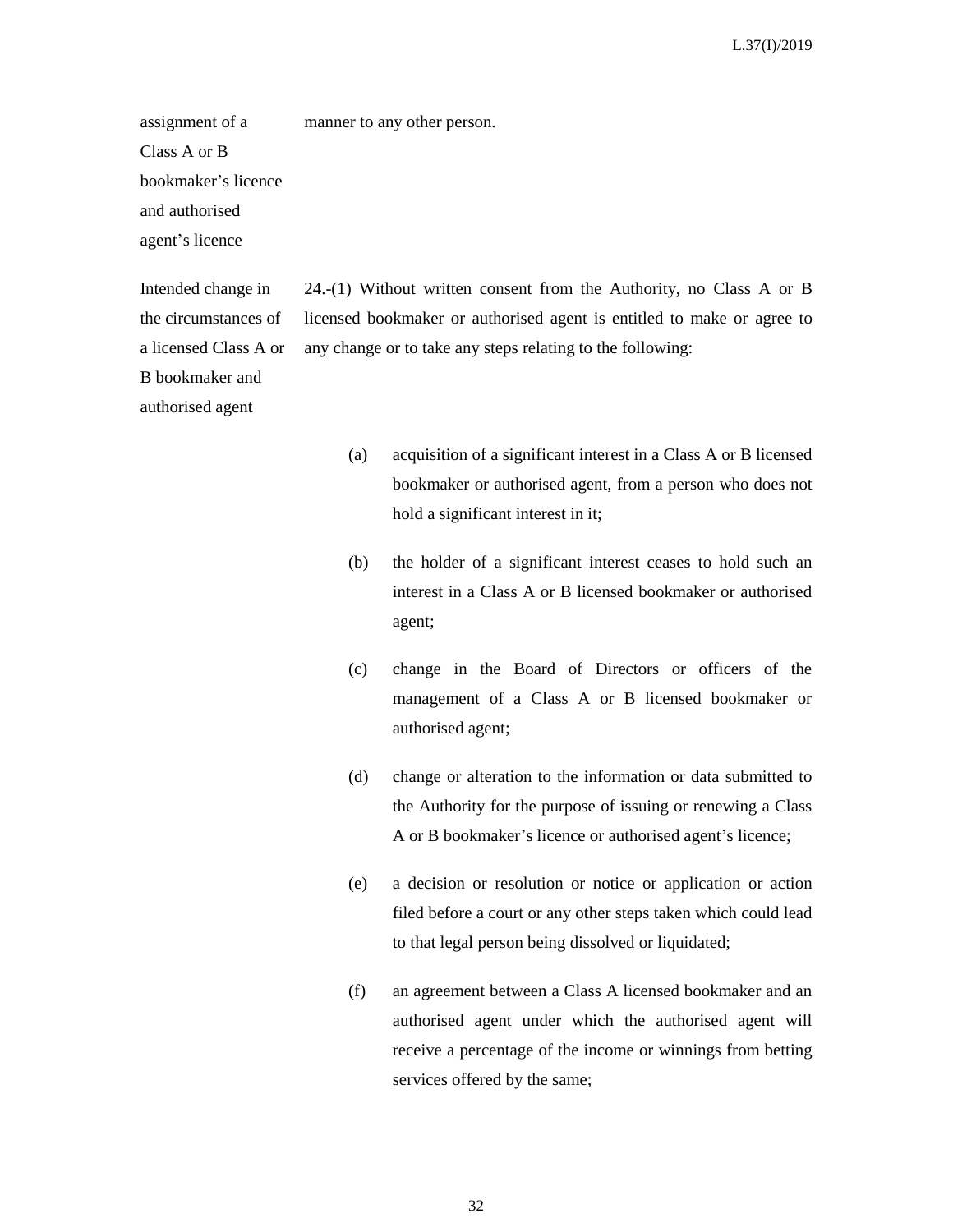(g) a change of the beneficial owner of a Class A or B licensed bookmaker or authorised agent.

(2) Any request submitted for authorisation pursuant to paragraph (1) shall be accompanied by the necessary information and documents decided upon by the Authority in each case.

(3) Within a reasonable period of time, the Authority shall notify the Class A or B licensed bookmaker or authorised agent of its decision and in case the application is rejected, it shall provide the reasons for its decision.

(4) In case a Class A or B licensed bookmaker or authorised agent implements any changes or takes any steps without prior approval from the Authority, the Authority may suspend or revoke the licence pursuant to Articles 25 and 26 respectively or impose sanctions.

Suspension of a Class A or B bookmaker's licence and authorised agent's licence 25.-(1) The Authority shall for a specific period of time which may not exceed six (6) months, suspend a Class A or B bookmaker's licence or authorised agent's licence in case the Class A or B licensed bookmaker or authorised agent:

- (a) does not comply with any conditions contained in the licence or with any obligation laid down in the present Law or the regulations or Directives; or
- (b) fails without good cause to perform its financial obligations in respect of the provision of betting services.

(2) In case the Authority suspends a Class A bookmaker's licence in accordance with paragraph (1) it shall also suspend any corresponding authorised agent's licence for the same period.

(3) Any suspension of the licence shall not prejudice the Authority's general power to impose administrative fines in accordance with Part X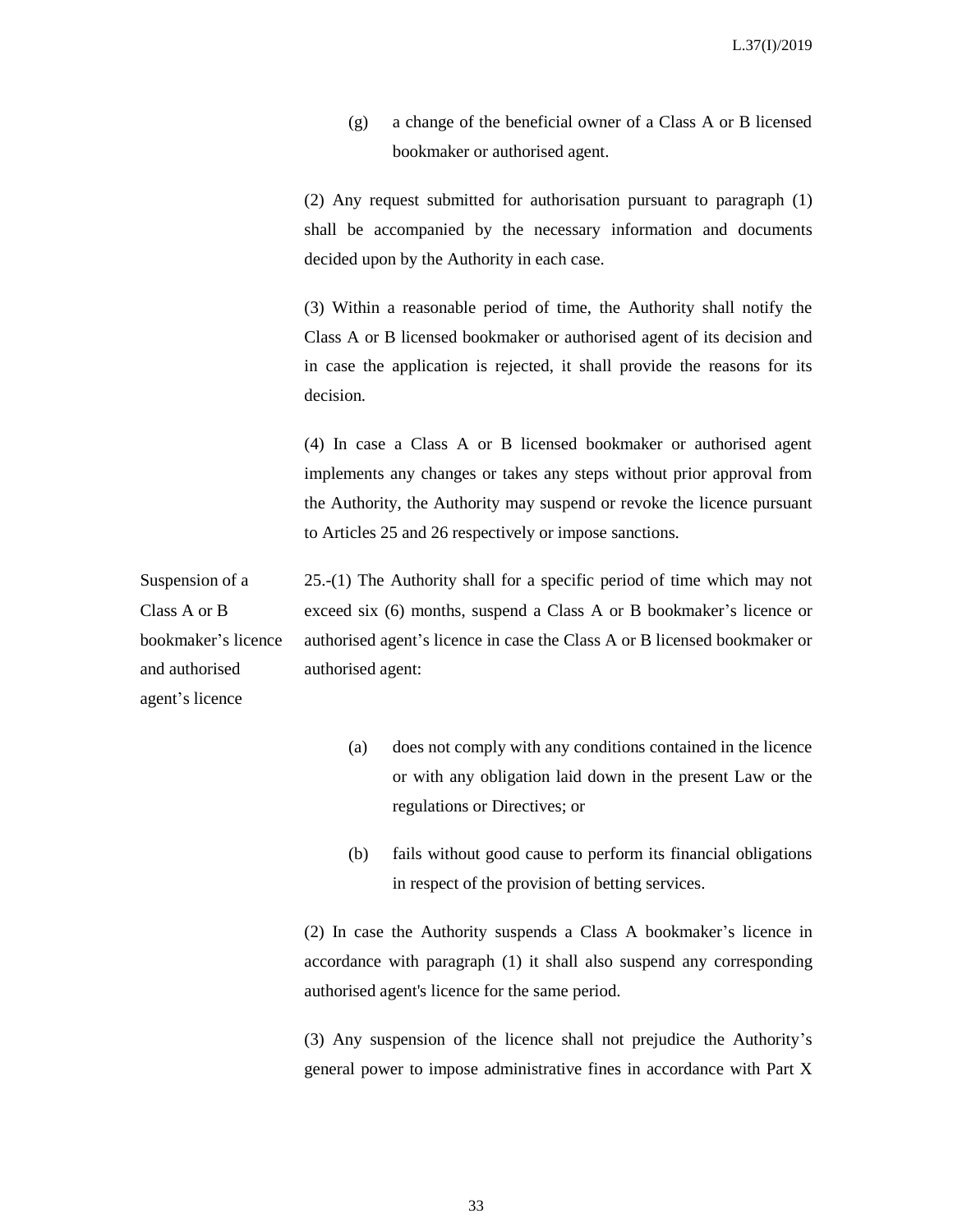on the Class A or B licensed bookmaker or on the authorised agent.

26.-(1) The Authority shall revoke a Class A or B bookmaker's licence or authorised agent's licence in case:

bookmaker's licence and authorised agent's licence

Revocation of a

Class A or B

- (a) the Class A or B licensed bookmaker or authorised agent is convicted of a relevant offence; or
- (b) any holder of significant interest or officer or beneficial owner of a Class A or B licensed bookmaker or authorised agent, in case of a legal person, is convicted of any relevant offence; or
- (c) the Class A or B licensed bookmaker or authorised agent is in liquidation or bankruptcy proceedings or has gone bankrupt; or
- (d) the Class A or B bookmaker's licence or authorised agent's licence was obtained through fraudulent acts or false representations or fraud; or
- (e) the actual circumstances which applied at the time it was issued have changed significantly, and those circumstances constitute under the present Law a condition for the issuance of the licence; or
- (f) the Class A or B licensed bookmaker or the authorised agent does not implement the procedures to prevent money laundering activities in accordance with the provisions of the Law on Prevention and Suppression of Money Laundering, which are laid down in the relevant Directives issued by the Authority, pursuant to paragraph (c) of Article 15; or
- (g) the Class A or B licensed bookmaker or authorised agent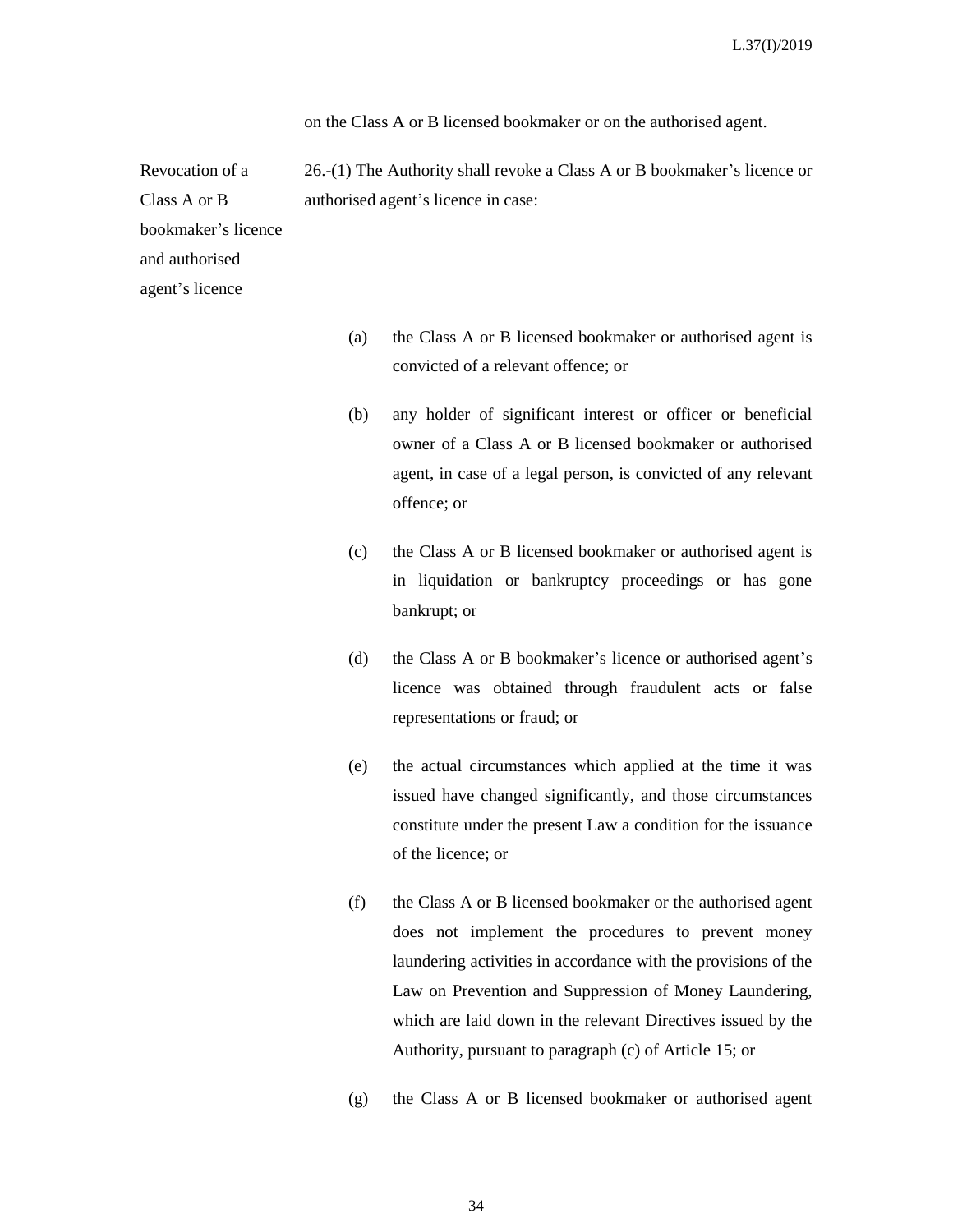provides credit to a player or to a player's account or acts as a representative of a person who provides such credit, or acts in a manner which facilitates the granting of credit to a player or to a player's account; or

- (h) the Class A or B licensed bookmaker or the authorised agent or the natural persons who are responsible for implementing the provisions of the present Law on the premises pursuant to paragraph (2) of Article 40, provide credit facilities to a player or establish direct or indirect methods for the provision of similar facilities; or
- (i) the Class A or B licensed bookmaker or authorised agent fails to comply with any condition contained in the licence or to perform any obligation after a six (6) month period starting from the expiry date of the licence suspension period according to the Article 25; or
- (j) the Class B licensed bookmaker is convicted in accordance with Article 59; or
- (k) the Class A or B licensed bookmaker fails to comply with Article 71.

(2) In case the Authority revokes a Class A bookmaker's licence in accordance with paragraph (1) it shall also revoke any authorised agent's licence.

(3) Any revocation of the licence shall not prejudice the Authority's general power to impose administrative fines in accordance with Part X on the Class A or B licensed bookmaker or on the authorised agent.

Procedure for the suspension or revocation of a Class A or B bookmaker's 27.-(1) Before suspending or revoking a licence according to Articles 25 or 26 respectively, the Authority shall invite the Class A or B licensed bookmaker or the authorised agent and/or any other person who has an interest in the licence being granted, to submit their views within a period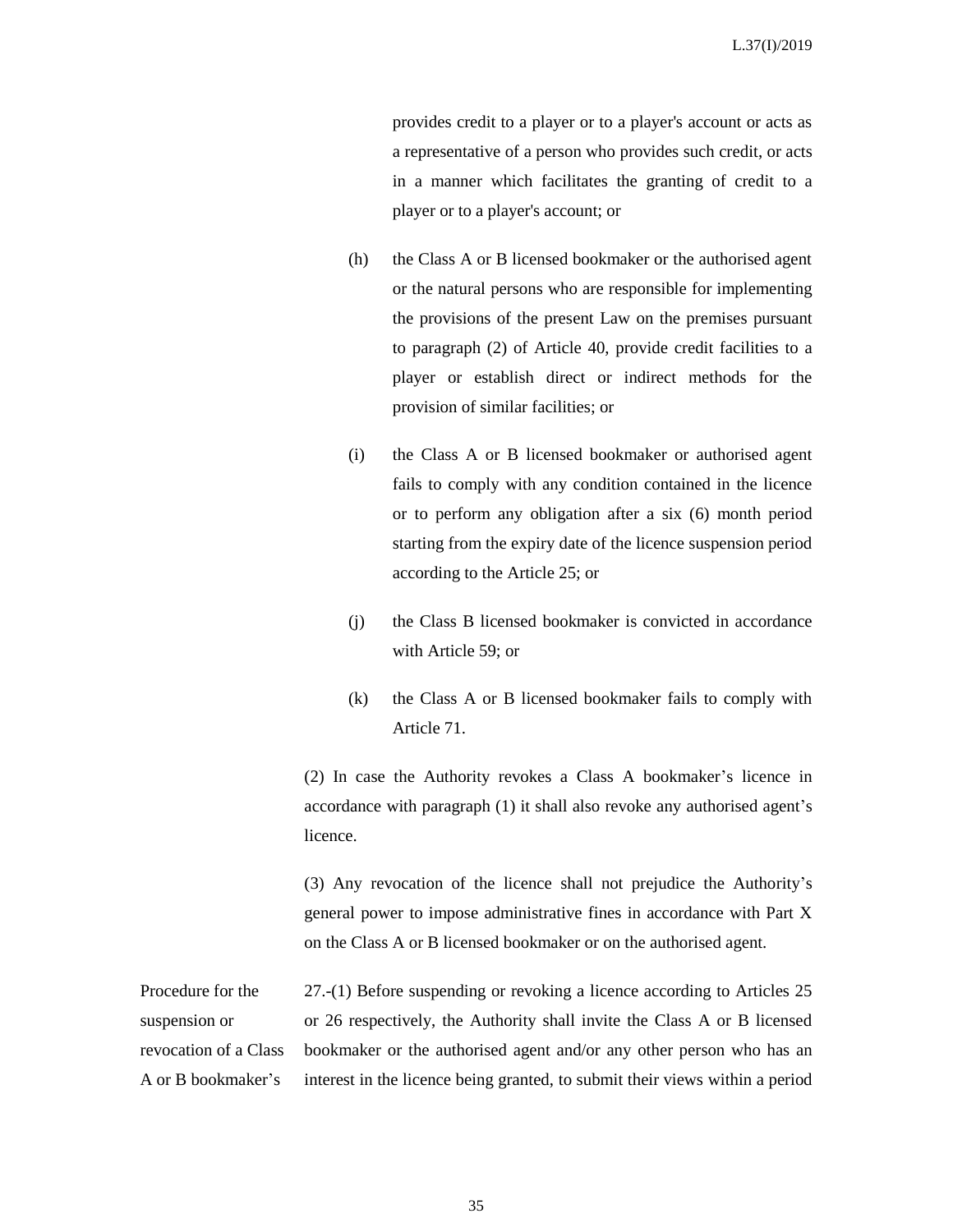licence and authorised agent's licence.

of at least three (3) weeks from the date of the notice. The Authority may invite the person to whom the notice is addressed to submit any information or any documents which the Authority considers necessary under the circumstances.

(2) Having considered any views, information or documents presented to it pursuant to paragraph (1), and having formed the view that it is justified in taking any measures, the Authority may:

- (a) suspend a Class A or B bookmaker's licence or authorised agent's licence for a period it considers necessary, which may not exceed six (6) months, or may revoke the licence, and/or
- (b) send a written notice inviting the Class A or B licensed bookmaker or authorised agent to comply with any other measures specified in the said notice, and

in any case, the Authority discloses its decision in writing to the Class A or B bookmaker or the authorized agent or any other person who holds an interest in issuing the license.

(3) In case the Class A or B licensed bookmaker or authorised agent does not comply, within a specified reasonable period of time, with the decisions issued according to paragraphs (1) and (2) regarding the suspension or the imposition of measures, the Authority may revoke the licence.

Validity of a Class A or B bookmaker's 28.-(1) A Class A or B bookmaker's licence shall be valid for a period of one or two (2) years, from the date of issue or renewal, depending on the time period specified in the application.

licence and authorised agent's licence.

> (2) Without prejudice to the provisions of Article 37, the authorised agent's licence shall be valid for such time as the Class A bookmaker's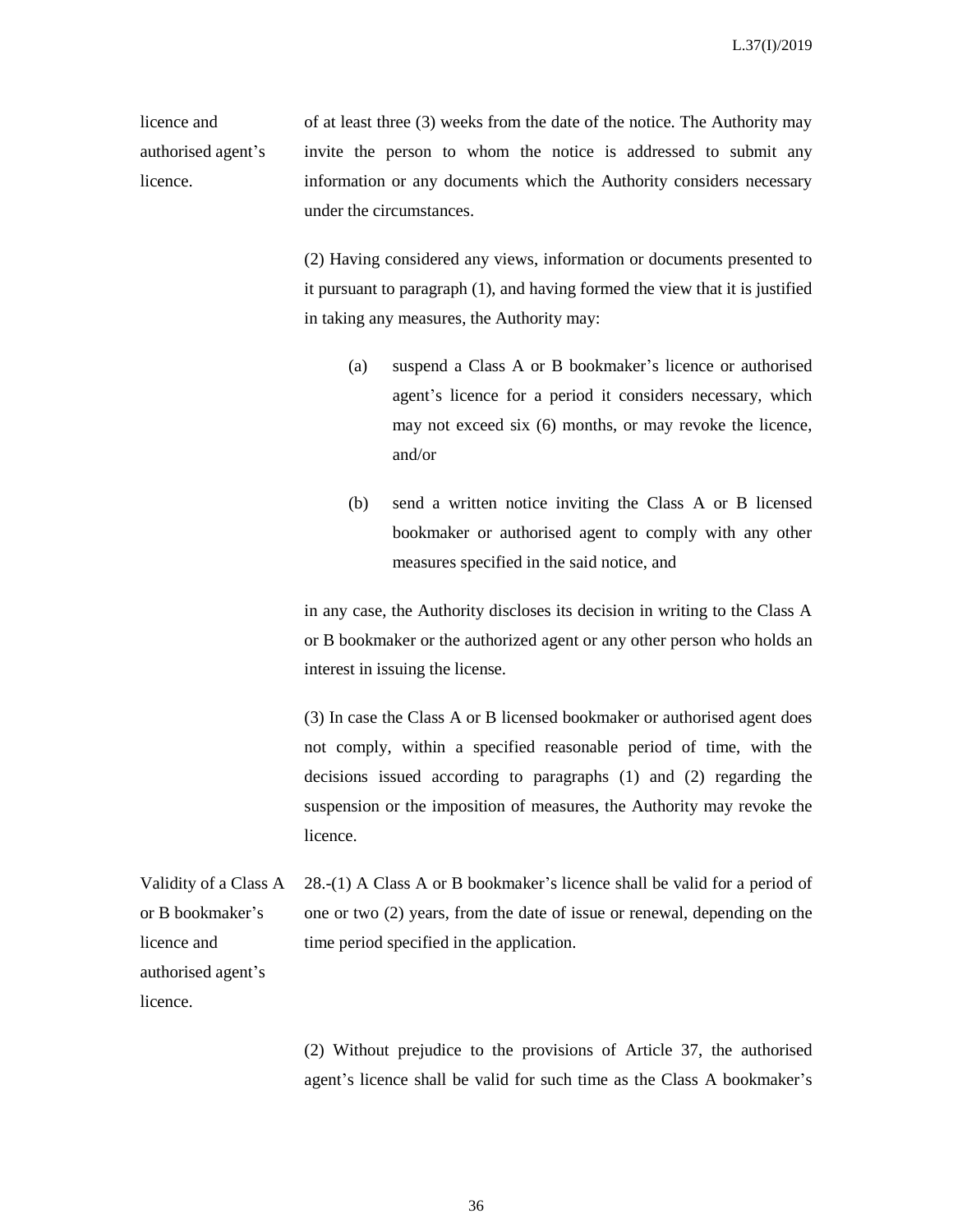licence is valid, and in this regard, it may be issued for a period of less than 1 year.

Register of Class A or B bookmakers' licences and authorised agents' licences. 29. The Authority shall keep a register of Class A or B bookmakers' licences and authorised agents' licences which contains the information referred to in the application and shall post a list of Class A and B licensed bookmakers and authorised agents on the Authority's website.

Payable fee 30. The fees for issuing or renewing a Class A or B bookmaker's licence or authorised agent's licence shall be defined in regulations issued by the Authority.

Refund of the payable fee 31. The payable fee shall be paid upon submission of the application to issue or renew a Class A or B bookmaker's licence or authorised agent's licence and in the event the application is rejected, it shall be returned reduced by twenty five percent (25%).

### CHAPTER B - BOOKMAKER'S LICENCE

Application to obtain or renew a Class A or B bookmaker's licence 32.-(1) An application for a Class A or B bookmaker's licence may only be submitted by a company limited by shares, incorporated either in the Republic or outside the Republic, which complies with Part VIII of the Companies Law, and whose main activity is managing bets and whose issued and paid-up share capital is at least five hundred thousand euros (EUR 500.000).

> (2) The application for a Class A or B bookmaker's licence shall be accompanied by a bank guarantee from a credit institution for the sum of five hundred thousand euros (EUR 500.000), whose validity shall extend to a period which ends six (6) months after the expiration date of the bookmaker's licence requested in the application form:

> Provided that the bank guarantee places the credit institution under an irrevocable obligation to pay any amount which the licensed bookmaker

> > 37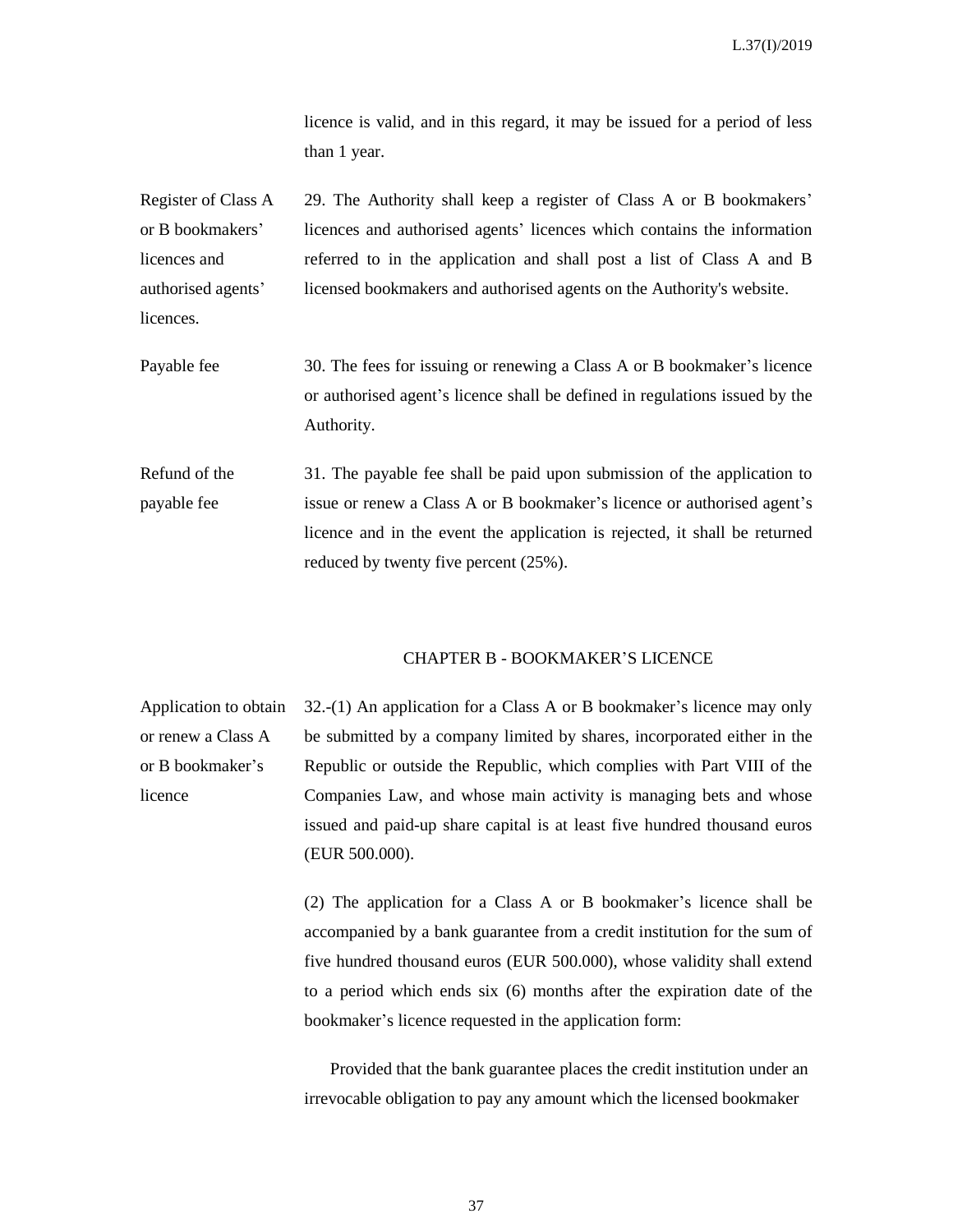is obliged to pay but fails to do so:

- (a) to a player who participated in a bet and won,
- (b) to the Republic as betting tax,
- (c) to the Authority as contribution,
- (d) any other debts to the Republic:

 It is further provided that, if the Authority ascertains that the bank guarantee does not cover ten percent (10%) of the Class A or B licensed bookmaker's annual turnover, it may request an increase in the amount up to the figure which covers ten percent (10%) of its annual turnover.

(3) The applicant for a Class B bookmaker's licence shall, in addition to the application form, submit information and data relating to its obligation to install a backup server in the territory of the Republic of Cyprus, which will be connected in parallel to the main server, and on which data and information specified by the Authority and the support computerized system will be stored. The use of electronic equipment and its technical specifications, as well as any minimum time difference which may intervene when copying data from the main to the backup server shall be decided on, and may be revised, by the Authority, whenever it considers it necessary, by issuing relevant Directives.

Capability and suitability of a Class A or B bookmaker. 33. A person is considered capable of and suitable for acquiring a Class A or B bookmaker's licence when the Authority finds that that person:

- (a) has or can secure appropriate resources and maintain the minimum reserves required -which are decided on by the Authority- to ensure that winnings are paid to players,
- (b) maintains a suitable control and accounting control system in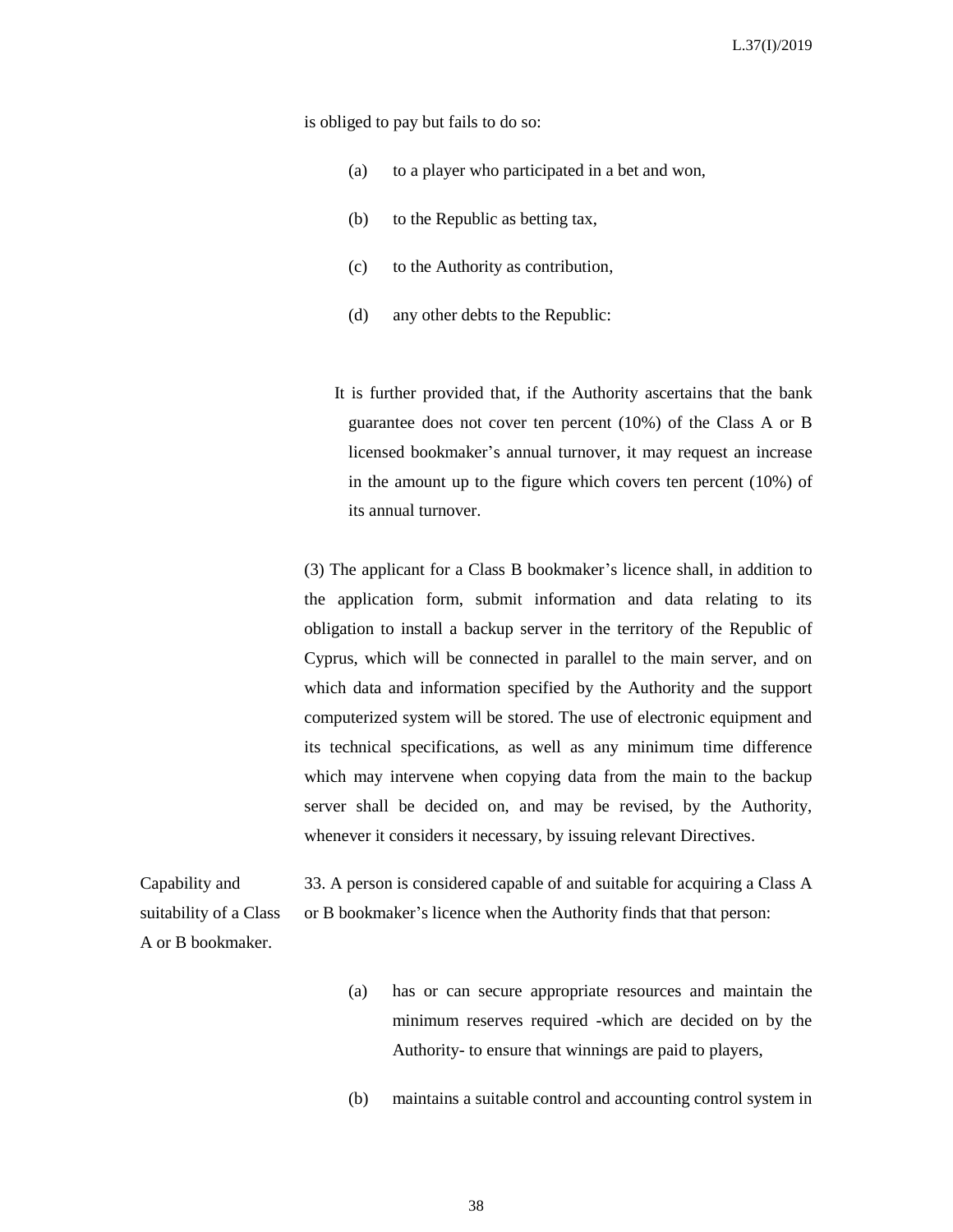place for the betting services offered,

- (c) applies terms and conditions when providing betting services which, in the Authority's view, ensure appropriate player protection, and
- (d) ensures the suitability of the operation of any other equipment which may be used.

Examination of the application for issuing or renewing a Class A bookmaker's licence 34. When examining the application for issuing or renewing of a Class A bookmaker's licence, the Authority shall not issue or renew the licence unless it has first approved the computerized system proposed by the applicant, in accordance with Article 55.

Failure to pay betting tax or contribution 35. Without prejudice to the provisions of Article 79, the Authority shall revoke the licence of a Class A or B licensed bookmaker in case it fails within one month from the expiration date of the payment deadline, to pay the amounts of tax or contribution due in accordance with the present Law or any other legislation.

### CHAPTER C - AUTHORISED AGENT'S LICENCE

Application for an authorised agent's licence 36. The application for an authorised agent's licence may be submitted by any natural person or company limited by shares incorporated in the Republic whose main activity is taking bets on behalf of or in the name of a Class A licensed bookmaker.

37. An authorised agent's licence shall cease to be valid:

Termination of an authorised agent's licence

- (a) when revoked by the Authority, in case the Class A bookmaker's licence of the person on whose behalf or in whose name the authorised agent conducts bets is revoked;
- (b) when suspended by the Authority, in case the Class A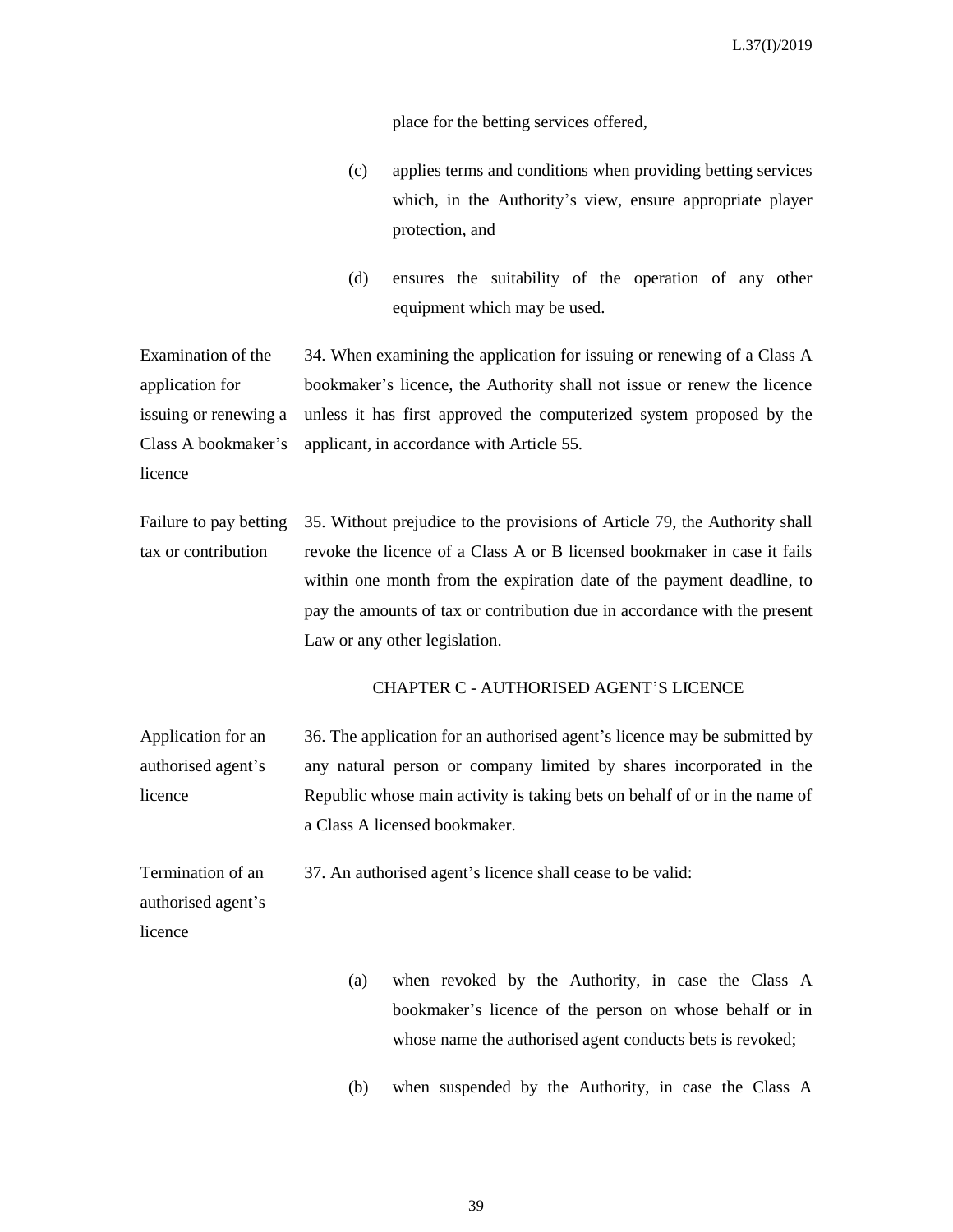bookmaker's licence of the person on whose behalf or in the interest of whom the authorised agent conducts bets is suspended for any reason and for such time as it is suspended; and

(c) following written notice sent to the Authority, in which the bookmaker or authorised agent terminates their collaboration.

Agreement between a Class A bookmaker and an authorised agent 38. The authorised agent shall submit to the Authority a written agreement between the agent and the Class A licensed bookmaker, which explicitly states that the agent will provide betting services as an agent, on behalf of and in the name of the Class A licensed bookmaker. The Authority may specify and publish on its website the minimum mandatory provisions of the agreement between the authorised agent and the Class A licensed bookmarker.

#### **PART IV**

#### **PREMISES LICENSE**

Nature and format of the premises licence 39. A premises licence authorises the use of premises to provide Class A betting services, and sets out:

- (a) the person for whose benefit the licence has been issued;
- (b) the place of residence and work address of the person for whose benefit the licence is issued, in the case of a natural person, or the address of its registered office in the case of a legal person;
- (c) the premises for which it is issued;
- (d) any conditions imposed by the Authority pursuant to the Article 42;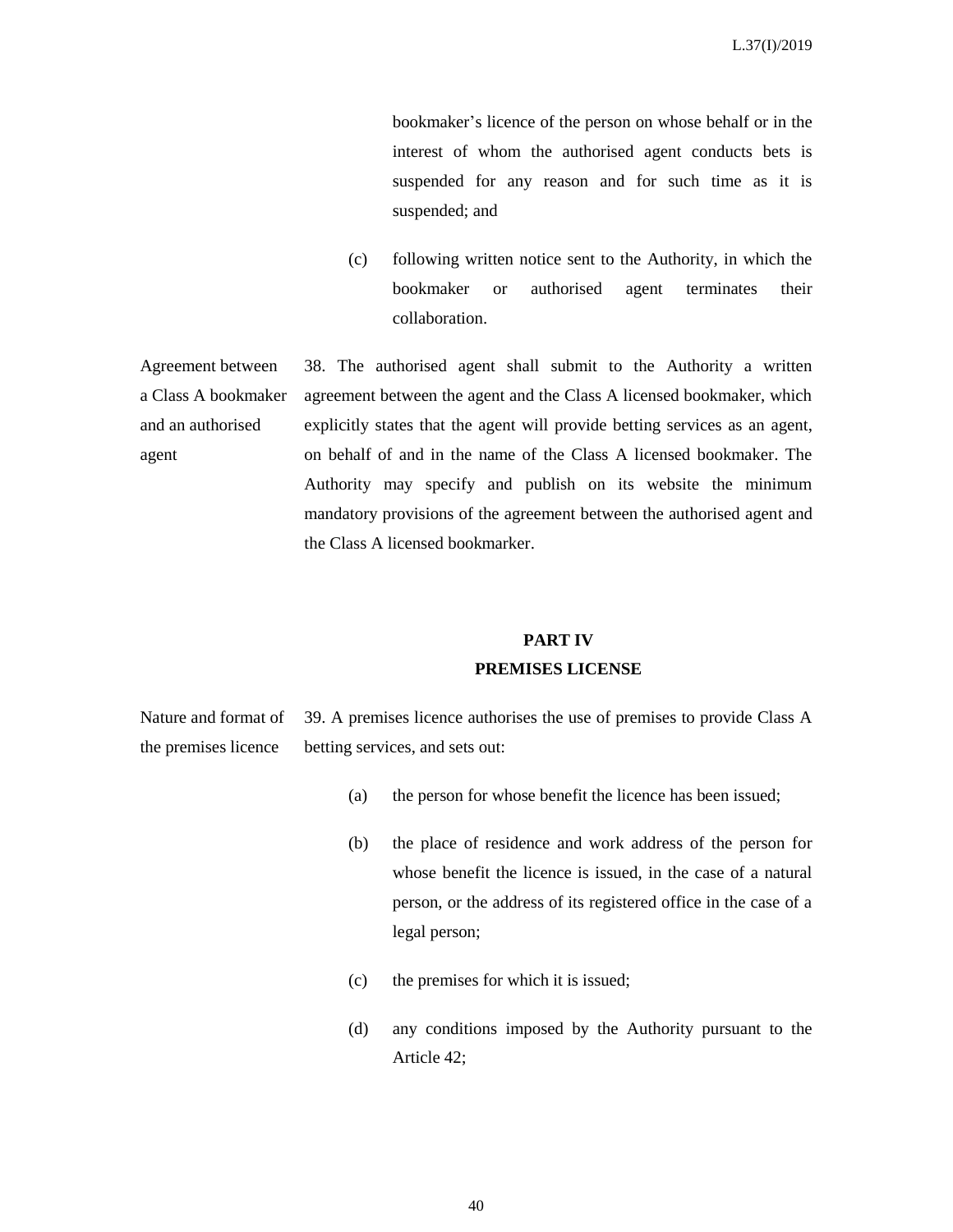- (e) the architectural plan of the premises; and
- (f) any other information the Authority may request.

Application for a premises licence 40.-(1) An application for a premises licence shall be submitted to the Authority by a Class A licensed bookmaker or authorised agent along with the payment of the payable fee, in the format specified in regulations issued by the Authority, and shall include the information and documents decided upon by the Authority and shall be accompanied by a written statement from the owner of the premises granting his consent to the premises being used to provide Class A betting services.

> (2) Where the Class A licensed bookmaker or authorised agent employs staff, it must appoint one or more natural persons as responsible for implementing the present Law at the premises and notify the Authority in that regard.

Conditions for issuing or renewing a premises licence 41.-(1) The Authority shall not issue or renew a premises licence for which an application has been submitted unless it is reasonably satisfied that:

- (a) the only activity carried out at the licensed premises is the provision of betting services by a Class A licensed bookmaker or authorised agent, and that only authorised activities will be carried out there in accordance with the Class A bookmaker's licence and any other type of authorised betting or authorised game of chance, in accordance with the provisions of any other legislation;
- (b) the premises are separate, are not directly or indirectly connected to any other shop, office, business or premises apart from the management offices of the Class A licensed bookmaker;
- (c) the person or persons responsible appointed pursuant to paragraph (2) of Article 40 have not been convicted of a

41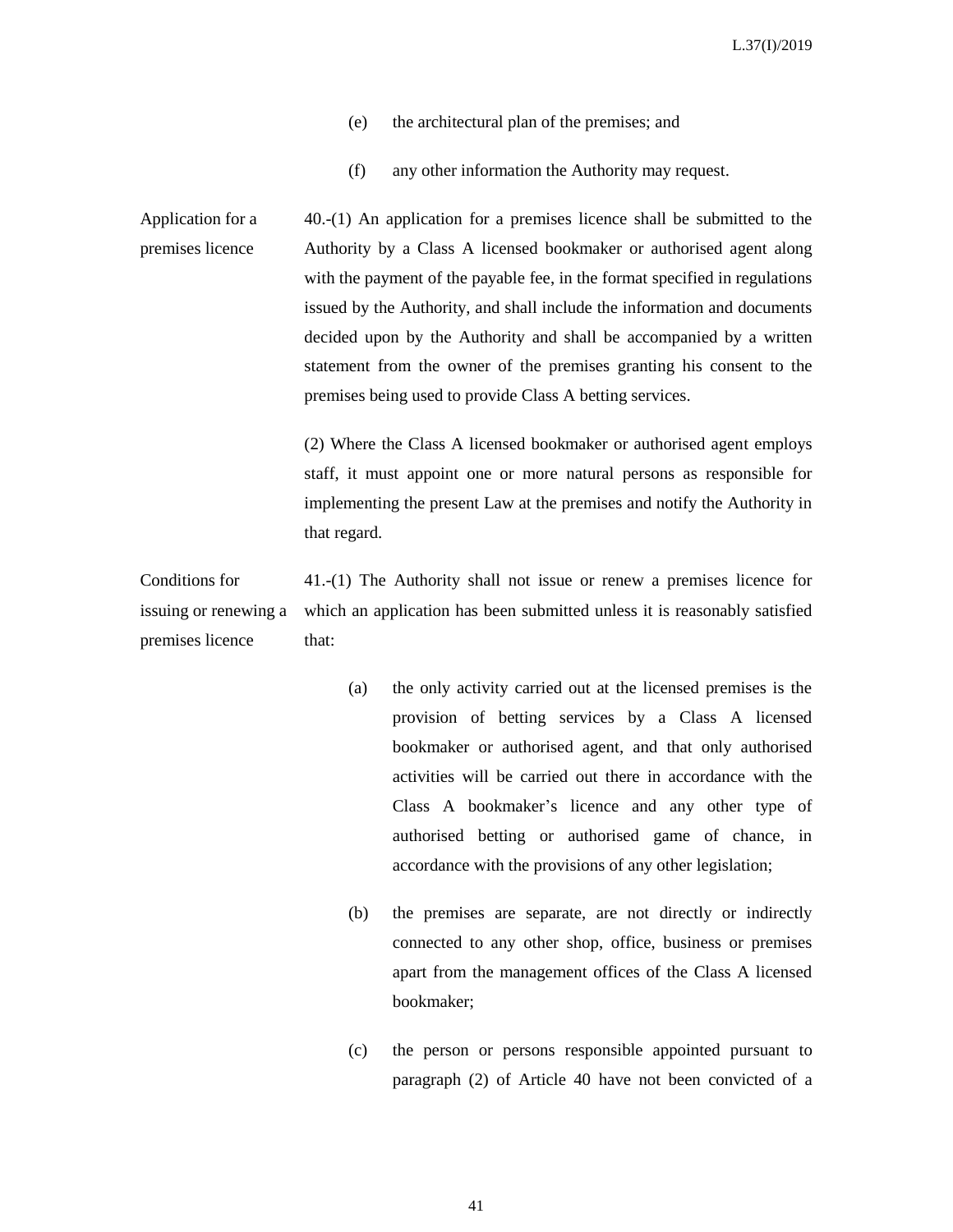relevant offence and have turned eighteen (18) years of age;

- (d) the premises meet all the terms and conditions laid down in the present Law and the Regulations;
- (e) the applicant and any person employed at the premises meet the conditions laid down in the present Law and the Regulations; and
- (f) the area where the premises are located is considered suitable in accordance with the conditions and restrictions laid down in Directives issued by the Authority.

(2) In order to take any decision, for the purposes of this Part, the Authority may consider representations made by any person.

Approval or rejection of an application for a premises' licence 42.-(1) When examining the application for a premises licence, the Authority may approve an application with or without conditions or reject the application and notify the applicant within a reasonable period of time.

> (2) Where the Authority rejects the application for a premises licence, it shall provide a justification for its decision and notify it to the applicant.

Conditions of a premises licence 43.-(1) The Authority shall be empowered to revoke existing or impose new conditions on premises licences and shall invite the holder of a premises' licence in writing to express, within a period of three (3) weeks from receiving the notice, his views in writing.

> (2) Before taking a decision on this matter the Authority shall consider any representations made within the period specified in paragraph (1).

> (3) Revocation of an existing condition or imposition of new conditions shall not give rise to any civil rights.

Validity of a premises licence 44. Subject to the provisions of this Part, the validity period of the premises licence is the same as the validity period of the Class A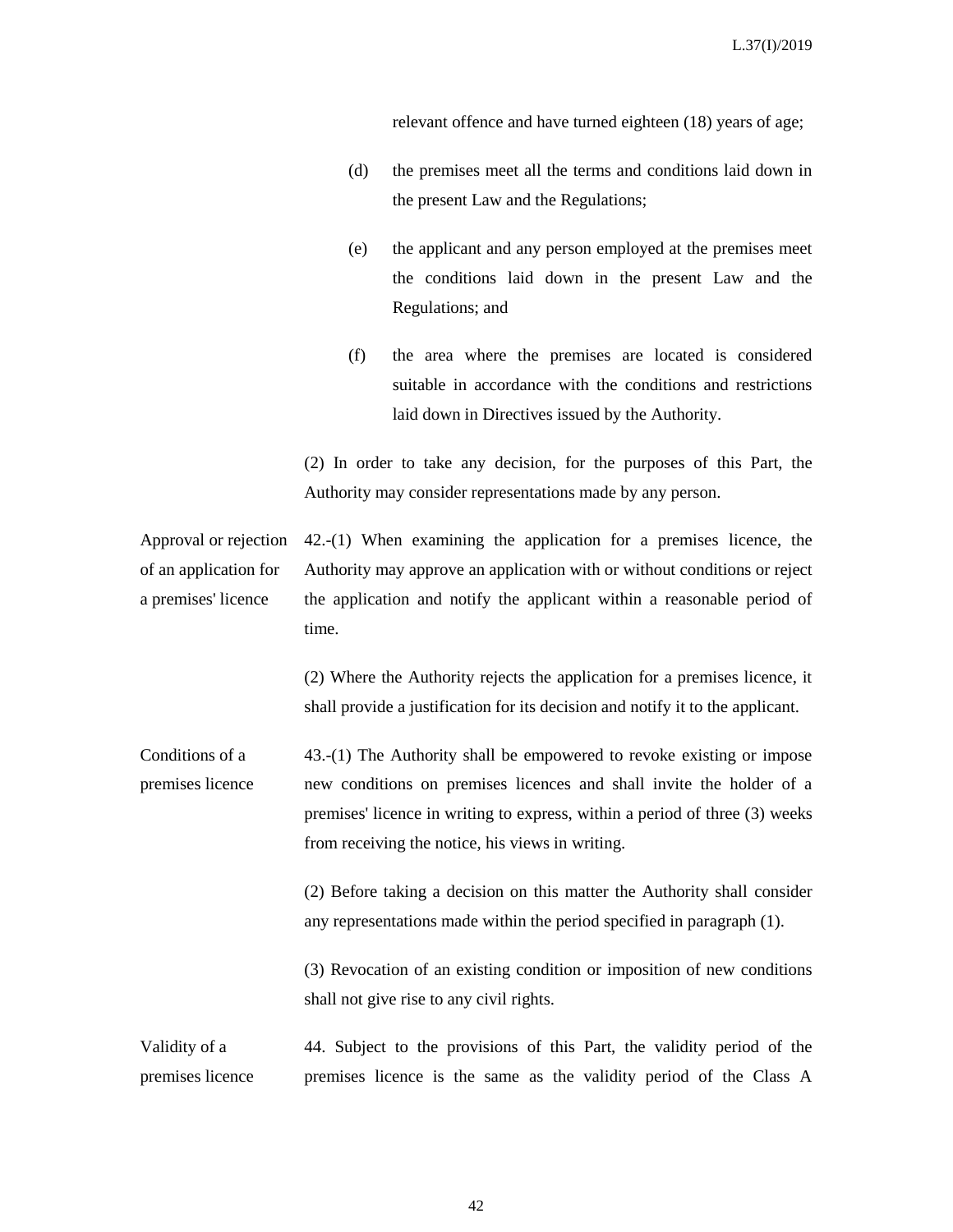bookmaker's licence or authorised agent's licence.

Obligations of the premises licence holder 45.-(1) The premises licence holder displays and maintains in a prominent location at the licensed premises:

- (a) the premises licence;
- (b) a sign indicating in Greek, Turkish and English that minors are prohibited from entering the licensed premises; and
- (c) in Greek, Turkish and English, the terms and conditions under which betting services are provided, in a manner specified by the Authority.

(2) The premises licence holder or the person in charge must allow members of the Cyprus Police and/or representatives of the Authority and/or other persons suitably authorised by the Minister or authorised pursuant to any other law, to freely enter the licensed premises in order to check on the proper and strict application of the terms under which the licence was granted, the provisions of the present Law and the Regulations, as well as the Directives issued by the Authority pursuant to paragraph (c) of Article 15.

(3) Where the premises licence holder or the person in charge does not comply with paragraphs (1) or (2) without good cause, he shall be guilty of an offence, and if convicted, shall be liable to imprisonment for a period not exceeding six (6) months or to a fine not exceeding five thousand euros (EUR 5.000), or both.

Suspension of a premises licence 46.-(1) The Authority may suspend a premises licence in case it finds that the Class A licensed bookmaker or authorised agent does not comply with any of the terms contained in the licence.

> (2) The suspension shall be lifted if the Authority considers that the grounds on which the suspension was ordered no longer apply.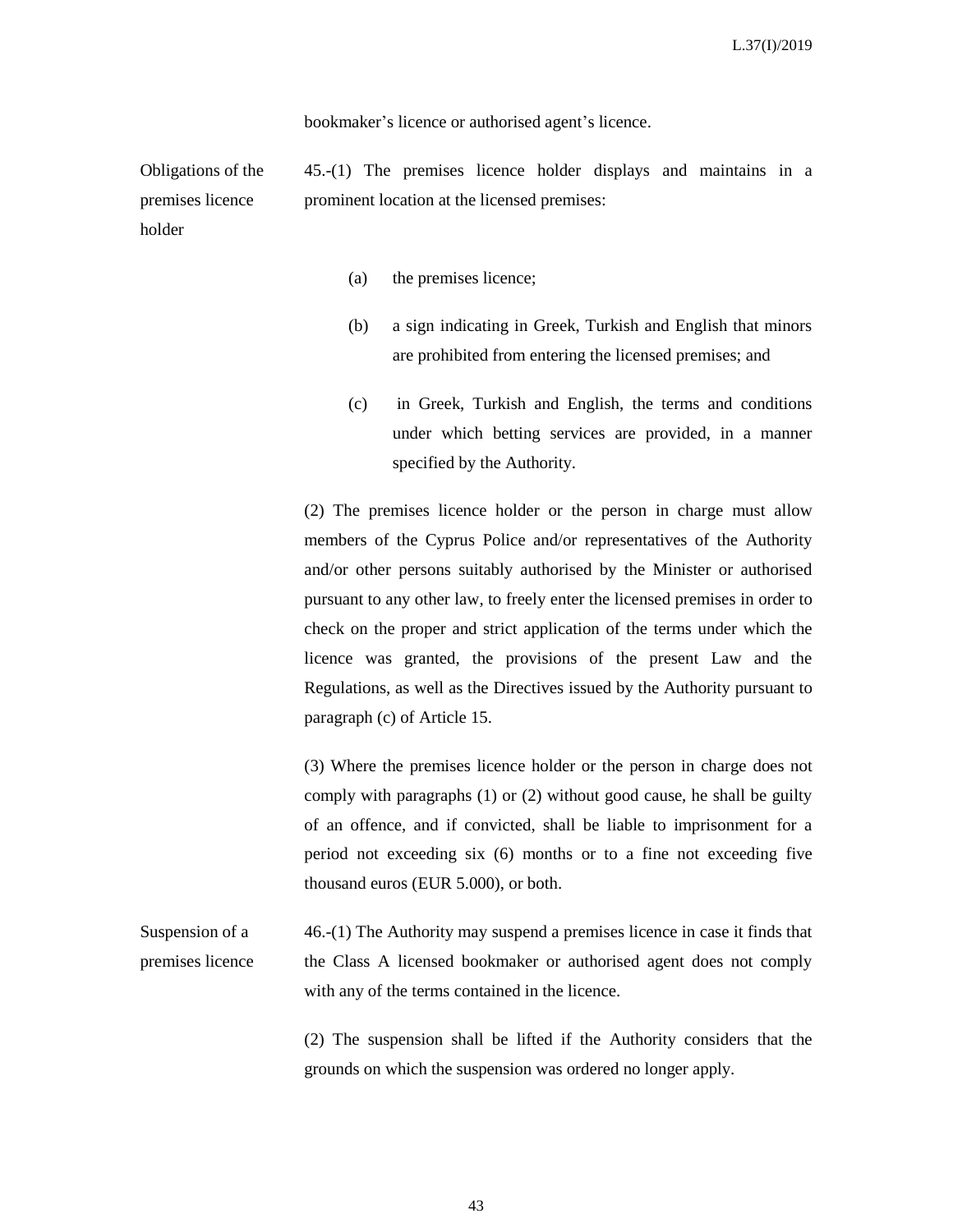(3) The suspension of the validity of the premises licence does not affect any obligation of the licence holder which arose before the suspension.

Revocation of a premises licence 47.-(1) The Authority may revoke a premises licence in the case where:

- (a) the premises licence holder fails to comply with any condition contained in the licence after a six (6) month period starting from the date of suspension of the licence in accordance with Article 48; or
- (b) the premises licence holder or any holder of significant interest or officer of the company holding the premises licence, or any person appointed in accordance with the paragraph (2) of Article 40 is convicted of a relevant offence; or
- (c) the premises licence was obtained on the basis of false, unsubstantiated or misleading representations or in another irregular manner; or
- (d) the Class A bookmaker's licence has been revoked; or
- (e) the revocation is considered necessary and reasonable for reasons of public interest.

(2) Revocation or expiry of the premises licence does not affect any obligation of the licence holder for any matter which arose before the revocation or expiry.

Procedure for the suspension or revocation of a premises licence 48.-(1) Before suspending or revoking a premises licence according to Articles 46 and 47 respectively, the Authority shall invite the premises licence holder or any other person who in the Authority's view is responsible for the licence being suspended or revoked, to submit their views within a period of at least three (3) weeks from the date of the notice. The Authority may invite the person to whom the notice is addressed to submit any information or any documents which the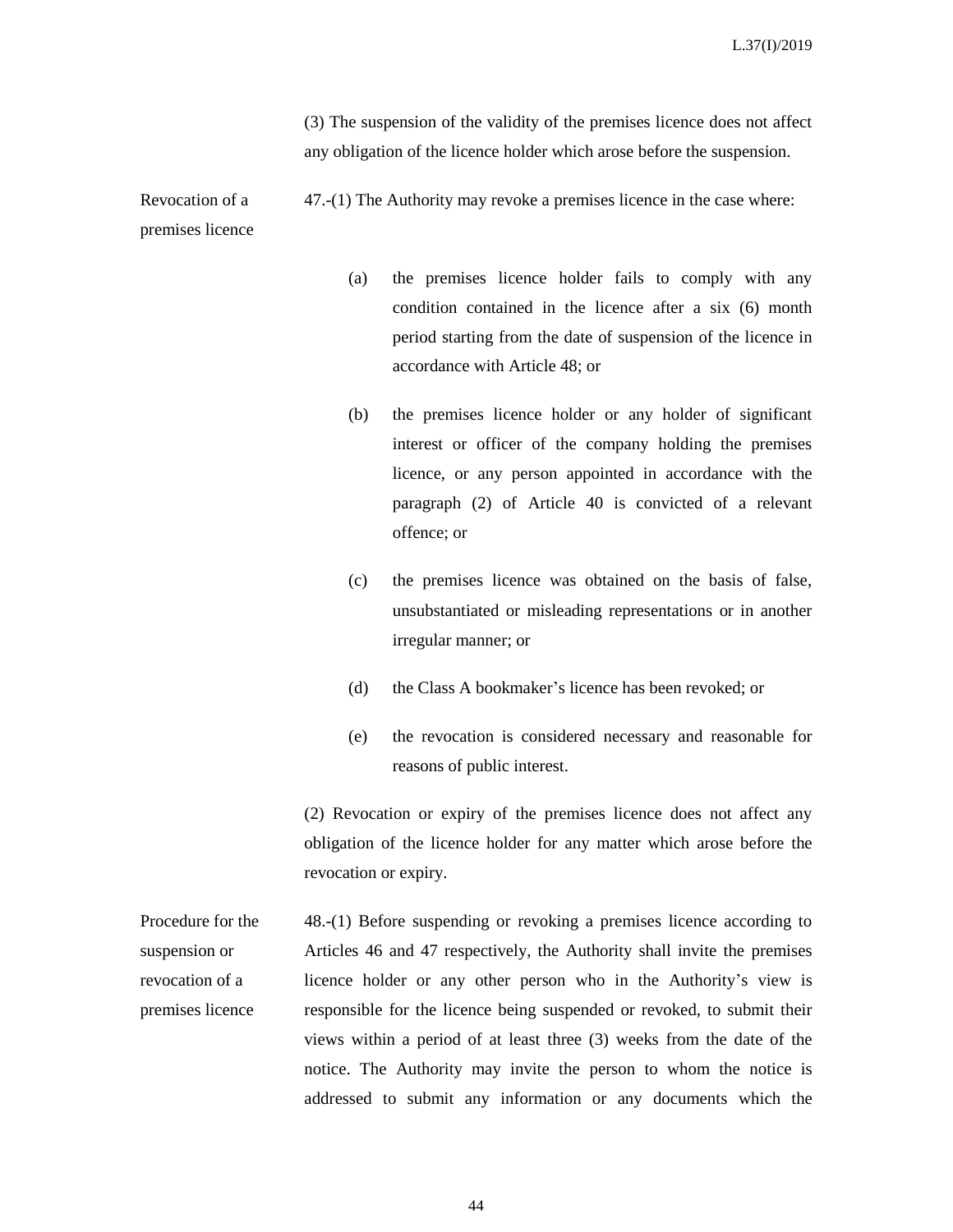Authority considers necessary under the circumstances.

(2) Having considered any views, information or documents presented to it pursuant to paragraph (1), and having formed the view that it is justified in taking any measures, the Authority may:

- (a) suspend the licence for a period which it considers necessary or revoke the licence, and/or
- (b) send a written notice inviting the premises licence holder to comply with any other measures specified in the notice,

and in all events, it shall notify the premises licence holder or any other person who has an interest in the licence being granted or who has raised an issue with the Authority relevant to issue at hand, of its decision in writing.

(3) When the premises licence holder does not comply, within the specified reasonable period of time, with the decisions issued pursuant to paragraphs (1) and (2) the Authority may revoke the licence.

Transfer of premises licence 49. A premises licence may only be transferred:

- (a) by a Class A licensed bookmaker to another Class A licensed bookmaker, or
- (b) by a Class A licensed bookmaker to a licensed authorised agent, or
- (c) by a licensed authorised agent to another licensed authorised agent, or
- (d) by a licensed authorised agent to a Class A licensed bookmaker,

and it is carried out after an application to that effect has been submitted to the Authority in the format set out in the regulations issued by the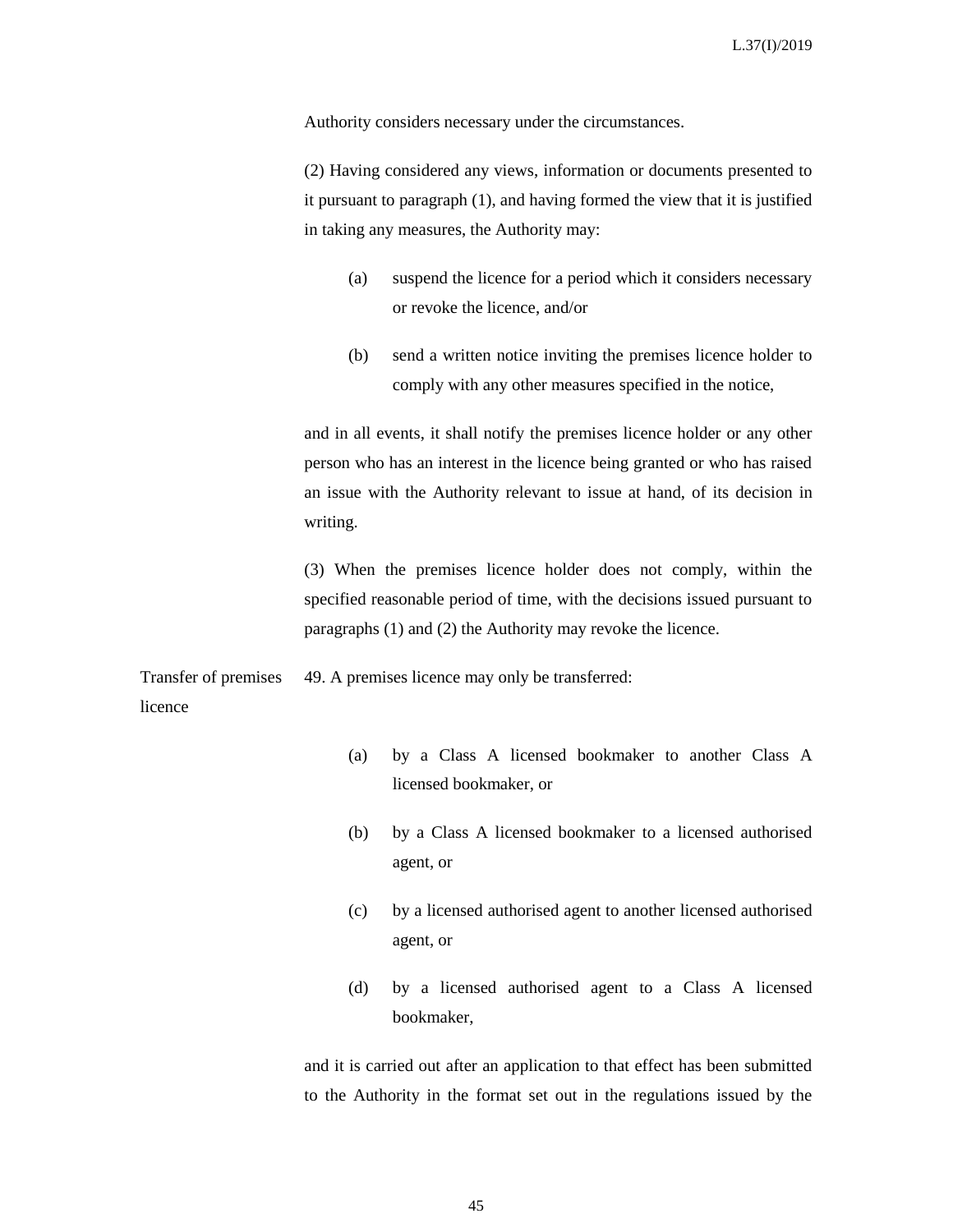Authority, and has been approved by the Authority, in which case a new premises licence shall be issued under the same terms and conditions which applied prior to the transfer.

Register of premises licences 50. The Authority shall keep a register of premises licences with the information contained in the application form and shall post a list of licensed premises to its website.

#### **PART V**

#### **CONDUCTING BETTING WITH BETTING SLIPS - CLASS A**

Conducting and accepting bets using a computerised betting slip marking 51.-(1) Conducting and accepting Class A bets shall only be carried out with an approved computerised betting slip marking system using betting slips issued and provided by a Class A licensed bookmaker in a format approved by the Authority.

system

(2) Each Class A licensed bookmaker provides the Authority with any information requested relating to the provision of Class A betting services or any transaction related to the operation of the system.

Application for approval of the computerised betting slip marking system 52.-(1) An applicant for a Class A bookmaker's licence submits an application to the Authority for the approval of the computerised betting slip marking system before conducting or accepting bets based on that system.

> (2) The application for approval of the computerised betting slip marking system in accordance with paragraph (1) must necessarily state the complete specifications of the proposed system and must also include:

- (a) the general procedures to be followed;
- (b) details and specifications of the software to be used;
- (c) the accounting systems and procedures;
- (d) procedures and standards for the maintenance, safety,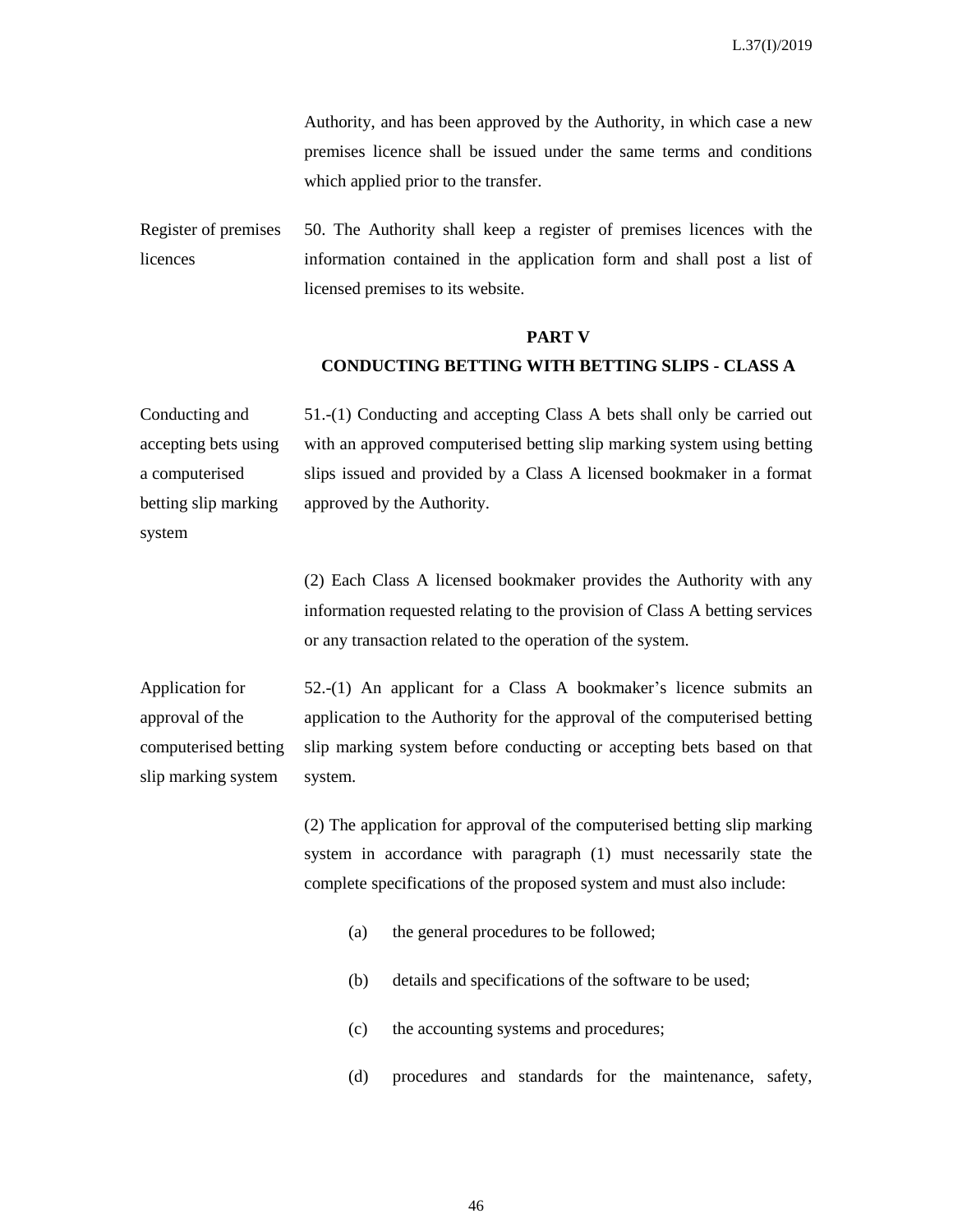storage and transportation of the hardware;

- (e) procedures for creating and maintaining safety facilities, including general compliance and internal audits in relation to access to critical systems;
- (f) the disaster recovery plan;
- (g) a satisfactory data storage system; and
- (h) any information the Authority may specify.

(3) The provisions of this Article shall also apply in the case where the Class A licensed bookmaker intends to amend or replace the computerised betting slip marking system which has already been approved by the Authority.

Obligation of Class A licensed bookmakers to retain betting slips 53. A Class A licensed bookmaker must retain betting slips and any other document related to the provisions of betting services for a period of five (5) years and must not destroy them after this five (5)-year period without the Authority's prior approval.

Offences for infringement of Articles 51, 52 or 53 54. A person who infringes the Articles 51, 52 or 53 shall be guilty of an offence, and if convicted, shall be liable to imprisonment for a period not exceeding one year or a fine not exceeding one hundred fifty thousand euros (EUR 150.000), or both.

Inspection of the computerised system 55. The applicant submits the proposed computerised betting slip marking system or the already approved computerised system for inspection before operating it and shall bear the cost of such inspection.

Examination of an application for approval of computerised system 56.-(1) When examining an application for approval of the computerised betting slip marking system or for amendment or replacement of an approved computerised betting slip marking system, the Authority shall consider whether:

by the Authority.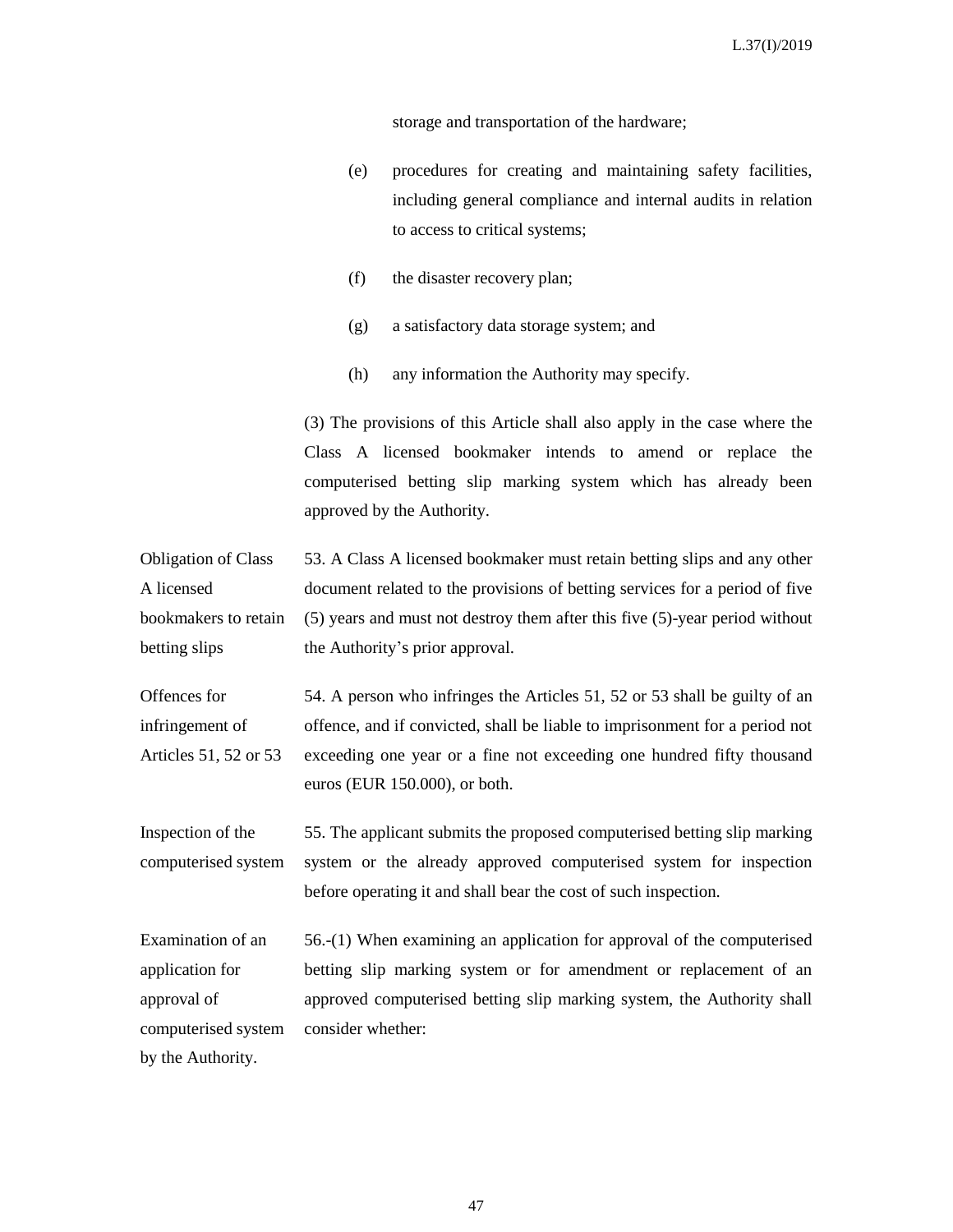- (a) the proposed computerised betting slip marking system is fully in line with the specifications provided for in the present Law and the Regulations;
- (b) the proposed computerised betting slip marking system ensures satisfactory and effective control of the bets conducted and of the player's name;
- (c) the equipment needed, including the electromechanical parts, the main and backup server and the software of the computerised betting slip marking system are and will remain installed in the Republic.

(2) After examining the application pursuant to paragraph (1), the Authority may approve the application with or without conditions or reject the application, and in case of rejection, its reasoned decision shall be notified to the applicant.

Approval of an application for a computerised system 57.-(1) When the Authority approves an application with conditions, it shall notify the applicant within a reasonable period of time and shall indicate the changes or amendments which must be made to the system within the time period specified.

> (2) Failure to comply with the Authority's recommendations is sufficient ground for rejecting the application or suspending or revoking the Class A bookmaker's licence in accordance with the present Law.

#### **PART VΙ**

#### **CONDUCTING ONLINE BETTING** – **CLASS B**

Right to participate in online betting 58.-(1) Only a person who is registered as a player pursuant to Article 60 and who has an account pursuant to Article 61 is permitted to participate in online betting.

> (2) A person who registers as a player is not allowed to have more than one account.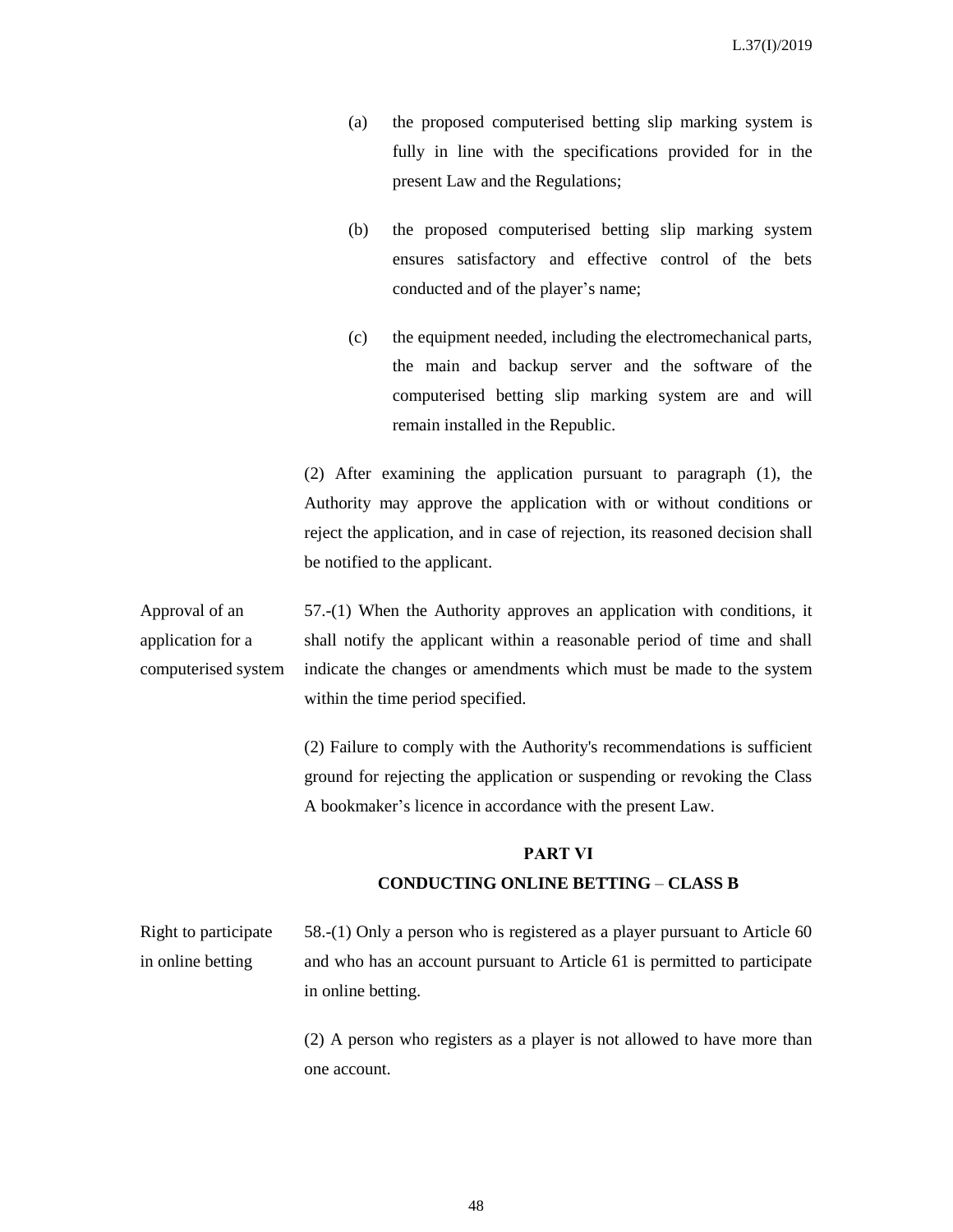Offence for infringement of Article 58 59. A Class B licensed bookmaker who allows any person to participate in online betting in breach of Article 58 shall be guilty of a misdemeanour and, if convicted for the first time, shall be liable to imprisonment for a period not exceeding one year or a fine not exceeding fifty thousand euros (EUR 50.000), or both, and in the case of a second conviction, shall be liable to imprisonment for a period not exceeding two (2) years or a fine not exceeding one hundred thousand euros (EUR 100.000), or both.

Player registration 60.-(1) A Class B licensed bookmaker shall allow a person to register as a player provided that this person submits a relevant application for registration.

> (2) The application for registration must be submitted online and includes at least the following information:

- (a) confirmation that the player is aged eighteen 18 years old or over;
- (b) the player's identity details;
- (c) the player's home address;
- (d) a valid email address; and
- (e) confirmation that the player has been informed on the terms of the bet and the way it is conducted, including the amount he may be required to pay to the Class B licensed bookmaker.

(3) In case the Class B licensed bookmaker discovers that the person has submitted false information, the bookmaker does not register that person as a player and, if the said person has already been registered, the bookmaker immediately cancels the registration.

(4) The Class B licensed bookmaker, within a period of thirty (30) days from the submission of the application for registration, verifies the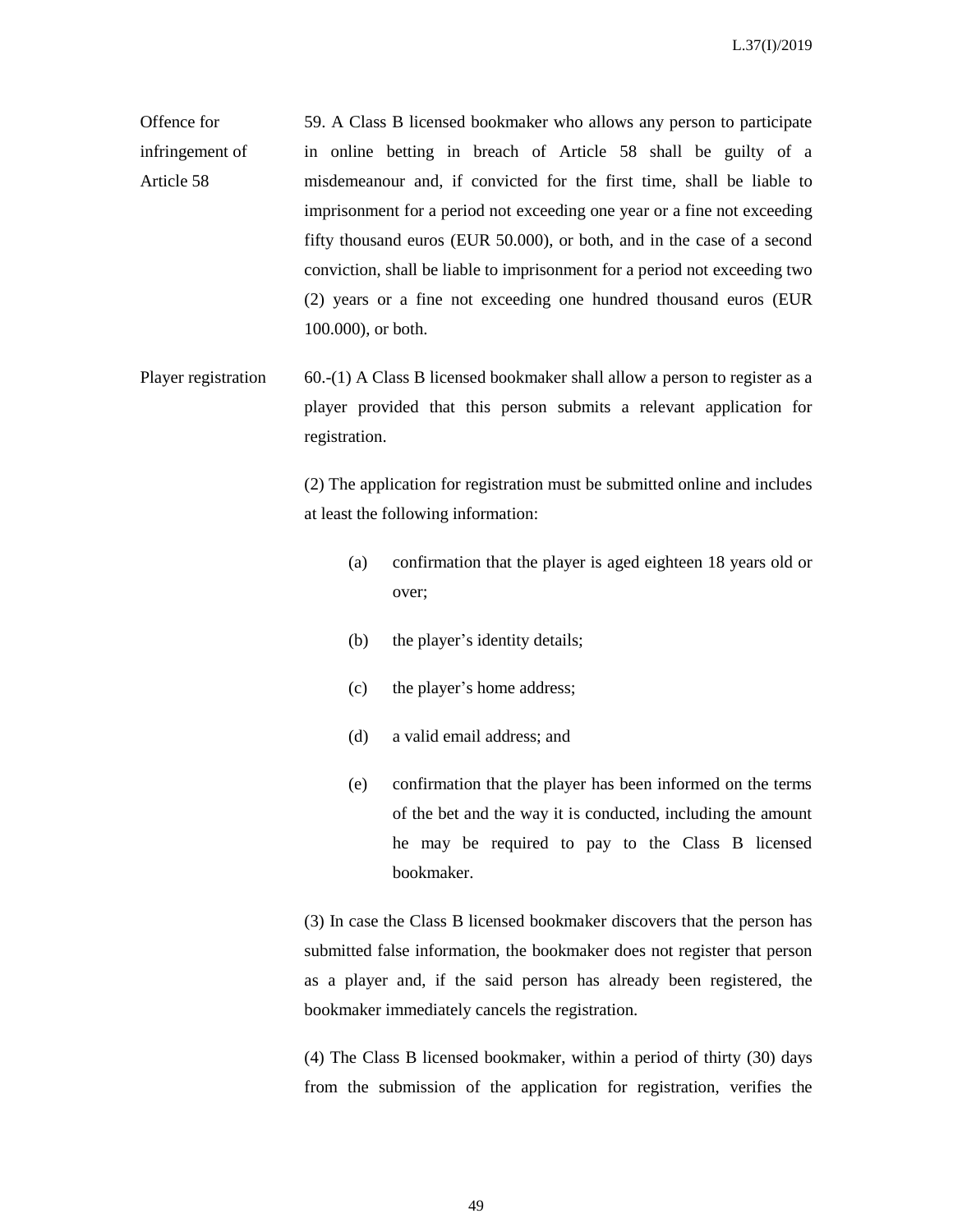player's identity and confirms the information provided by the player pursuant to paragraph (2).

(5) A person who has not turned eighteen (18) years old is prohibited to be registered as a player.

(6) A Class B licensed bookmaker keeps a secure list in electronic format of all registered players with the information referred to in paragraph (2), and any disclosures of all or part of that information shall be a criminal offence under the Law on Processing of Personal Data (Protection of the Individual).

138(I) of 2001 37(I) of 2003 105(I) of 2012.

- Player's account. 61.-(1) A Class B licensed bookmaker keeps an account for each registered player and credits the registered player's account with all amounts:
	- (a) received by the Class B licensed bookmaker from or on behalf of the player; and
	- (b) owed by the Class B licensed bookmaker to the player.

(2) A Class B licensed bookmaker keeps the account of each registered player for a period of at least five (5) years from the date of the last transaction and is not allowed to destroy any data relating to that account unless that five (5)-year period has elapsed, and prior approval from the Authority has been obtained.

Accepting a player's bet 62.-(1) A Class B licensed bookmaker must not accept a bet unless the player's account contains sufficient funds to cover the amount of the bet.

(2) The amounts in the player's account are credited from the player's bank account or by using: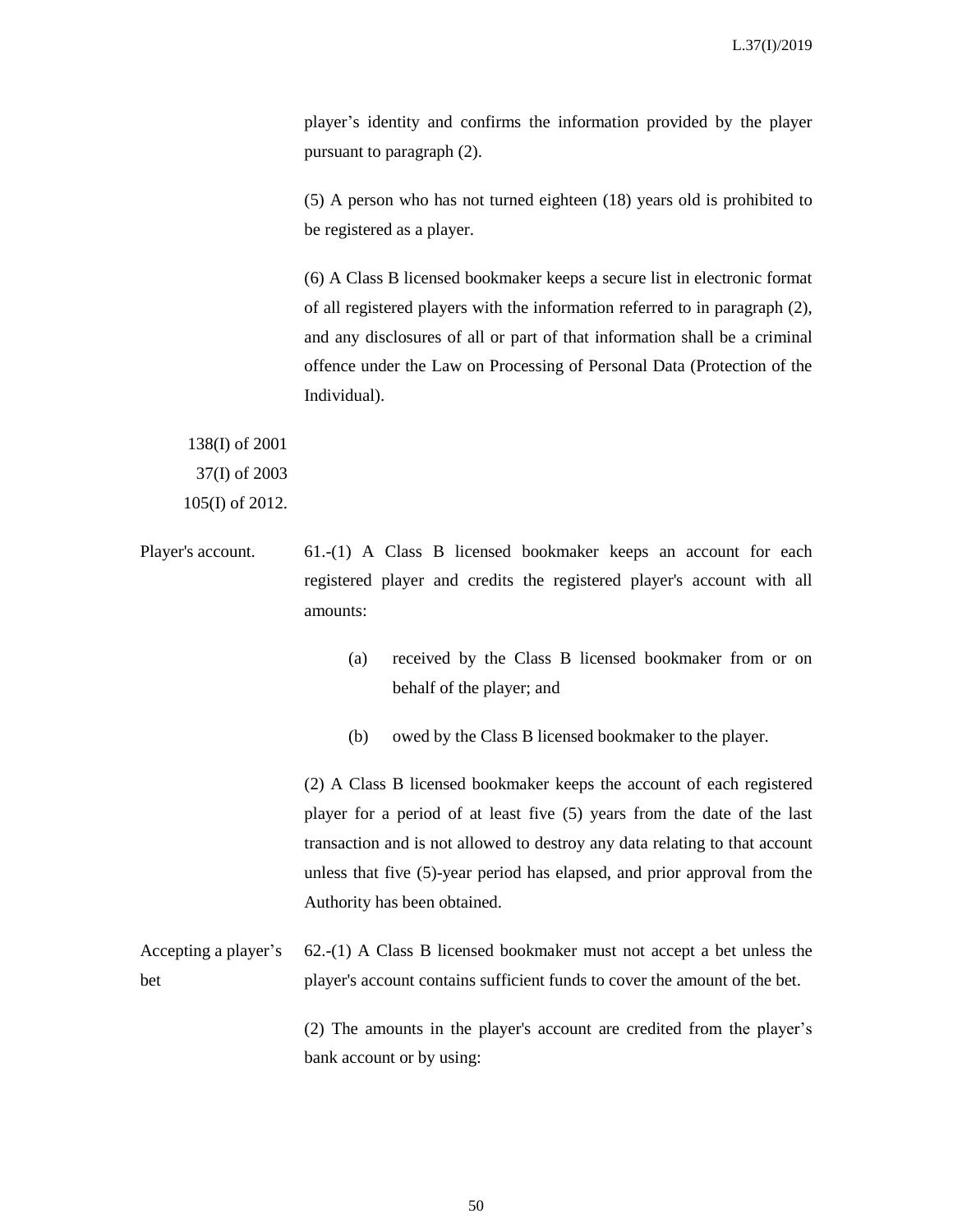- (a) credit cards, or
- (b) debit cards, or
- (c) electronic transfer, or
- 81(I) of 2012 30(I) of 2018 (d) electronic money, issued by a person entitled or authorised to issue electronic money in accordance with the provisions of the Law on Electronic Money,

and a Class B licensed bookmaker is not allowed to accept cash deposits in the player's account or the placing of bets with cash.

(3) A Class B licensed bookmaker must not provide credit to a player or player's account or act as an agent of a person who provides credit, or act in a manner which facilitates the granting of credit to a player or a player's account.

Payout of winnings 63.-(1) A Class B licensed bookmaker shall not pay any amount from the player's account to the player before verifying the player's identity, address and age.

> (2) A Class B licensed bookmaker, at the request of the player in whose name the account has been opened, transfers the amounts due to the player within five (5) working days from the date of receiving the request, having first ascertained that the player is registered, having carried out security checks in relation to the player's account and having ensured that the terms and conditions relating to the payout of winnings to players are being complied with.

> (3) Any amount paid to the player by a Class B licensed bookmaker may only be paid into the bank account from which the amounts used for the bet came from.

Transactions by a Class B licensed 64.-(1) A Class B licensed bookmaker shall not perform any transaction regarding an amount credited to the player's account other than: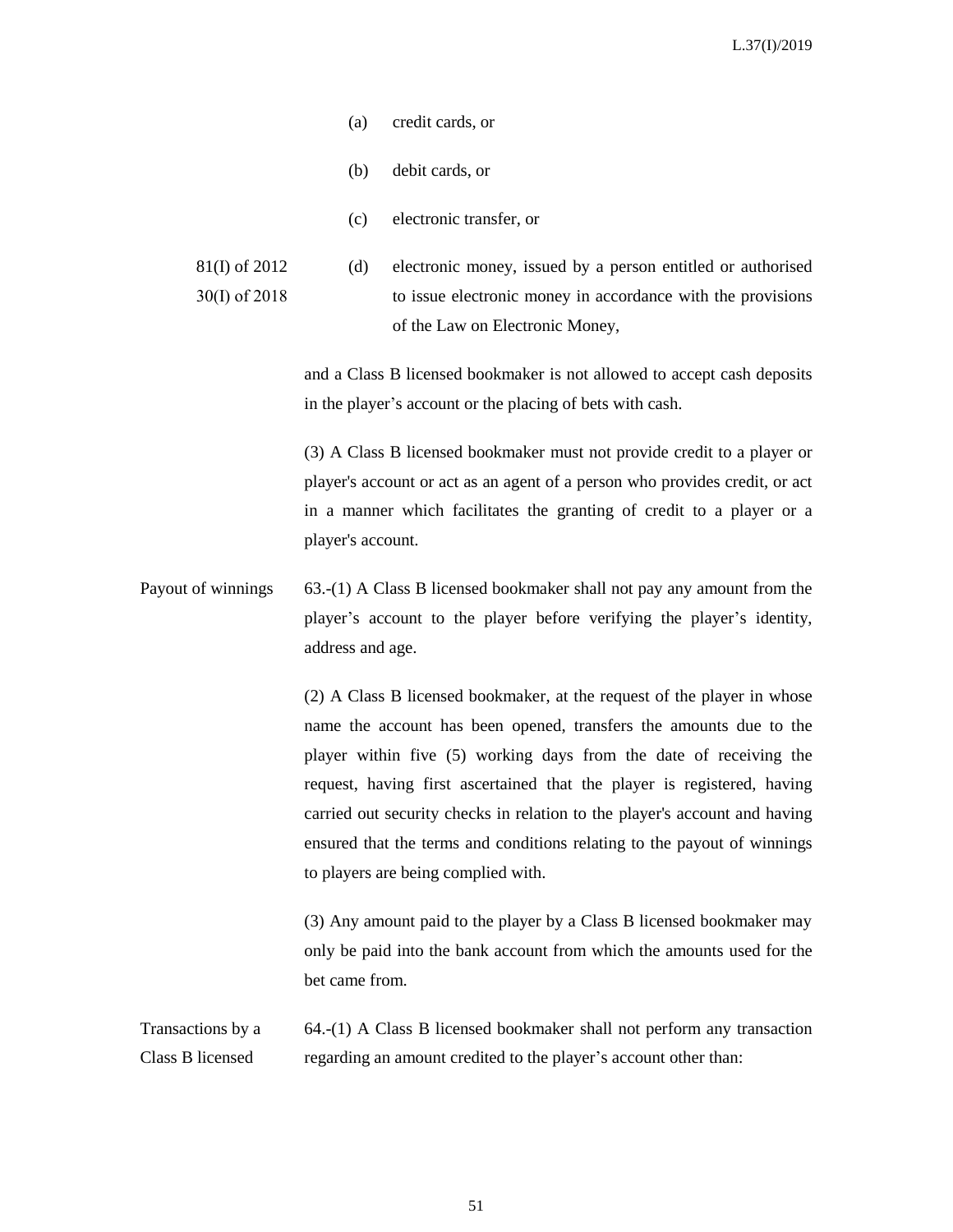#### bookmaker

- (a) to debit the account with an amount corresponding to the bet placed by the player; or
- (b) to transfer an amount at the player's request; or
- (c) to pay bank charges relating to the depositing or withdrawal of amounts; or
- (d) for any other purpose he is authorised to enter into transactions under the present Law.

(2) In case no transaction has been made in the player's account for a period of twenty four (24) months, the Class B licensed bookmaker transfers the balance of the player's account to an account specified by the player or, if the player cannot be located, the amount shall be transferred to the Authority. The amounts deposited with the Authority are to be used according to regulations issued by the Council of Ministers.

 Provided that, there is no right to raise any claim against a Class B licensed bookmaker who has transferred an amount from the player's account to the Authority in accordance with the provisions of this Article.

Clients' bank account 65.-(1) A Class B licensed bookmaker keeps player amounts in a special clients' bank account at a credit institution and these amounts must be kept separate from its own funds.

> (2) The amounts deposited in the clients' account, including amounts involved in offsetting by banks or credit card companies, must be at least equal to the total amount credited to the players' accounts maintained by the Class B licensed bookmaker;

> Provided that when the amount deposited in the clients' account is less than the total amount credited to the players' accounts held by the Class B licensed bookmaker, the Class B licensed bookmaker makes up for that deficit from his own funds within three (3) days from the end of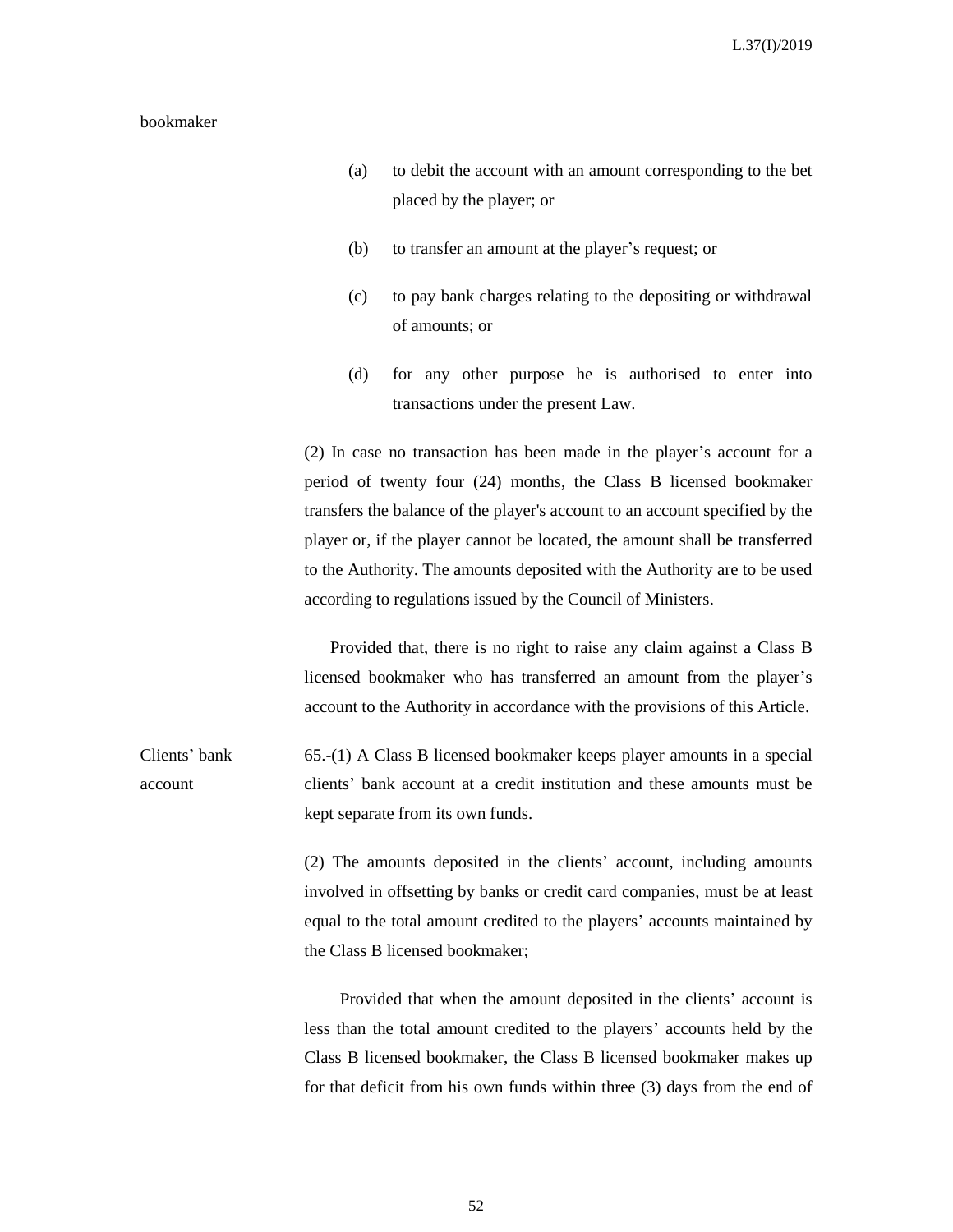the month in which the deficit emerged.

Credit institutions' obligations 66. A Class B licensed bookmaker submits proof to the Authority that the following obligations have been undertaken by the credit institution at which the Class B licensed bookmaker holds its clients' account:

- (a) that the credit institution shall not apply or impose any charge, write off or other claim on the clients' account,
- (b) that the credit institution shall not consolidate a clients' account with any other account in relation to any debt of the Class B licensed bookmaker which is not related to the clients' account and
- (c) that the credit institution shall credit any interest payable in relation to the clients' account only to that account.

Class B licensed bookmaker's website for online betting services 67. A Class B licensed bookmaker maintains a website which shall contain in its home page all of the following information:

- (a) the registered name of its company;
- (b) its registered address;
- (c) the official number and issue date of the licence to provide betting services;
- (d) a statement that the Class B licensed bookmaker's activities are regulated by the Authority;
- (e) hyperlinks to websites of organisations specialised in providing help to people addicted to gambling which have been approved by the Authority;
- (f) hyperlinks to the terms and conditions under which betting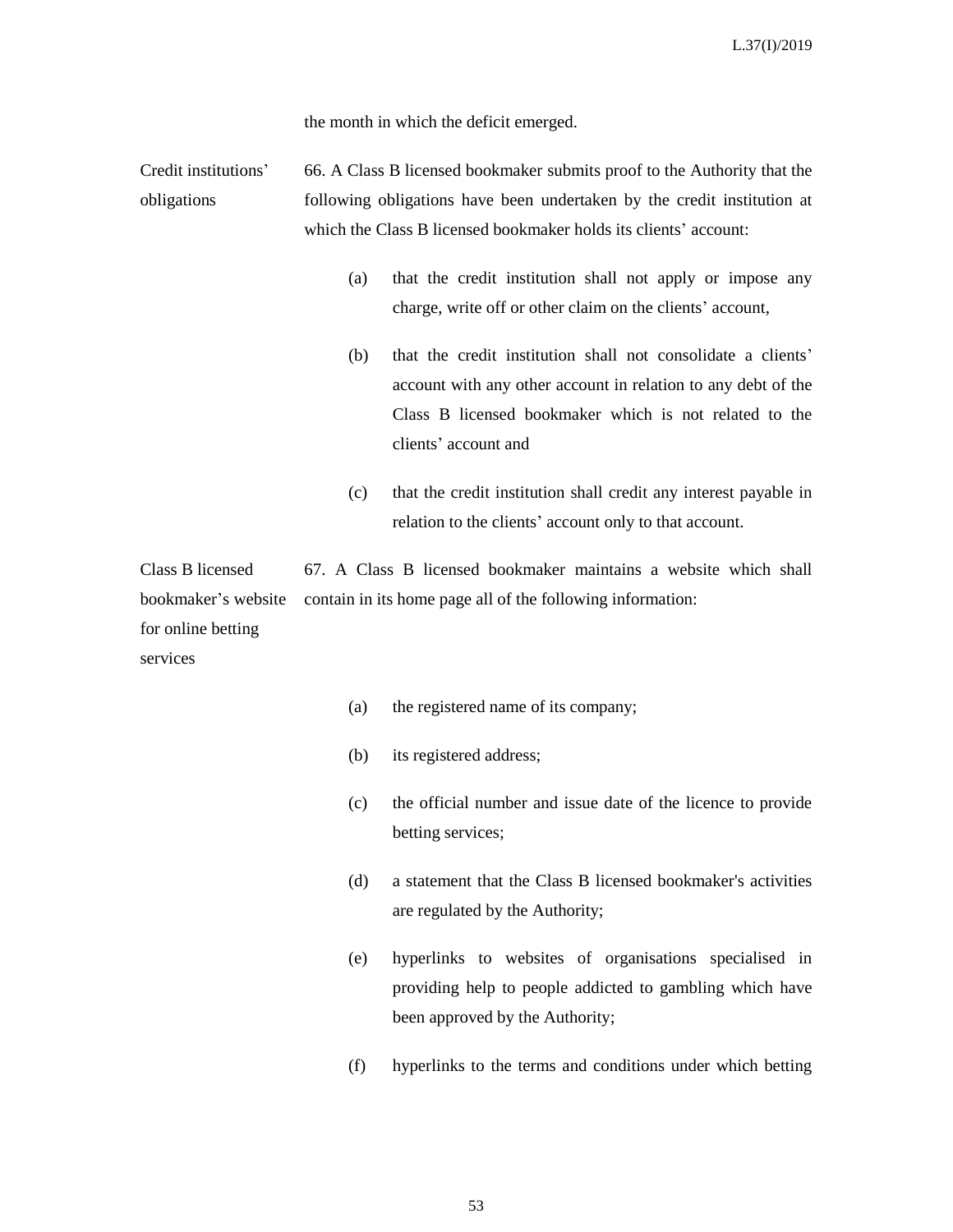services are provided by the Class B licensed bookmaker;

- (g) provision that the use of betting services provided by the Class B licensed bookmaker by minors is explicitly prohibited according to the present Law;
- (h) the fact that the player, by means of an electronic notice to the Class B licensed bookmaker, may:
	- (i) set limits on the amount which can be bet for a specific time period;
	- (ii) set limits on the amount which can be lost for a specific time period;
	- (iii) set the duration of the time period during which he can place bets; and
	- (iv) exclude himself from betting for a specific or indefinite period of time;
- (i) the method for submitting and the procedure for handling complaints from registered players; and
- (j) any other information specified by the Authority.

Provided that, the Authority may require that the above information is presented in a specific manner.

Website address 68. The Class B licensed bookmaker provides betting services only through a specialised website, accessible only via internet addresses ending in ".com.cy".

Obligation of internet service providers to implement a blocking system and obligation of the 69.-(1) Internet service providers implement a blocking system which prevents their users-customers from accessing providers of betting services who do not have a Class B bookmaker's licence and providers of the services specified in Articles 83, 84, 85, 86 and 87 provided that they have been notified by the Authority pursuant to paragraph (2). The blocking system shall be implemented within seventy-two (72) hours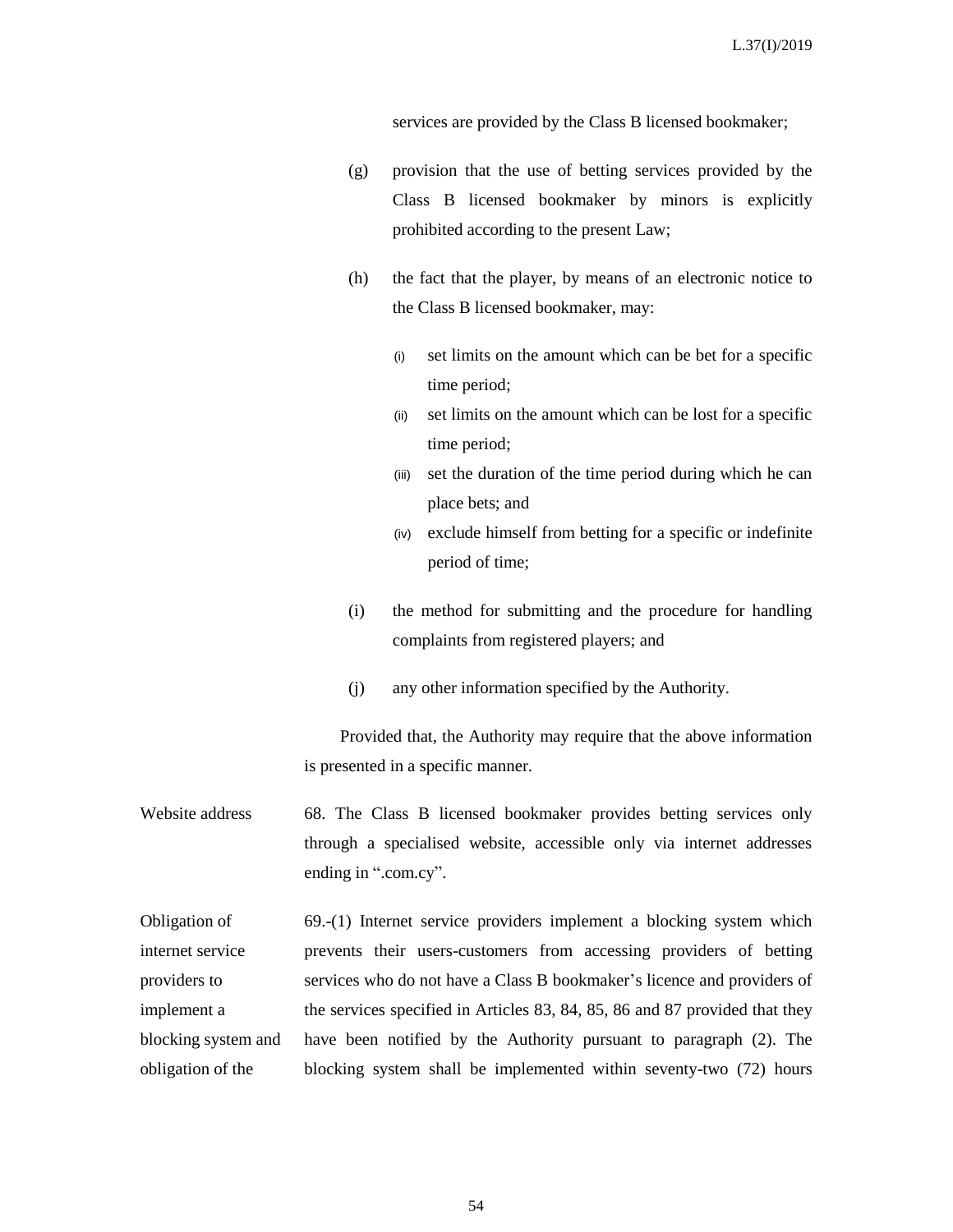Authority to notify from the time the providers are notified by the Authority.

(2) The Authority must notify internet service providers, via electronic means, about all website addresses which are offering betting services not covered by a Class B bookmaker's licence or services specified in Articles 83, 84, 85, 86 and 87.

(3) Internet service providers have no liability for the transmission of services provided by betting services providers or in case of automatic or intermediate or temporary storage of information from betting services providers.

Offences for infringement of Articles 62, 63, 64, 65, 67, 68 or 69 70.-(1) A Class B licensed bookmaker who infringes the provisions of the Articles 62, 63, 64, 65, 67 or 68 and an internet service provider who fails or refuses to comply with the notification of the Authority specified in Article 69 shall be guilty of a misdemeanour, and if convicted, shall be liable to imprisonment for a period not exceeding two (2) years or a fine not exceeding one hundred seventy thousand euros (EUR 170.000), or both.

> (2) A Class B licensed bookmaker who infringes Directives issued pursuant to paragraph (c) of Article 15 in relation to the duty to disclose knowledge of or reasonable suspicions that a person is involved in committing money laundering to the Unit for Combating Money Laundering shall be guilty of a criminal offence and Article 27 of the Law on Prevention and Suppression of Money Laundering and Terrorism Financing shall apply accordingly.

# **PART VII ACCOUNTS AND REGISTERS**

Annual Accounts and annual reports 71.-(1) Every year, all Class A or B licensed bookmakers submit to the Authority, no later than 30 June, annual accounts for the previous year, which have been prepared in accordance with the International

55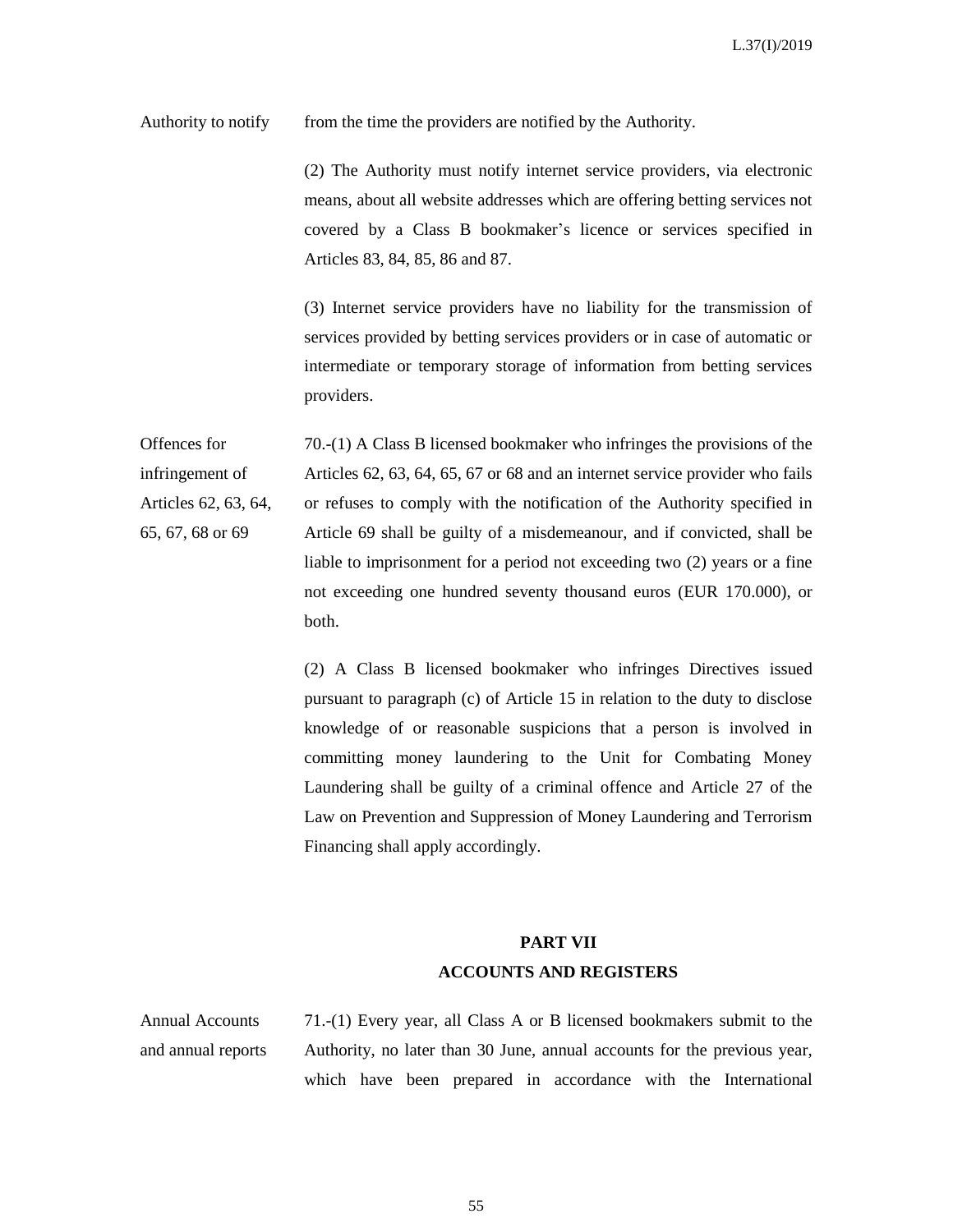Accounting Standards and have been audited by a statutory auditor or statutory auditing firm.

(2) Every year, all Class A or B licensed bookmakers must provide the Authority, no later than 30 June, with an annual report for the previous year, which must include the following:

- (a) all amounts already paid to the Class A or B licensed bookmaker relating to bets conducted during the year concerned;
- (b) all amounts paid by the Class A or B licensed bookmaker as winnings to players during the year concerned, irrespective of when the bet was conducted;
- (c) the names of the authorised agents of the Class A licensed bookmaker and the details of any amounts paid to them as commission; and
- (d) any other information requested by the Authority.

(3) The Authority may issue Directives on the submission of audited accounts by authorised agents of the Class A licensed bookmakers.

(4) In case a Class A or B licensed bookmaker does not submit audited accounts, the Authority shall in a written notice invite the Class A or B licensed bookmaker to do so within a period of one month from the date of receipt of the notice and, if it fails to comply, the Authority may trigger the provisions of Articles 25 to 27.

Books and records 72.-(1) All Class A or B licensed bookmakers enters in specific books or records details of each document in electronic or hard copy, electronic form or bet delivered to it and submits, within the specified time and in the specified manner, a statement of the amounts collected, or amounts receivable, either by the bookmakers or by any of their authorised agent.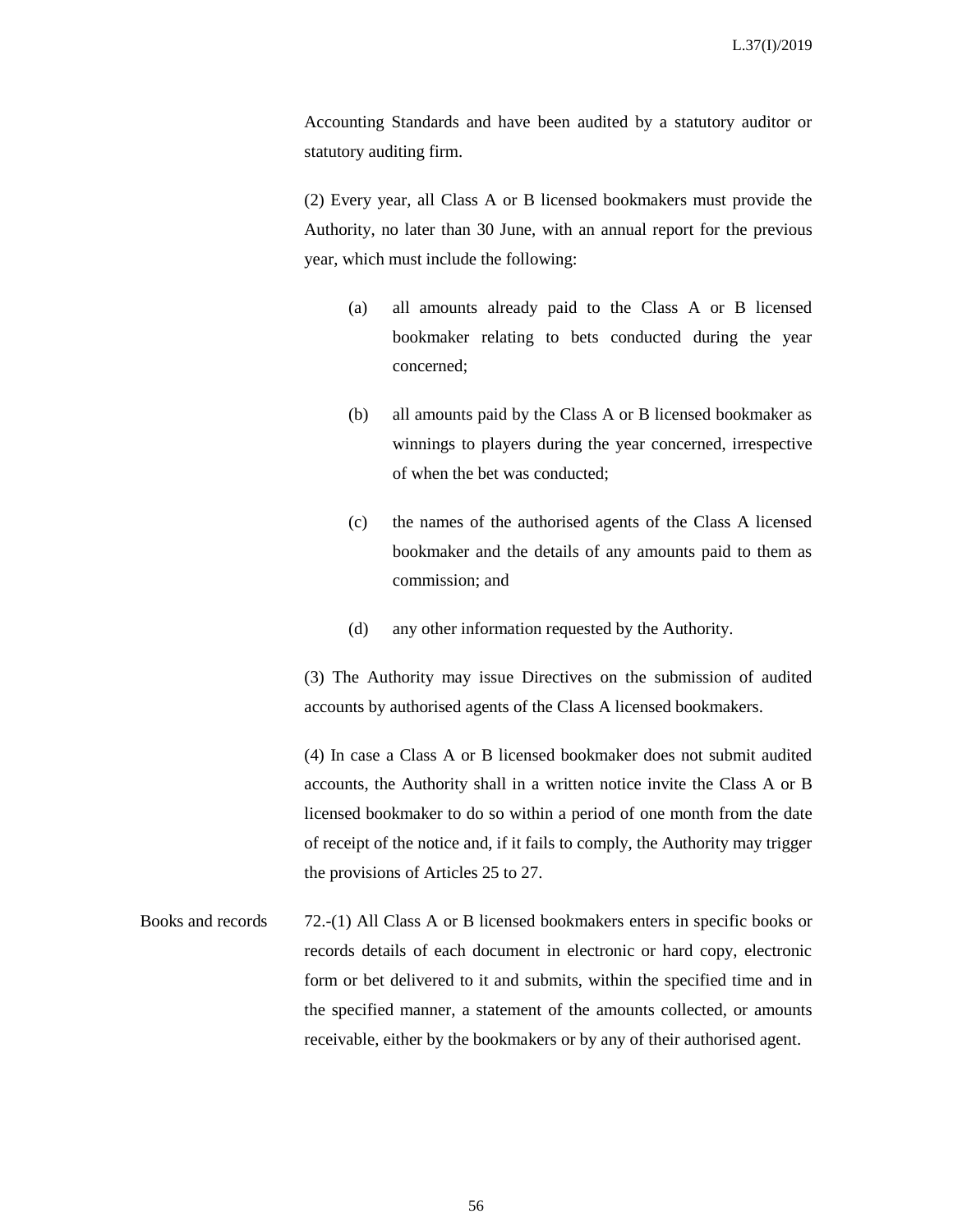(2) The Authority may issue Directives on how authorised agents are to keep the books and records specified in paragraph (1) and relating to the points specified in the said paragraph.

Books and records in electronic format 73. Without prejudice to Article 53, books and records kept pursuant to this Part are kept in electronic format, following approval from the Authority granted upon request.

## **PART VIII BETTING TAX**

Betting tax 74.-(1) Each Class A or B licensed bookmaker shall pay the Republic betting tax and the Authority a contribution in relation to bets conducted by it and its authorised agents, in accordance with the provisions of this Part.

> (2) The amount of the betting tax, which is collected by the Authority and paid by it to the Republic's Consolidated Fund in each accounting period, shall amount to ten percent (10%) of the net revenue of the Class A or B licensed bookmaker from betting for the corresponding accounting period.

> (3) The amount paid to the Authority as a contribution shall amount to three percent (3%) of the net revenue of the Class A or B licensed bookmaker from betting for each accounting period and shall be distributed as follows:

- (a) two percent (2%) of the net revenue from betting shall be paid to the Cyprus Sports Organisation which shall automatically distribute the entire amount as follows:
	- (i) one and a half percent  $(1.5\%)$  to the Cypriot federation that organises the annual football championship, to be used to support football clubs and their academies;
	- (ii) half percent  $(0.5\%)$  to the other Cypriot team sports federations, to be used to support their teams and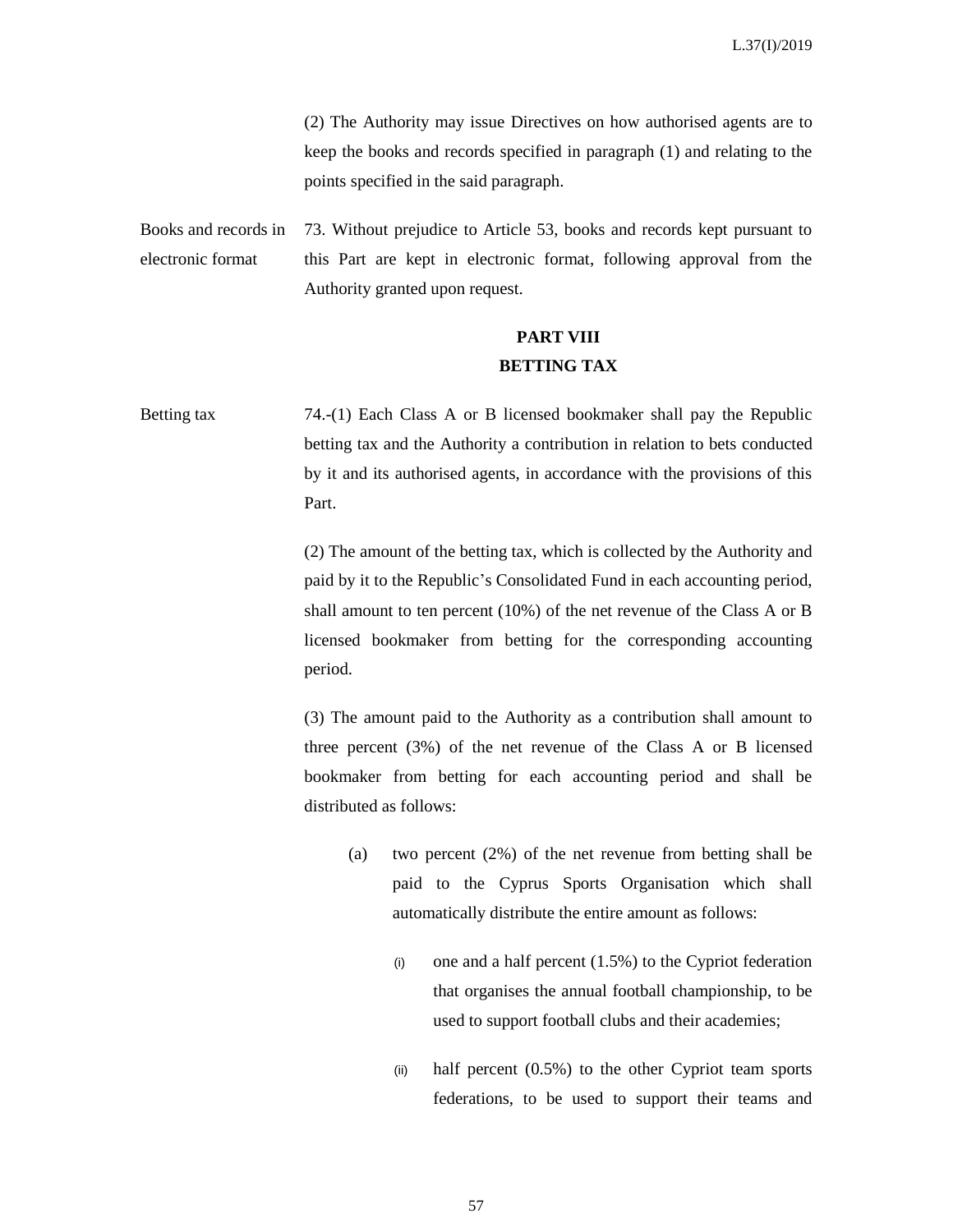#### academies;

provided however that the said teams have fulfilled their tax obligations resulting from the tax years since the entry into force of the present Law;

37(I) of 2019 (b) one percent (1%) of the net revenue from betting shall be used by the Authority to support mechanisms and programmes for the protection of young people and pathological players.

> (4) For the purposes of this Part, each calendar month shall be an accounting period.

> (5) For the purposes of this Part, the amount of net revenues from betting for a Class A or B licensed bookmaker in a specific accounting period shall be equal to "X" minus "Y" where:

- (a) "X" is the total amount paid to the Class A or B licensed bookmaker or authorised agent in the specific accounting period in relation to bets conducted by him/her; and
- (b) "Y" is the total amount paid by the Class A or B licensed bookmaker in the specific period as winnings to players, irrespective of when the bets were placed or carried out.

(6) When calculating the amount due to a player from a bet, regard shall be had to any other benefits secured for the player, and no regard shall be had to the Class A or B licensed bookmaker's expenses.

(7) Where a player participates in a bet, in the context of a special offer which allows him not to pay any amount or to pay an amount less than the amount he would have to pay if the special offer did not exist, he shall be considered for the purposes of this Part to be obliged to pay that amount to the Class A or B licensed bookmaker and authorised agent at the time the bet was placed.

58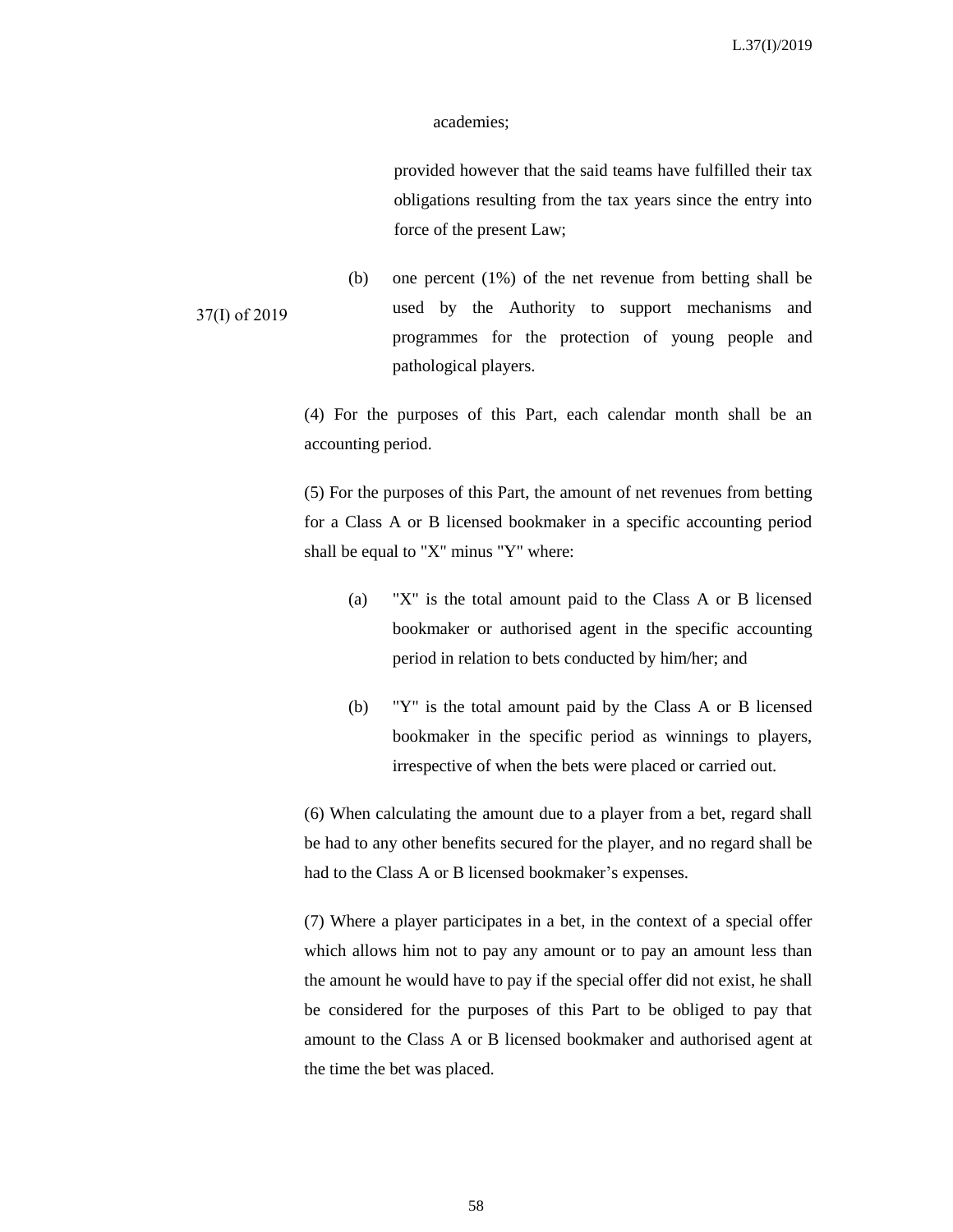(8) For the purpose of subparagraph (b) of paragraph (5):

- (a) the reference to the payment of amounts to a player includes a reference to the amounts kept on behalf of the said player in case the said person can withdraw those amounts on first demand, and
- (b) the return of the amount of a bet is considered as payout of winnings.

Deadline for paying the betting tax and contribution 75. Every Class A or B licensed bookmaker pays the amount of betting tax and contribution due to the Republic and the Authority respectively, by the end of the calendar month following every accounting period, in the end of every accounting period, in accordance with this Part.

Fines for delayed payments 167(I) of 2006 118(I) of 2012 76.-(1) In case that, the betting tax due or the contribution due are not paid by the Class A or B licensed bookmaker in time in accordance with Article 75, a fine equal to five percent (5%) of the amount of the betting tax due or contribution due shall be added to it and the betting tax due or contribution due plus the fine shall become payable along with default interest, calculated based on the relevant default interest rate applicable for the State which is set by a Decree issued by the Minister of Finance pursuant to the Law on Single Public Default Interest Rate.

> (2) Any fine and interest imposed pursuant to this Article shall be collected as betting tax or contribution due.

> (3) Where the bookmaker continues to fail to pay the betting tax or contribution for the specific accounting period, for a period of more than sixty (60) days from the date on which the debt arose, the Authority may seize the amount owed from the bank guarantee specified in paragraph (2) of Article 32.

Recovery of betting tax, contribution, interest and/or fines 77. Any betting tax, contribution, default interest and fines payable under Articles 74 to 76 may be recovered by the Authority using appropriate legal remedies, which in the case where the recovered amounts relate to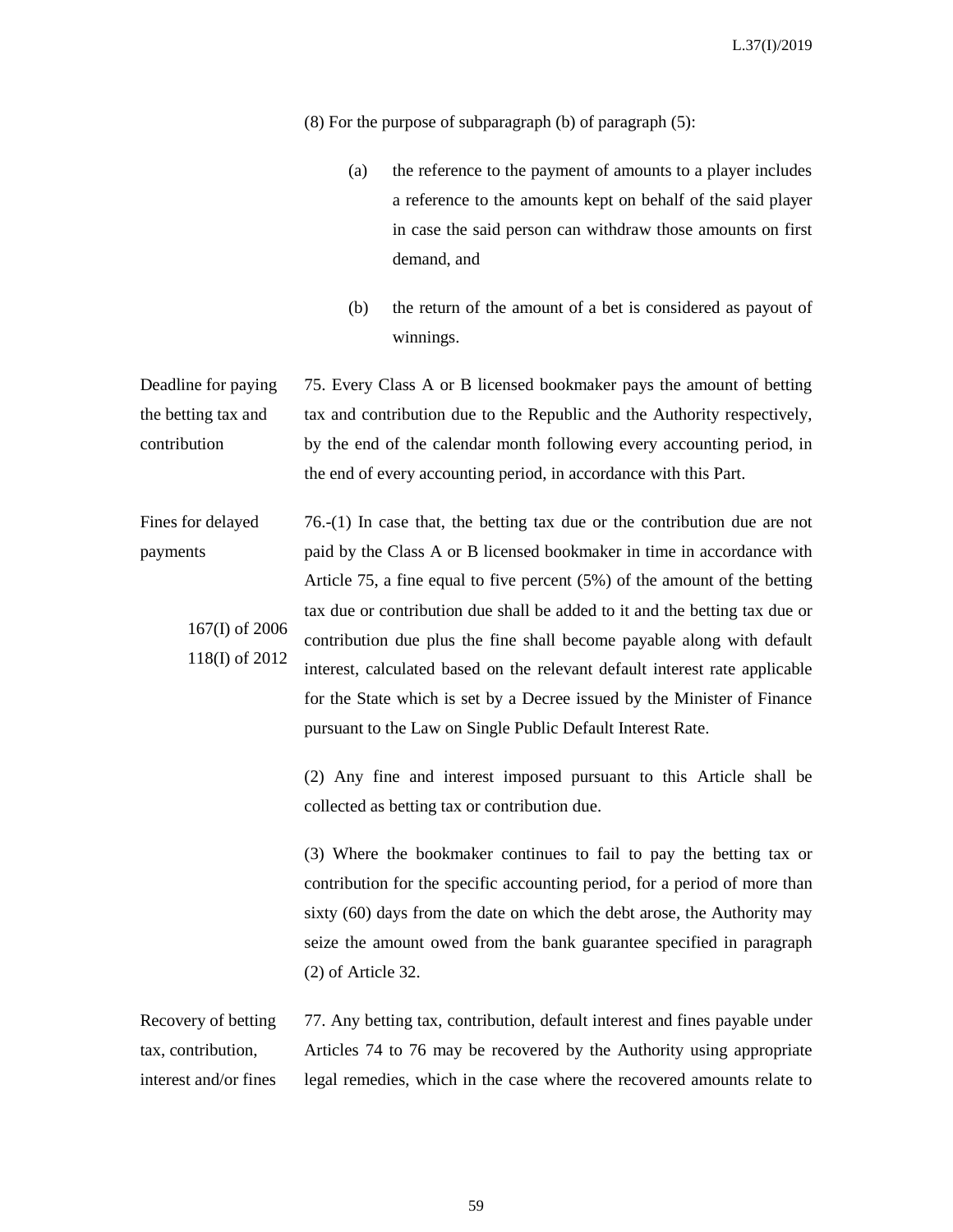non-payment of betting tax shall be paid into the Republic's Consolidated Fund, as a debt owed to the Republic, and in the case where the recovered amounts relate to non-payment of the contribution shall be held by the Authority and used in the manner specified in paragraph (3) of Article 74.

Refunds of betting tax and contribution 78. Where, with the Authority's consent, it is proven that the Class A or B licensed bookmaker has paid betting tax or contribution higher than the amount due or if the tax assessment changes owing to an appeal lodged pursuant to Article 146 of the Constitution, as a result of which the bookmaker is in the position of having paid betting tax higher than the amount due, the Authority refunds the excess amount collected to the bookmaker, with the relevant default interest referred to in paragraph (1) of Article 76, as applicable, from the first day of the calendar month following the date on which it was collected:

> Provided that, no default interest shall be paid if the excess payment is due to an error on the part of the Class A or B licensed bookmaker; if the excess amount collected relates to betting tax, the Authority shall recover that amount from the Republic's Consolidated Fund and then refund it to the Class A or B licensed bookmaker.

# **PART ΙX OFFENCES AND SANCTIONS**

Unlicensed provision of betting services 79. Any person who provides betting services without holding a Class A or B bookmaker's licence or authorised agent's licence shall be guilty of an offence, and if convicted, shall be liable to imprisonment for a period not exceeding five (5) years or a fine not exceeding three hundred thousand euros (EUR 300.000), or both.

Provision of betting services in violation of the conditions of 80. Any person who provides betting services in violation of the terms of the licence shall be guilty of an offence, and if convicted, shall be liable to imprisonment for a period not exceeding three (3) years or a fine not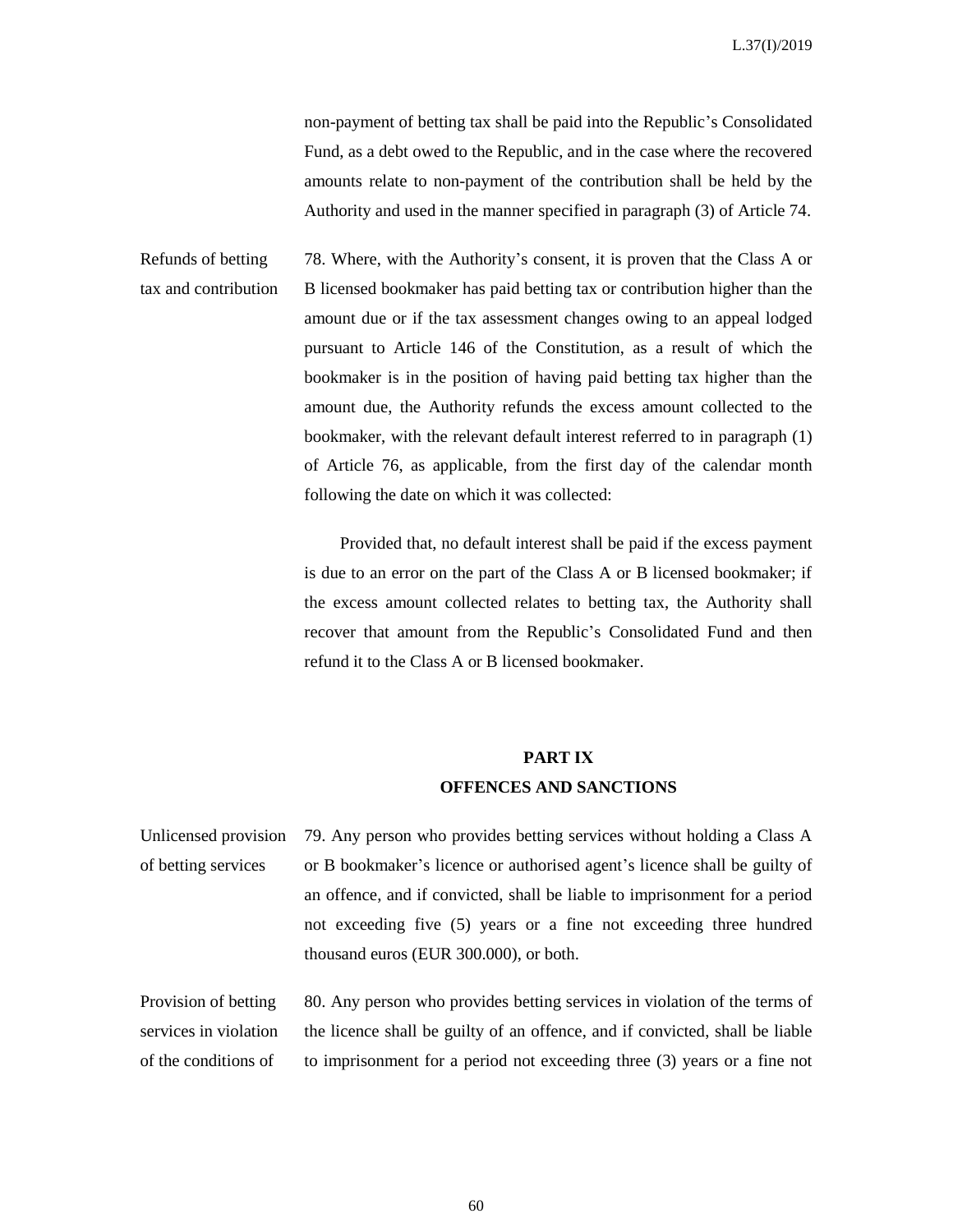the licence exceeding one hundred seventy thousand euros (EUR 170.000), or both.

Participation in bets in violation of the provisions of the present Law 81. Any person who participates in a bet conducted in violation of the present Law or participates as a player in a slot machine or in online casino games, in bets conducted via a betting exchange, spread bets and bets on dog races conducted in violation of Articles 83, 84, 85, 86 and 87, shall be guilty of an offence, and if convicted, shall be liable to imprisonment for a period not exceeding one year or a fine not exceeding fifty thousand euros (EUR 50.000), or both.

Offences in relation to premises' operations 82.-(1) Any person who operates premises to provide betting services without being a holder of a premises licence or in violation of any of the conditions of the licence shall be guilty of an offence, and if convicted, shall be liable to imprisonment for a period not exceeding two (2) years or a fine not exceeding one hundred thousand euros (EUR 100.000), or both.

> (2) A Class A licensed bookmaker or authorised agent or a person operating licensed premises who conducts a bet in violation of Articles 83, 84, 85, 86 and 87 shall be guilty of an offence, and if convicted, shall be liable to imprisonment for a period not exceeding three (3) years or a fine not exceeding one hundred seventy thousand euros (EUR 170.000), or both.

> (3) Any person who operates premises or a place to provide online casino games or to provide services for slot machine or betting via a betting exchange or spread bets or bets on dog races shall be guilty of an offence, and if convicted, shall be liable to imprisonment for a period not exceeding three (3) years or a fine not exceeding one hundred seventy thousand euros (EUR 170.000), or both.

> (4) When imposing a sanction pursuant to this Article, the Court may also order closure of the premises until the relevant licence is obtained or until illegal bets are no longer conducted there, as appropriate.

Prohibition on slot 83. Any person who holds or operates slot machines or provides services

61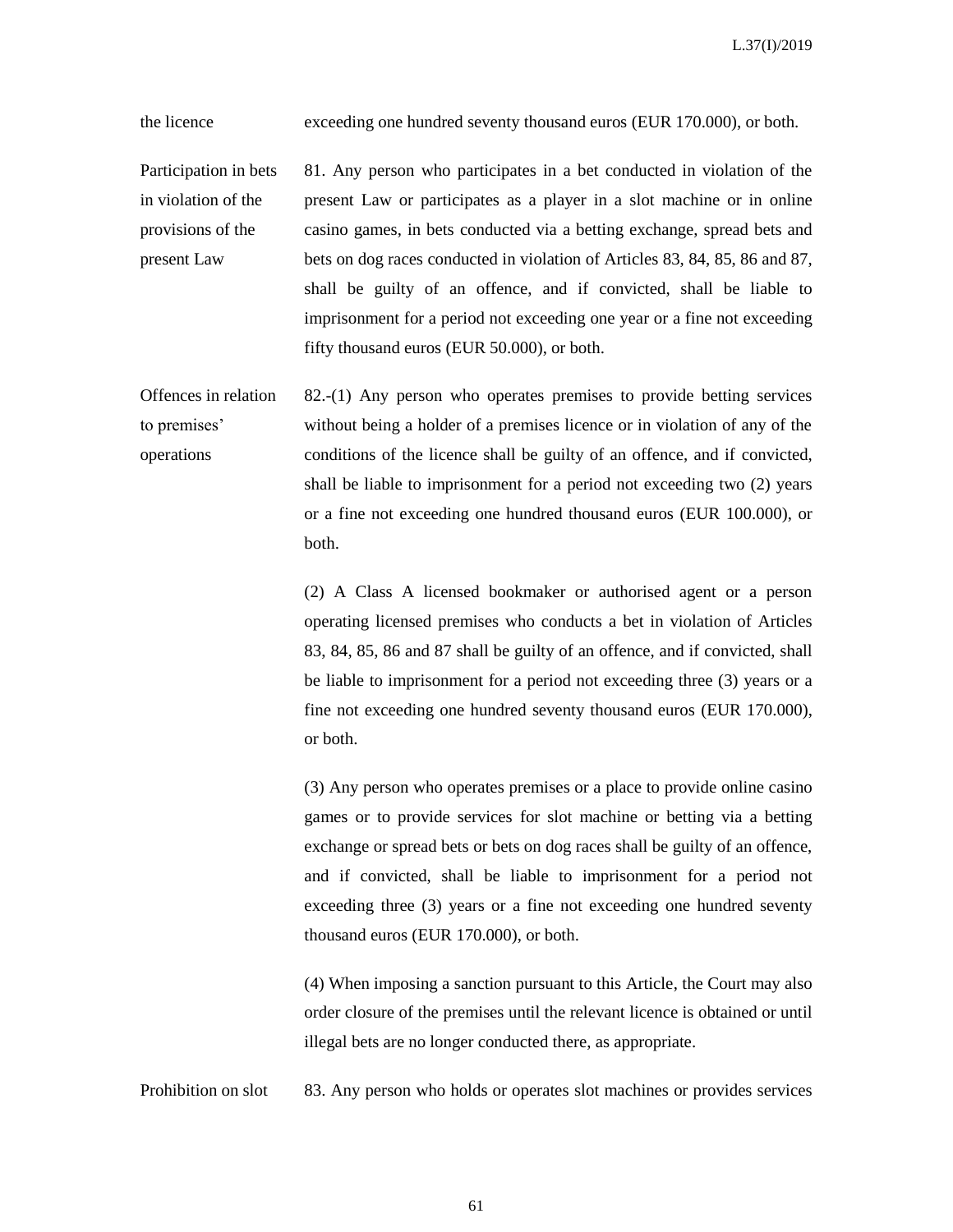- machines to operate slot machines in the Republic shall be guilty of a felony, and if convicted, shall be liable to imprisonment for a period not exceeding five (5) years or a fine not exceeding three hundred thousand euros (EUR 300.000), or both.
- Prohibition on online casino games 84. Any person who holds or operates machines which provide services, or provides services to operate online casinos in the Republic shall be guilty of a felony, and if convicted, shall be liable to imprisonment for a period not exceeding five (5) years or a fine not exceeding three hundred thousand euros (EUR 300.000), or both.

Prohibition on 85.-(1) It is prohibited to conduct bets via betting exchanges.

betting exchanges

(2) Any person who provides services to conduct bets via betting exchanges shall be guilty of a felony, and if convicted, shall be liable to imprisonment for a period not exceeding five (5) years or a fine not exceeding three hundred thousand euros (EUR 300.000), or both.

Prohibition on spread bets 86.-(1) It is prohibited to conduct or provide services in order to conduct spread bets.

> (2) Any person who conducts or provides services in order to conduct spread bets shall be guilty of a felony, and if convicted, shall be liable to imprisonment for a period not exceeding five (5) years or a fine not exceeding three hundred thousand euros (EUR 300.000), or both.

> (3) For the purposes of this Article, "spread bet" includes betting, the winnings and cost of which:

- (a) are not and cannot be known at the time the bet is carried out; or
- (b) depend on the deviation of the outcome of the horse race, competition, game or other event; or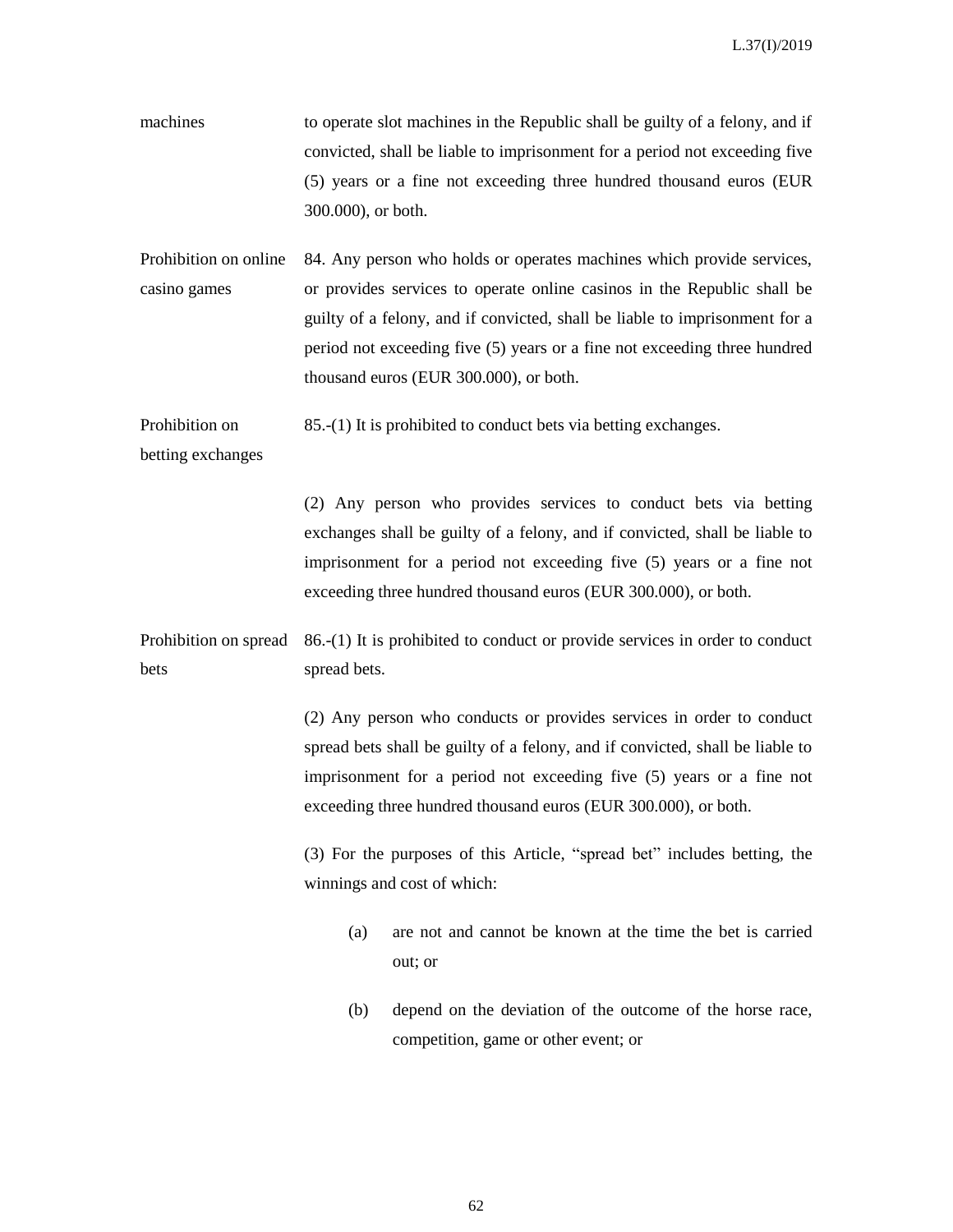(c) depend on the extent of such deviation.

Prohibition on dog racing bets 87.-(1) It is prohibited to conduct or provide services in order to conduct bets on dog races.

> (2) Any person who conducts or provides services in order to conduct bets on dog races shall be guilty of a felony, and if convicted, shall be liable to imprisonment for a period not exceeding five (5) years or a fine not exceeding three hundred thousand euros (EUR 300.000), or both.

Fraudulent deceit 88.-(1) Any person who fraudulently deceives another person through an illegal act or omission in respect of a bet shall be guilty of a felony, and if convicted, shall be liable to imprisonment for a period not exceeding seven (7) years or a fine not exceeding five hundred thousand euros (EUR 500.000), or both.

> (2) For the purposes of paragraph (1), the fact that the other person is winning or that his or her chances of winning the bet are increasing does not constitute a defence.

> (3) For the purposes of paragraph (1) fraudulent deceit in bets includes deceiving, misleading, intervening or inciting in relation to the betting procedure or to a game, a horse race, or any other event related to betting, or an attempt at such deception, misleading, intervention or incitement.

Prohibition of 89.-(1) Any person who advertises a bet so as to:

specific forms of

advertising

- (a) imply that it promotes or is related to social acceptance, personal or financial success or resolution of any personal, financial or social problems, or
- (b) include the support of well-known personalities in a manner which implies that it is related to their success, or
- (c) possibly influence minors in any manner in taking part in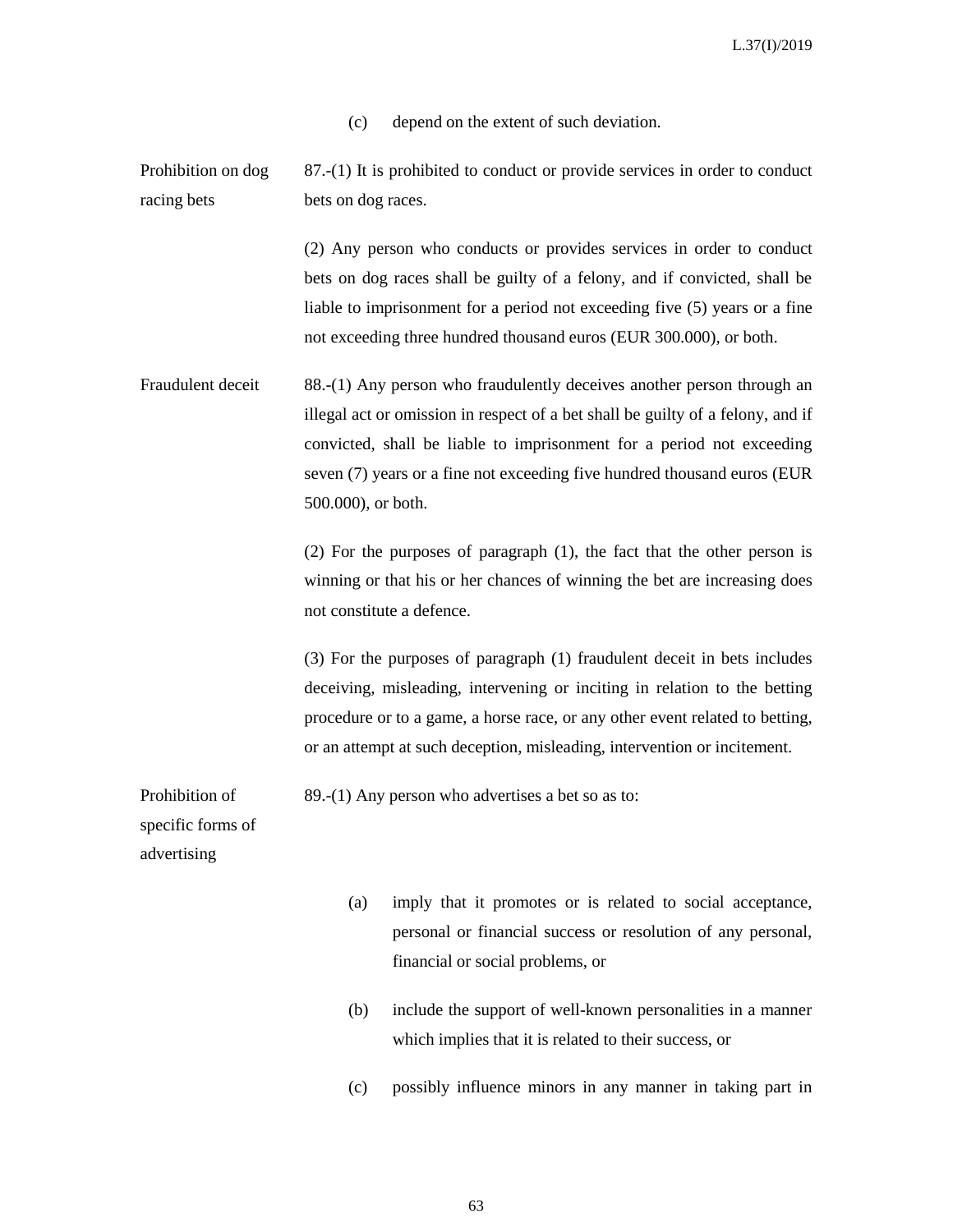bets, or

- (d) promote betting using services provided by a person who is not a Class A or B licensed bookmaker or authorised agent, or
- (e) goes beyond the boundaries of decency and propriety,

shall be guilty of an offence and, if convicted, shall be liable to imprisonment for a period not exceeding six (6) months or a fine not exceeding thirty thousand euros (EUR 30.000), or both.

(2) Any person who advertises the provision of services relating to activities prohibited by the provisions of Articles 83, 84, 85, 86 and 87 shall be guilty of an offence, and if convicted, shall be liable to imprisonment of up to one year or a fine which does not exceed fifty thousand euros (EUR 50.000), or both.

Offence in relation to the provision of information to the Authority 90. Any person who intentionally provides the Authority with incomplete, inaccurate, misleading or false information shall be guilty of an offence, and if convicted, shall be liable to imprisonment for a period not exceeding one year or a fine not exceeding fifty thousand euros (EUR 50.000), or both.

Offence in relation to betting by minors 91. Any person who invites, incites or permits a minor:

- (a) to participate in betting activities, or
- (b) to enter licensed premises

shall be guilty of an offence and if convicted shall be liable to imprisonment for a period not exceeding one year or a fine not exceeding fifty thousand euros (EUR 50.000), or both.

Legal presumptions 92. Any premises or any location, in which entry is carried out under the provisions of the present Law, shall be presumed, until proven otherwise,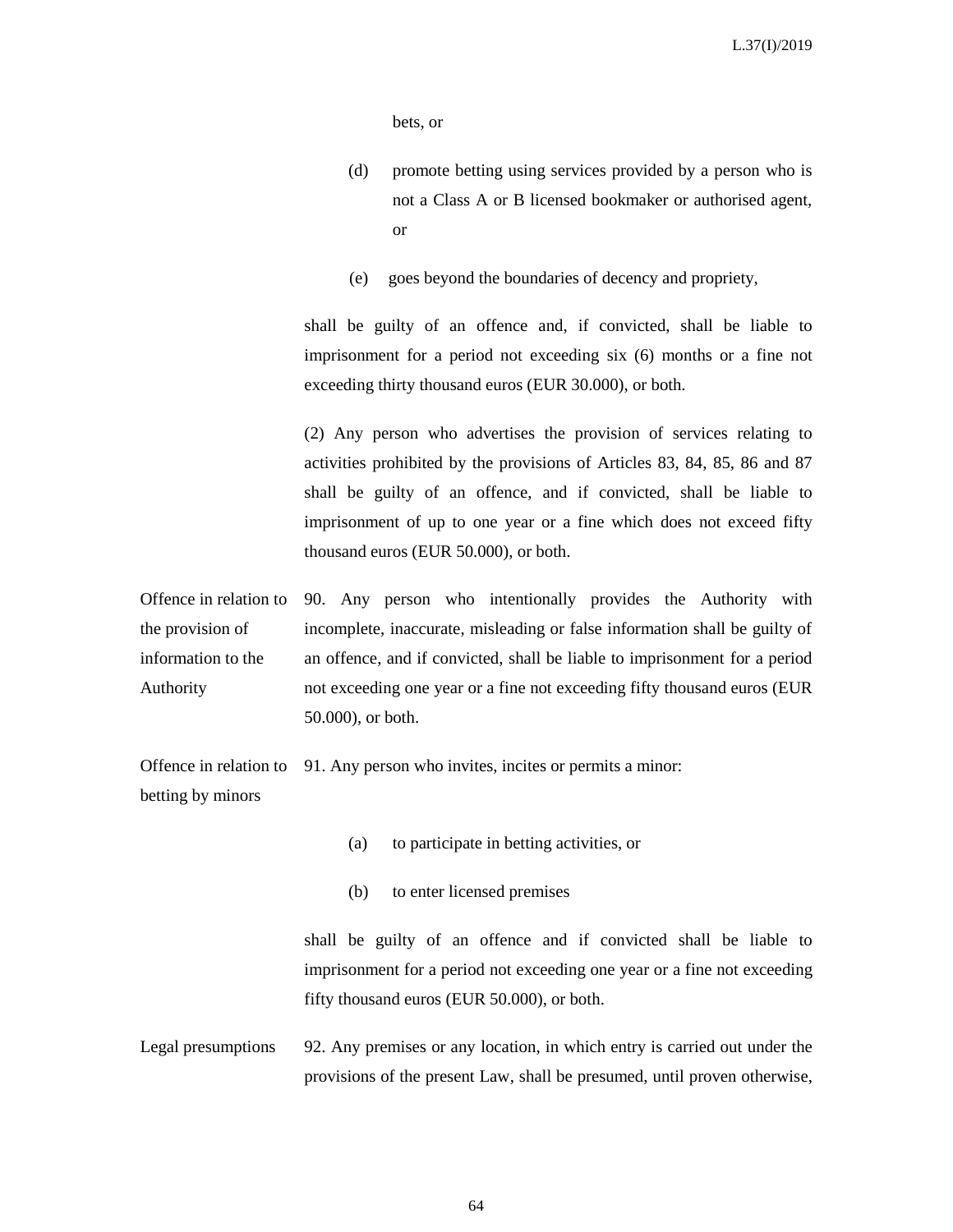to operate as premises where online casino services are provided or where slot machine services are provided, in any of the following cases:

(a) if any objects associated with the provision of the services referred to in Articles 83 and 84 of the present Law are found there or on any person present in those premises or escaping from those premises;

(b) if any police officer acting pursuant to the provisions of the present Law or any of his/her assistants is deliberately impeded or prevented or delayed from entering or approaching those premises or any part thereof;

(c) if any passage or staircase or means of access to any part of those premises is unusually narrow or steep or otherwise difficult to access or any part thereof is equipped with unusually or uncommonly large numbers of means which impede, prevent or delay entry or with any device that enables persons located within the premises to see or be alerted about persons approaching or entering or to raise an alarm or facilitate escaping from the premises;

(d) if the operation of slot machines or terminals connected to a central computerised system or computer located inside the location is interrupted when a police officer or any authorised person accompanying him/her enters the location;

(e) if a method or means which could be used to interrupt the operation of slot machines or terminals connected to a central computerised system or computer or the power supply to them or to restart them is located inside the location;

(f) if slot machines or terminals connected to a central computerised system or computer located inside the premises are equipped with and run programmes capable of rebooting the system to its original state by deleting all data relating to their use prior to the police officer or any authorised person accompanying him/her entering the location;

(g) if slot machines or terminals connected to a central computerised

65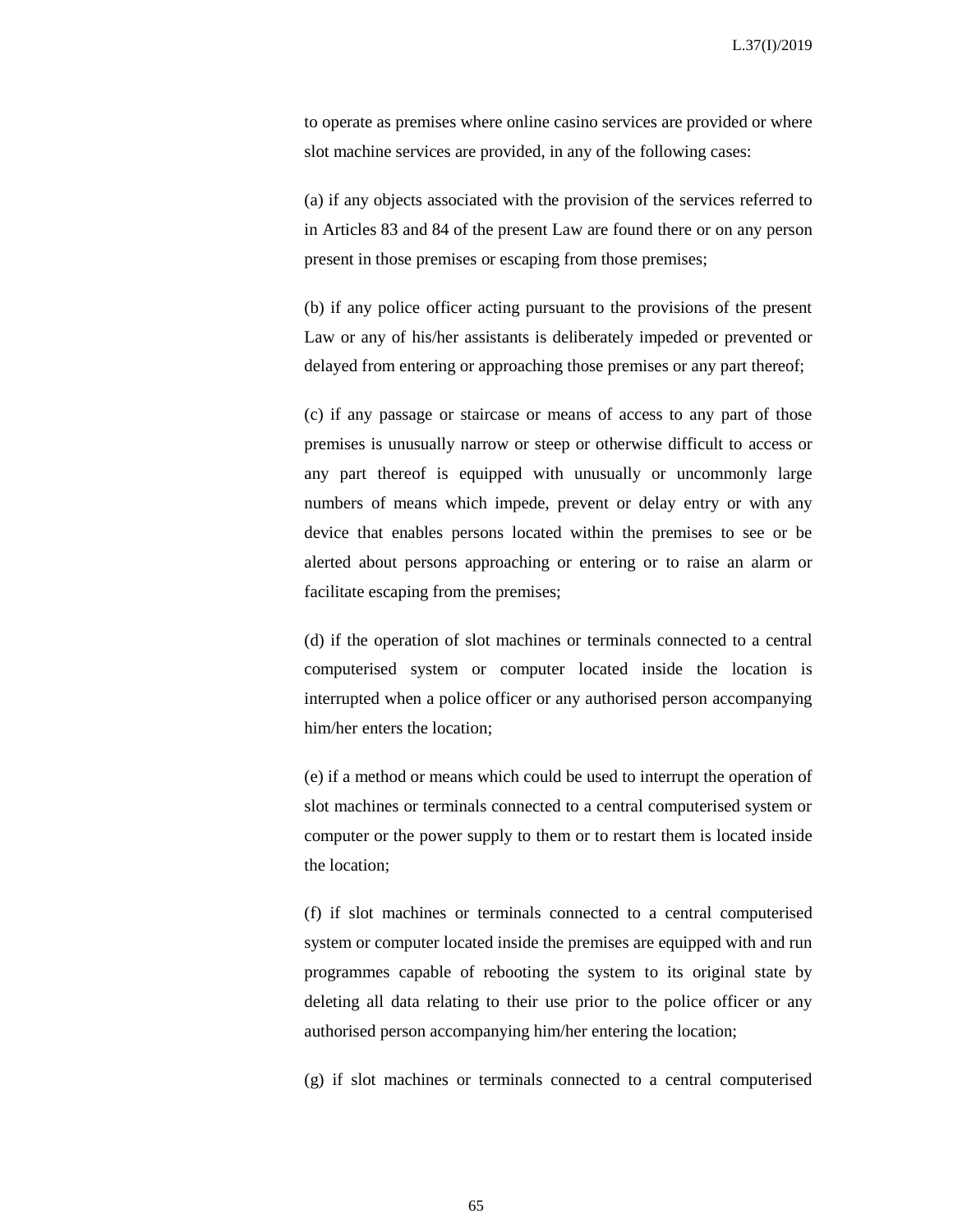system or computer situated at the location are equipped with and run programmes that provide full or partial encryption of digital data on storage devices, such as hard disks and portable memory drives;

(h) if slot machines or terminals connected to a central computerised system or computer situated at the location are equipped with and run programmes that do not allow the user's activity log to be recorded on the computer and a backup of the random access memory (RAM) to be taken or the IP address to which they are connected to be located by the police officer acting under the provisions of the present Law or any authorised person accompanying him/her.

Search warrants 93. Where the court is satisfied on the basis of a sworn written statement that there is reasonable cause to believe that a location or premises are being used for or in relation to committing an offence, according to the present Law, it may issue a warrant which authorises a police officer or other authorised person accompanied by a member of the police to enter the location or premises at any time, to carry out an investigation of the location or premises and to seize anything reasonably suspected as having been used or being used or about to be used for or in relation to committing an offence under the provisions of the present Law, or as providing proof of committing such offence.

Order banning betting or the provision of betting services or suspending the operation of premises. 94.-(1) The Authority or a member of the Police on orders from the Chief of Police, may submit an ex parte application before the Court, at any stage after the indictment registration for infringement of Articles 79, 83, 84, 85, 86 and 87 has been filed, and the Court may issue an interim order banning betting or the provision of betting services, or the possession or operation of slot machines or the provision of services to operate slot machines or the possession or operation of machines which provide online casino services or the provision of such services, and/or an order suspending the operation of any premises or location associated with the offence being examined; this order may be designated as order to be returned to the court, if the court is satisfied that: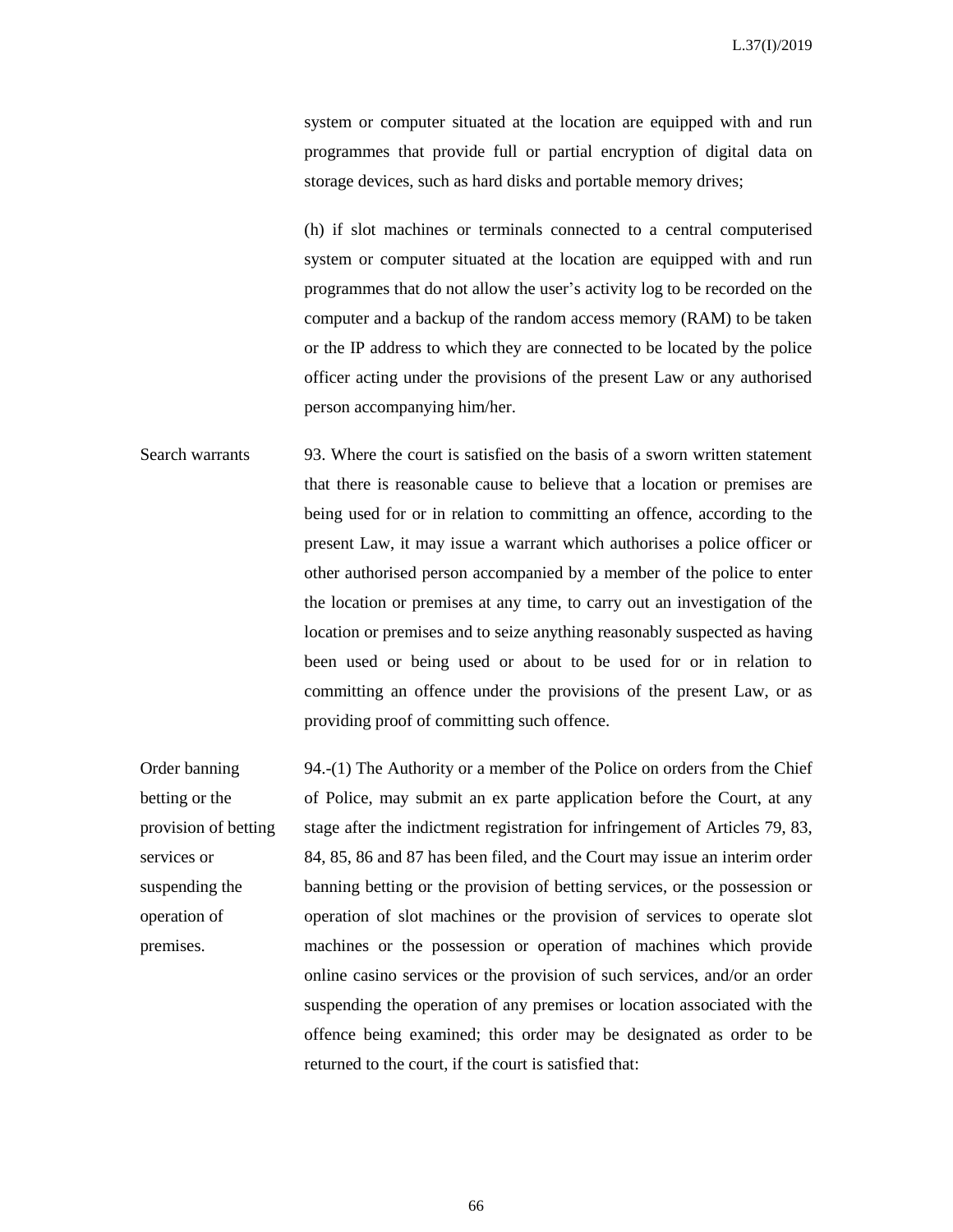- (a) the charges contain a reference to the offences referred to in this Article; and
- (b) there is eyewitness testimony associating the specific person or premises with the offence being examined.

Provided that, for the purposes of this Article, Order 48 of the Procedural Rules of Civil Procedure Law shall apply pro rata.

(2) A Court which finds a person guilty of any offence in violation of Articles 79, 83, 84, 85, 86 and 87 may, in addition to imposing the sentence, and after having taken into account the extent to which there is a reasonable risk of a new similar offence being committed in the future, order that person:

- (a) to terminate or suspend any activities or practices or services related to the offence for which he has been convicted, and/or
- (b) close and keep close any premises connected to the offence for which he/she has been convicted,

immediately or within a reasonable deadline and under conditions which the Court considers necessary or appropriate to set out in the order, for the purpose of ensuring more effective implementation of the provisions of the present Law and the Regulations.

- Cap. 155. 93 of 1972 2 of 1975 to comply within the time period specified in it, the Chief of Police shall 12 of 1975 41 of 1978 162 of 1989 142 of 1991 (3) Where such an order is issued in accordance with the provisions of paragraphs (1) or (2), and the person the order relates to fails or neglects enforce the order and the enforcement costs shall be borne by the person the order relates to and will be assessed and collected as a fine in accordance with the provisions of the Criminal Procedure Law.
	- 9 of 1992
	- 10(I) of 1996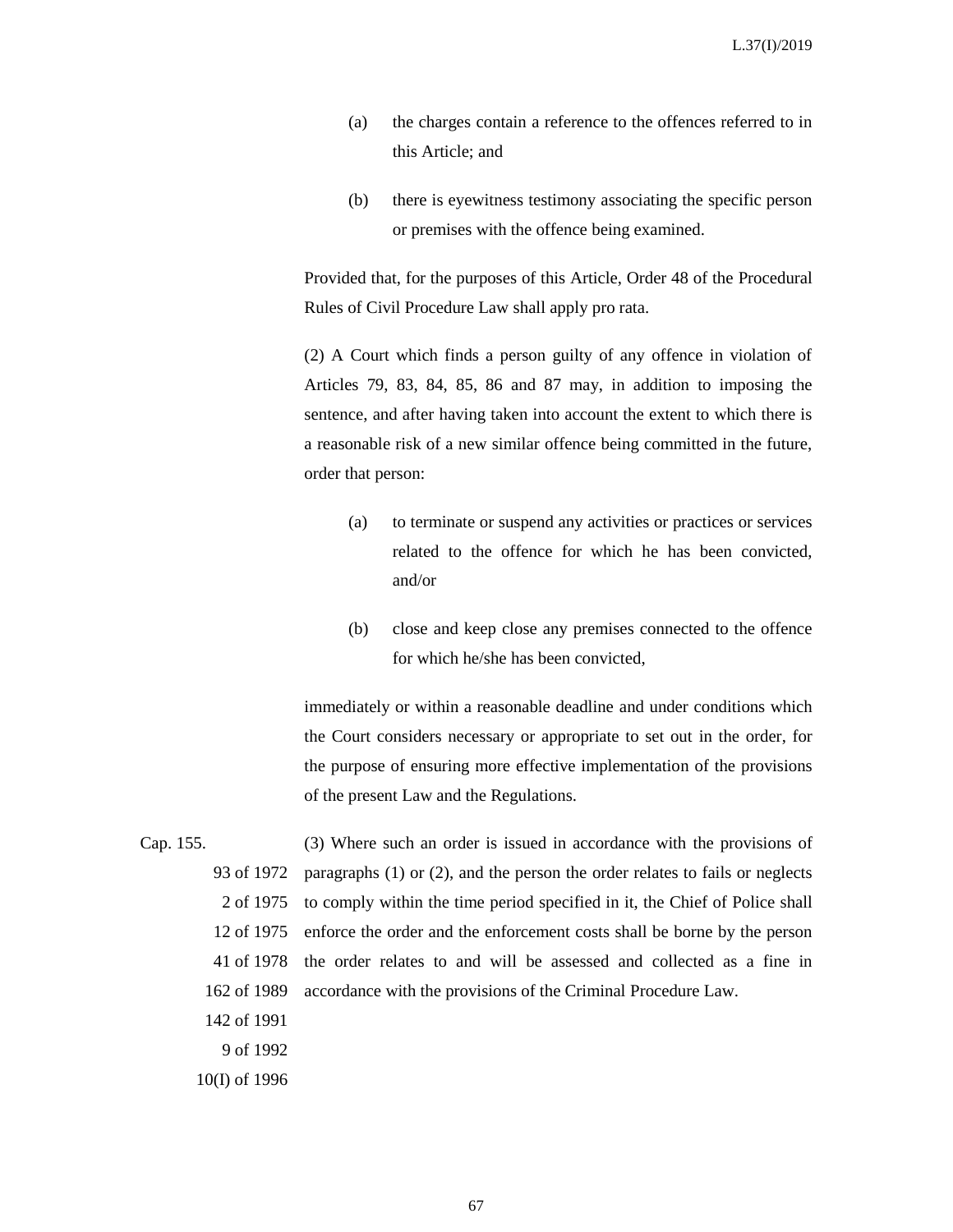89(I) of 1997 54(I) of 1998 96(I) of 1998 14(I) of 2001 185(I) of 2003 219(I) of 2004 57(I) of 2007 9(I) of 2009 111(I) of 2011 165(I) of 2011 7(I) of 2012 21(I) of 2012 160(I) of 2012 23(I) of 2013 16(I) of 2014 42(I) of 2014 186(I) of 2014 110(I) of 2018 129(I) of 2018

> (4) Any person against whom an order under the provisions of this Article has been issued, and who fails or neglects to comply with that order within the time period specified therein, irrespective of whether the Chief of Police commenced enforcement or enforced the order, shall be guilty of an offence and, if convicted, shall be liable to imprisonment for a period not exceeding five (5) years or a fine not exceeding three hundred thousand euros (EUR 300.000), or both.

## **PART Χ ADMINISTRATIVE FINE**

Administrative fine. 95.-(1) In case the Authority finds that a person has performed an act, or has omitted to do so, either in breach of a condition in a Class A or B bookmaker's or authorised agent's licence, or in breach of the present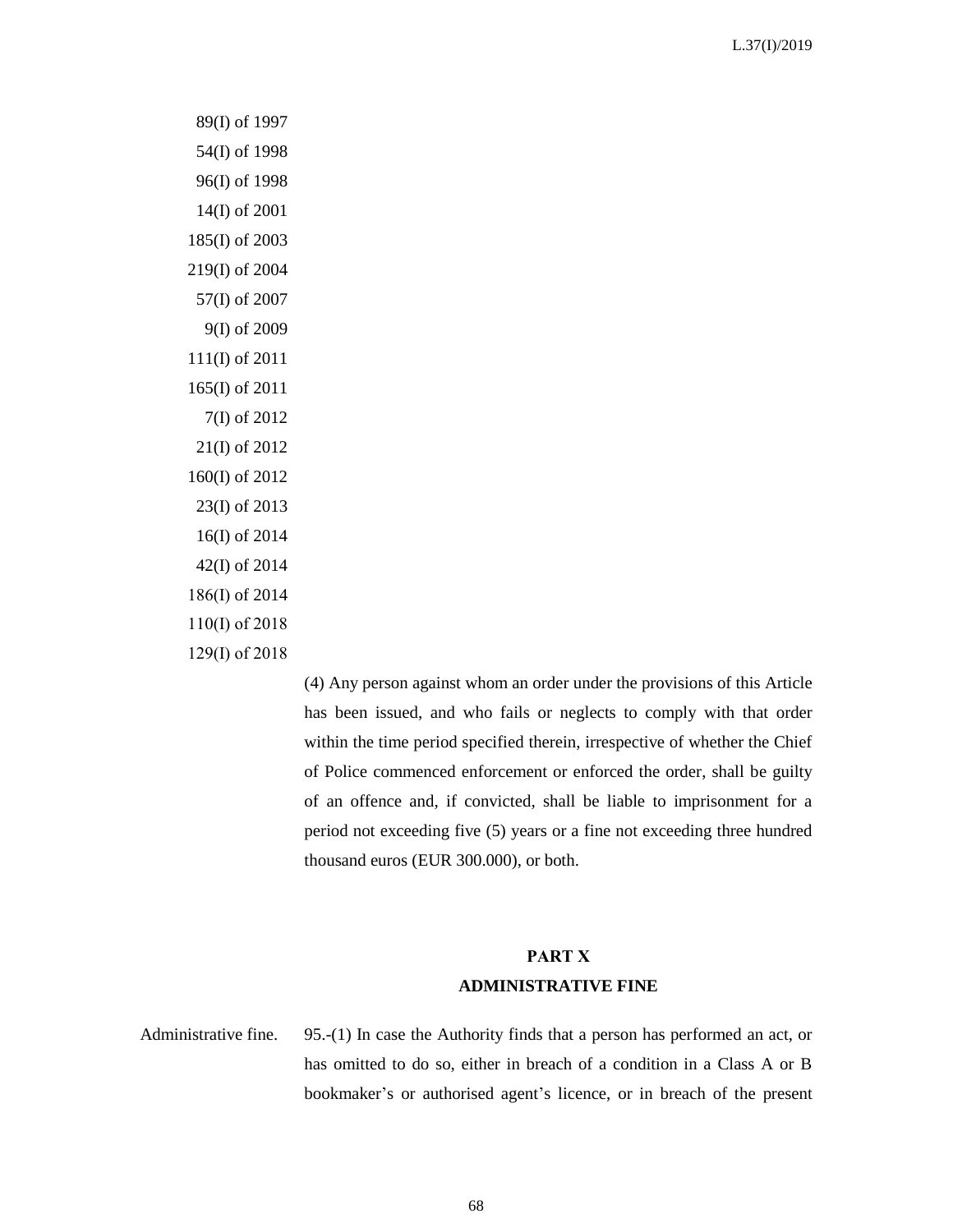Law, or in breach of the regulations, or in breach of the Directives issued by the Authority pursuant to Article 15, the Authority may impose an administrative fine on that person which may not exceed one hundred thousand euros (EUR 100.000), depending on the seriousness of the offence, regardless of whether that person is criminally liable under the provisions of the present Law or under any other legislation.

(2) Before imposing an administrative fine, the Authority shall notify the person concerned of its intention to impose such administrative fine and inform the person of the reasons for which it intends to do so, and shall at the same time grant that person the right to submit his/her views within a reasonable deadline from the date of notification.

(3) The Authority shall impose the administrative fine under the provisions of paragraph (1) by means of a written, justified decision which is dispatched to the person concerned and:

- (a) which sets out the infringement; and
- (b) which informs the person concerned:
	- (i) of its right to appeal against the decision under Article 146 of the Constitution, and
	- (ii) of the deadline within which the person can lodge an appeal under Article 146 of the Constitution; and
- (c) which shall become enforceable from the moment of dispatch to the person concerned.

(4) If a person on whom an administrative fine has been imposed under the provisions of the present Law refuses or fails to pay the said fine to the Authority, the Authority shall initiate judicial measures and shall collect the amount due as a civil debt owed to the Republic.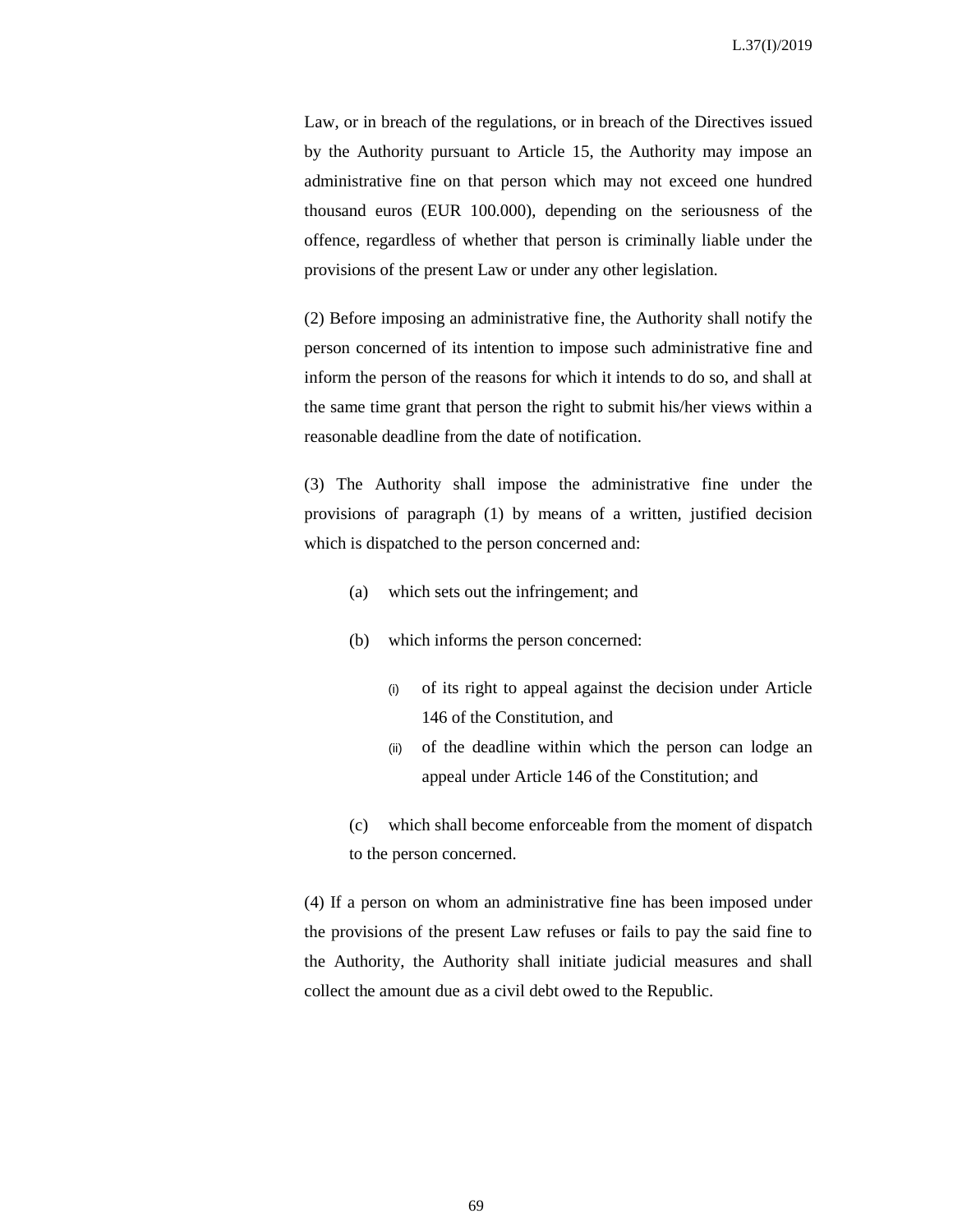## **PART XΙ FINAL PROVISIONS**

Implementation of betting agreements 96. Notwithstanding the provisions of any other legislation, a dispute relating to an agreement pertaining to a bet conducted under the provisions of the present Law shall not consist an impediment to nor shall it prevent the initiation of any litigation to implement the agreement, in compliance with any legal act or provision of law on the nullity of the agreement due to illegality.

Regulations of the Council of Ministers 97. The Council of Ministers may issue regulations to ensure better implementation of the present Law.

Transfer of powers and duties of the Minister 98.-(1) The Minister has the power to transfer in writing to any official serving with the Ministry of Finance the exercise of any power and the performance of any duty that the present Law or the regulations of the Council of Ministers grant or assign to the Minister.

> Provided that, in the event of such transfer the Minster shall retain the power to exercise the said transferred power and to perform the said transferred duty from the date of and during the term of such transfer.

> (2) A person to whom the exercise of a power or performance of a duty is assigned, pursuant to paragraph (1) shall be obliged to exercise the power and perform the duty in accordance with any instructions from the Minister.

> (3) The Minister has the power to amend and revoke the transfer effected pursuant to paragraph (1) by written notice to the person to whom the transfer was made.

> (4) Where, pursuant to this Article, two (2) or more persons exercise simultaneously the same power or perform the same duty, the person holding a hierarchically lower position shall take the appropriate measures so that powers are not exercised or duties are not performed in relation to the same facts as his/her superior, unless the latter permits this,

> > 70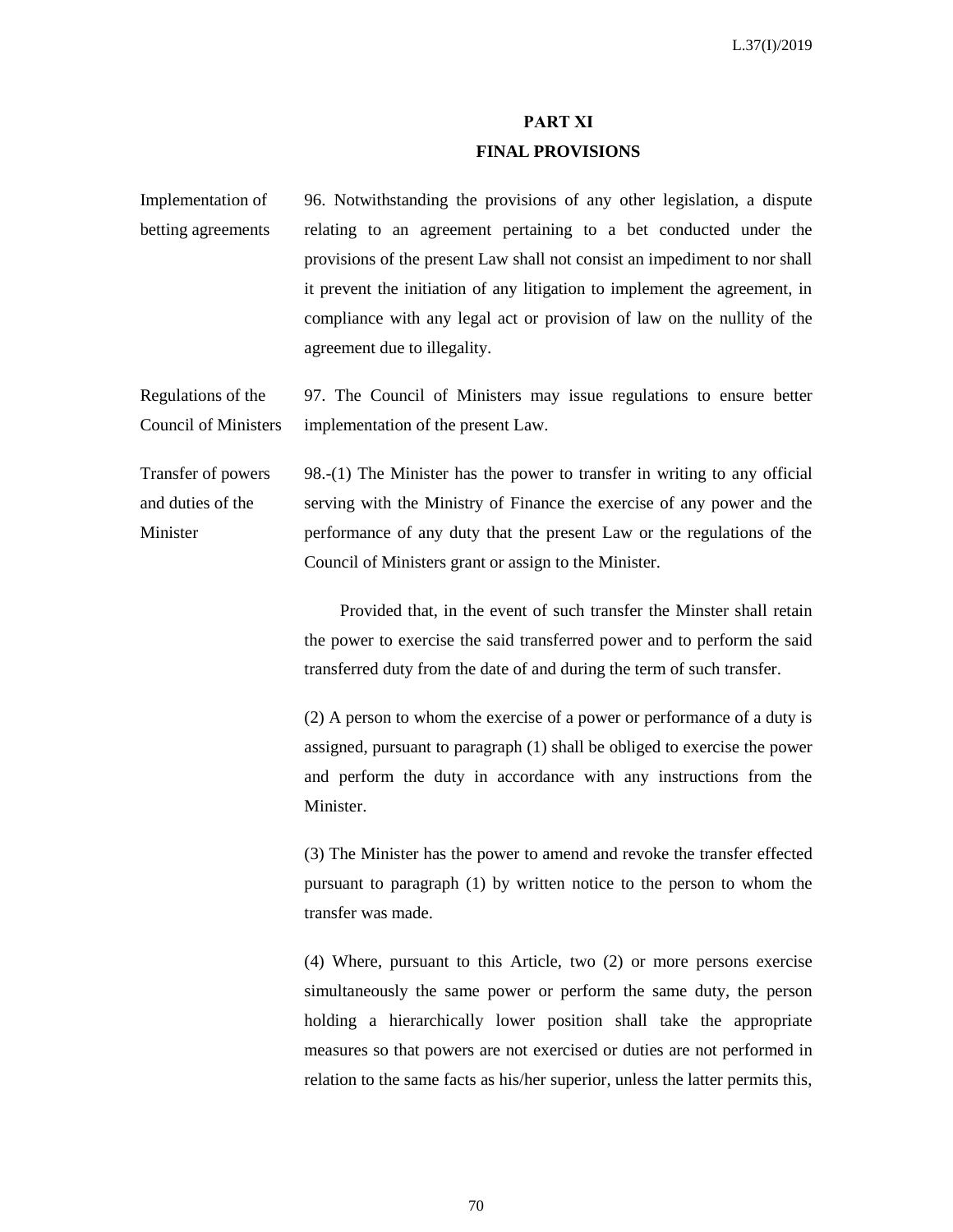and this is done in accordance with any instructions from the latter.

(5) Where, pursuant to this Article, a person exercises power or performs duty which the present Law or the regulations of the Council of Ministers grant or assign to another person, the present Law and the regulations of the Council of Ministers shall apply as if they had expressly granted the said power to the person exercising it and had expressly assigned the said duty to the said person.

Regulations issued by the Authority 99. Without prejudice to the general power of the Authority to issue regulations pursuant to the present Law, when the Authority requires a specific form to be used for applications, the format shall be laid down by the Authority in regulations issued by the same.

Repeal of laws. 100.-(1) The 2012 Betting Laws are hereby repealed.

106(Ι) of 2012 108(Ι) of 2012 212(I) of 2012

> (2) Where a law other than the present Law or a regulatory administrative act refers to the 2012 Betting Laws which are repealed under paragraph (1), the said reference shall be deemed, to be a reference to the present Law.

Transitional **Provisions** 37(I) of 2019 101.-(1) The regulations of the Council of Ministers and the regulations and any Directives issued by the Authority pursuant to the 2012 Betting Laws, which are in effect on the date the present Law enters into force shall, unless contrary to the present Law, remain in effect as if they had been issued pursuant to the present Law, until the time they are repealed, amended or replaced.

75(Ι) of 1997 176(Ι) of 2004 16(Ι) of 2007 (2) Regulations, decrees and notifications issued pursuant to the Law on Collective Betting (Regulation and Taxation) shall, unless contrary to the present Law, remain in effect as if they had been issued pursuant to the present Law, until such time as they are repealed, amended or replaced.

(3) Legal persons which on the date of entry into force of the present Law